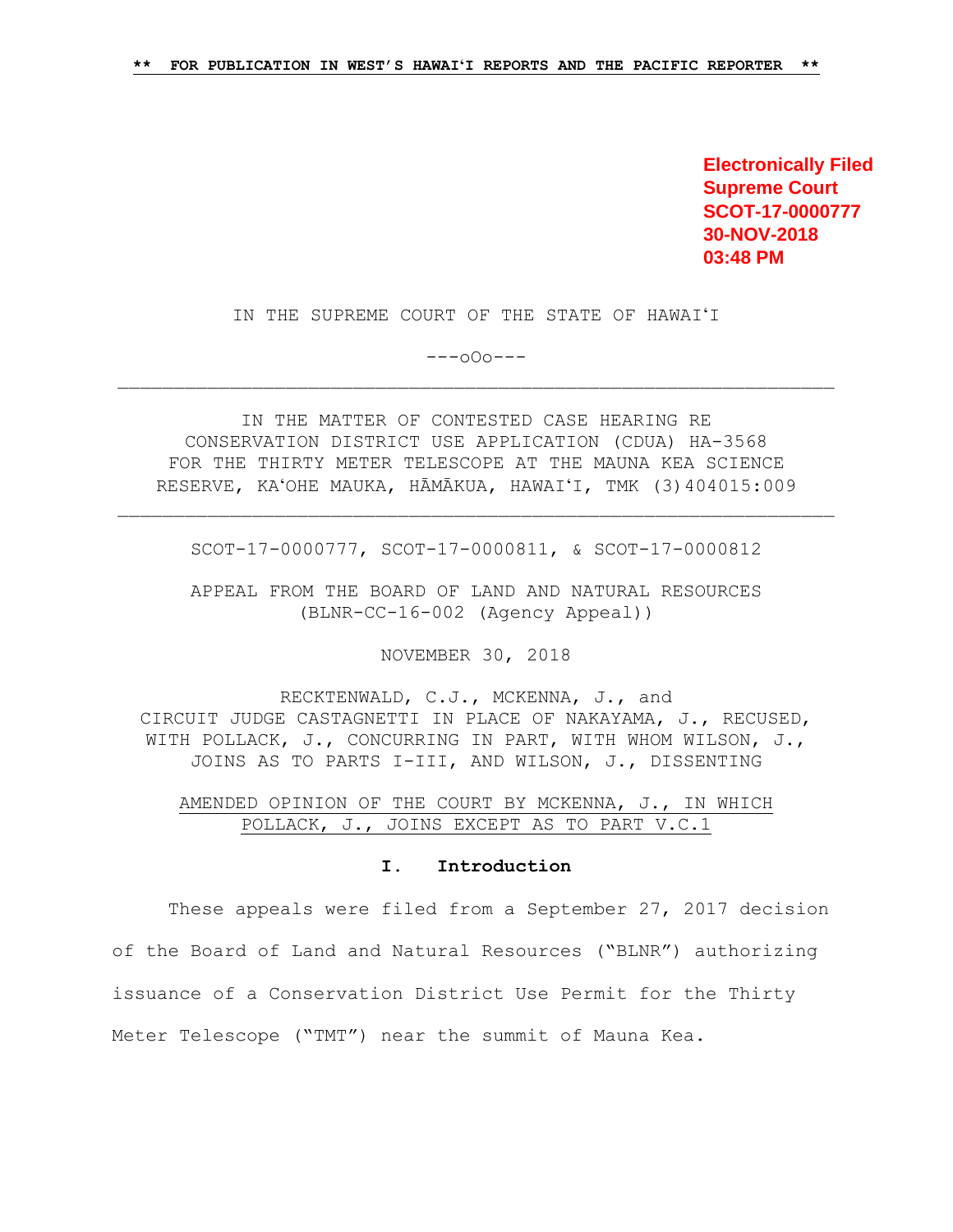Appellant Native Hawaiian<sup>1</sup> cultural practitioners believe that Mauna Kea, as a sacred manifestation of their ancestry, should be honored in its natural state and is desecrated by development of astronomy facilities near its summit. In contrast, Appellees submit that telescope use is an allowed and appropriate use of the summit area, that various measures are being taken to reduce the impact of the TMT, and that Mauna Kea can also be honored through the advancement of scientific knowledge that TMT would provide.

In this opinion, we address whether the BLNR properly applied the law in analyzing whether a permit should be issued for the TMT. Upon careful consideration of the written submissions, the applicable law, and the oral arguments, and for the reasons explained below, we now affirm the BLNR's decision authorizing issuance of a Conservation District Use Permit ("CDUP") for the TMT.

÷.

The term "Native Hawaiian" refers to one "whose ancestors were natives of the Hawaiian Islands prior to 1778, without regard to blood quantum," while the term "native Hawaiian" refers to one with at least fifty percent Hawaiian ancestry. Melody Kapilialoha MacKenzie & D. Kapuaʻala Sproat, A Collective Memory of Injustice: Reclaiming Hawaiʻi's Crown Lands Trust in Response to Judge James S. Burns, 39 U. HAW. L. REV. 481, 528 (2017). See also JON M. VAN DYKE, WHO OWNS THE CROWN LANDS OF HAWAIʻI? 1 n.1 (2008) (using the term "Native Hawaiian" to "refer to all persons descended from the Polynesians who lived in the Hawaiian Islands when Captain James Cook arrived in 1778," and distinguishing it from the term "native Hawaiian," which is defined as a person with 50 percent or more Hawaiian blood in the Hawaiian Homes Commission Act, 1920, ch. 42, sec. 201(a)(7), 42 Stat. 108 (1921)).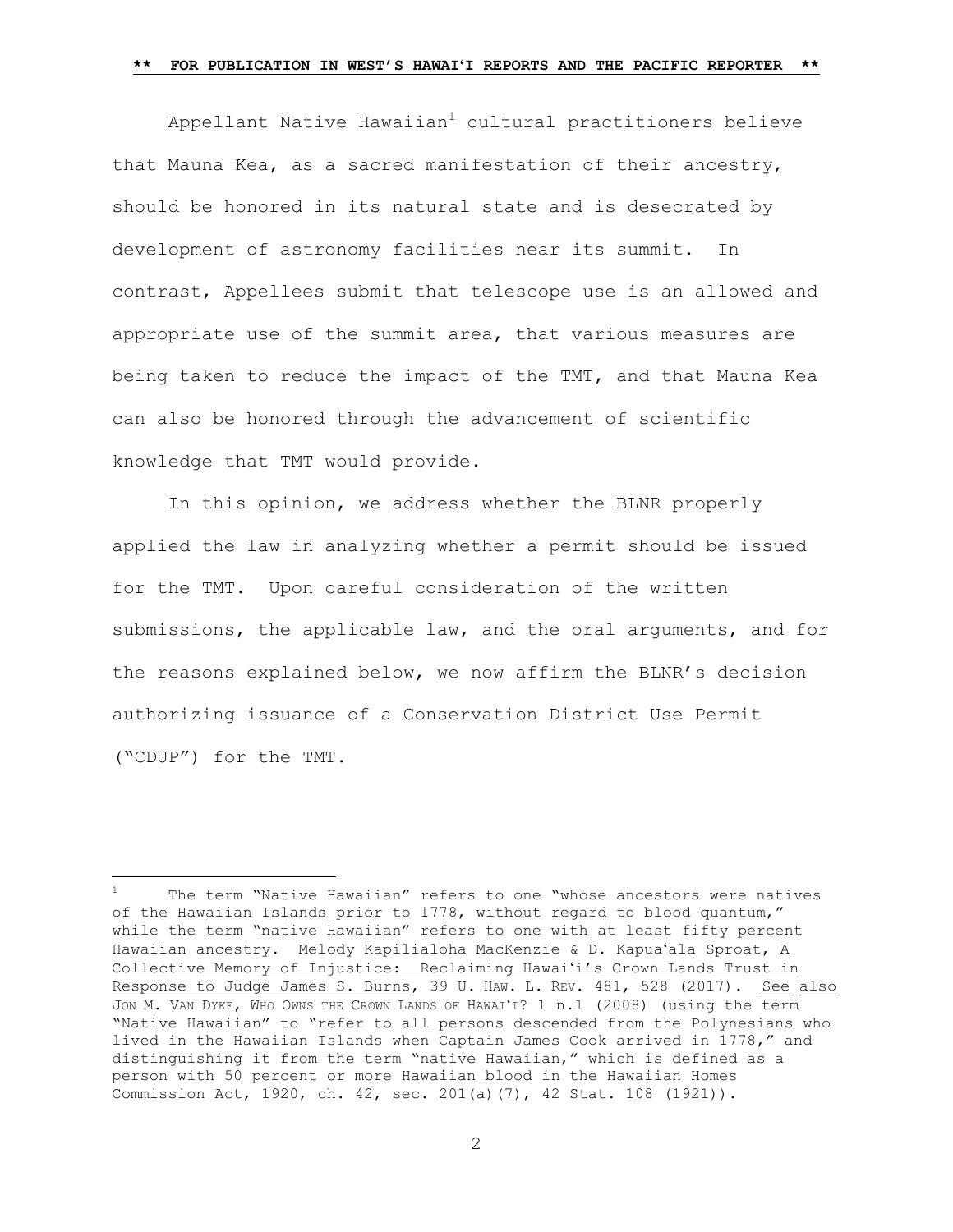### **II. Factual and Procedural Background**

### **A. The Mauna Kea Summit**

Some Native Hawaiians, including some of the appellants, consider Mauna Kea, which rises to an elevation of 13,796 feet above sea level, to be an ancestor, a living family member and progenitor of Hawaiians, born of Wākea (Sky Father) and Papa (Earth Mother). They consider the Mauna Kea summit area, also known as Kūkahauʻula (cluster of puʻu or cinder cones), to be a wahi pana (storied place) and wao akua (the place where gods reside), the realm of ancestral akua (gods, goddesses, deities) believed to take earthly form as the puʻu, the waters of Lake Waiau, and other significant landscape features. The summit of Mauna Kea is thought to touch the sky in an unique and important way, as a piko (navel) by which connections to the ancestors are made known to them, or as the piko hoʻokahi (the single navel), which ensures spiritual and genealogical connections, and the rights to the regenerative powers of all that is Hawaiʻi. The large number of shrines on Mauna Kea indicate that there was a pattern of pilgrimage, "a walk upward and backward in time to cosmological origins," to worship the snow goddess Poliʻahu and other akua such as Kūkahau, Līlīnoe, and Waiau. As discussed later, various Native Hawaiian traditional and customary practices are derived from these beliefs, which have also led to related contemporary cultural practices.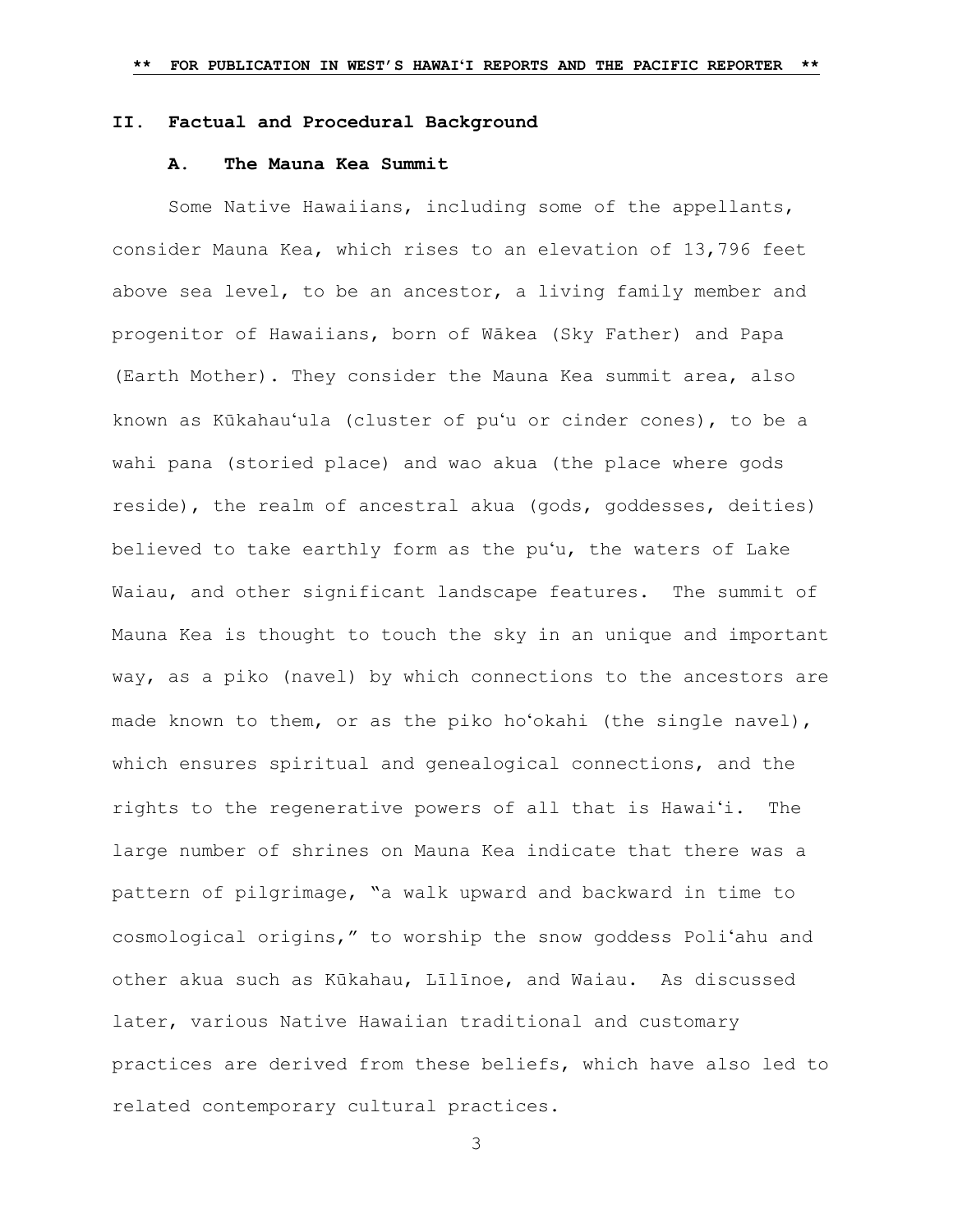Before Western contact, the summit area was considered kapu (taboo) to all but the highest chiefs and priests, and unavailable to the general public. Archaeological research also indicates that from as early as 1100 A.D., and continuing through the 1700s up until the time of Western contact, Native Hawaiians mined extremely high quality, dense, blue-black basalt in a 4,800 acre adze quarry on the southern slopes of Mauna Kea concentrated between 11,500 and 12,400 square feet above sea level to produce tools to cut trees, shape canoes, and carve other smaller items.

### **B. Development of Modern Astronomy on Mauna Kea Summit**

After statehood, in 1968, the BLNR entered into a General Lease with the University of Hawaiʻi ("University") for the Mauna Kea Science Reserve ("MKSR"); the General Lease is scheduled to terminate on December 31, 2033. The MKSR totals 11,288 acres, consisting of a 10,763-acre cultural and natural preserve and a 525-acre Astronomy Precinct, and includes almost all of the land on Mauna Kea above the 12,000-foot elevation, except for certain portions that lie within the Mauna Kea Ice Age Natural Area Reserve ("MKIANAR").

The General Lease allows the University to use the MKSR as a scientific complex and reserve. The University began operating the first observatory on Mauna Kea in 1968. Thereafter, the following additional astronomical observatories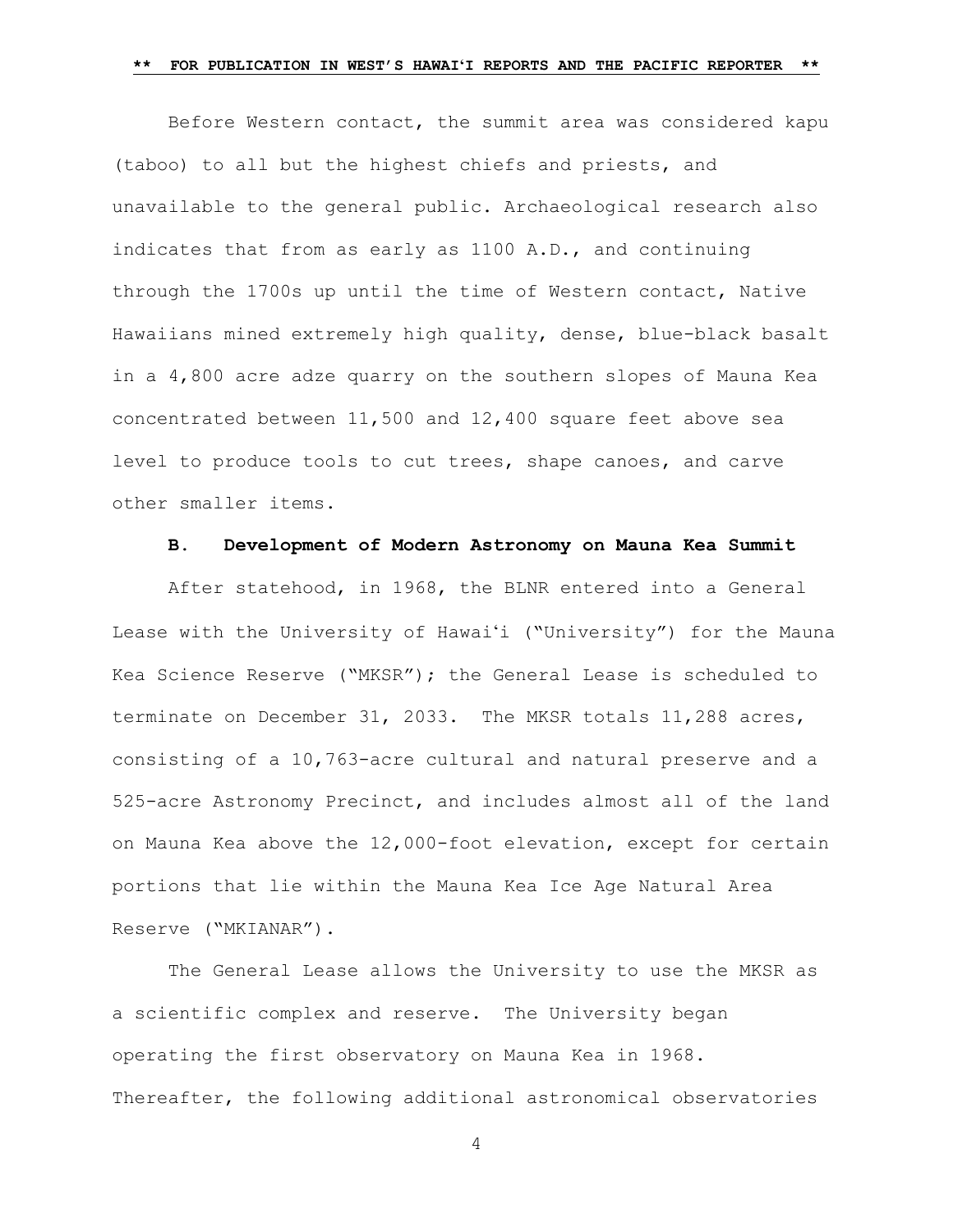became operational in the summit region of the MKSR: the University 2.2-meter Telescope (1970), the United Kingdom Infrared Telescope ("UKIRT")(1979)(now owned by the University), the NASA Infrared Telescope Facility (operated by the University)(1979), the Canada-France-Hawai'i Telescope (1979); (5) the California Institute of Technology ("Caltech") Submillimeter Observatory ("CSO")(1986), the James Clerk Maxwell Telescope ("JCMT")(1986)(now owned by the University), the Very Long Baseline Array (1992), the W. M. Keck Observatory, first phase (1992) and second phase (1996), the Subaru Observatory ("Subaru")(1999), the Gemini North Observatory (1999), and the Submillimeter Array (2002). The 4.6 mile segment of Mauna Kea Access Road just past the Onizuka Center for International Astronomy (also known as Hale Pōhaku),<sup>2</sup> located at the 9,200 foot level of Mauna Kea, is unpaved until just above 11,600 feet, where it then extends near to the summit and loops along the Puʻu Kea, Puʻu Hauʻoki, and other puʻu to reach existing observatories through paved or unpaved driveways. The roads have also increased access to the summit area of Mauna Kea for at least some Native Hawaiian cultural practitioners.

Construction of these observatories and roads has had significant cumulative adverse impacts on cultural,

÷.

The University also manages the Hale Pōhaku mid-level facilities and the Summit Access Road between Hale Pōhaku and the MKSR, including 400 yards on either side of the road, but excluding the MKIANAR.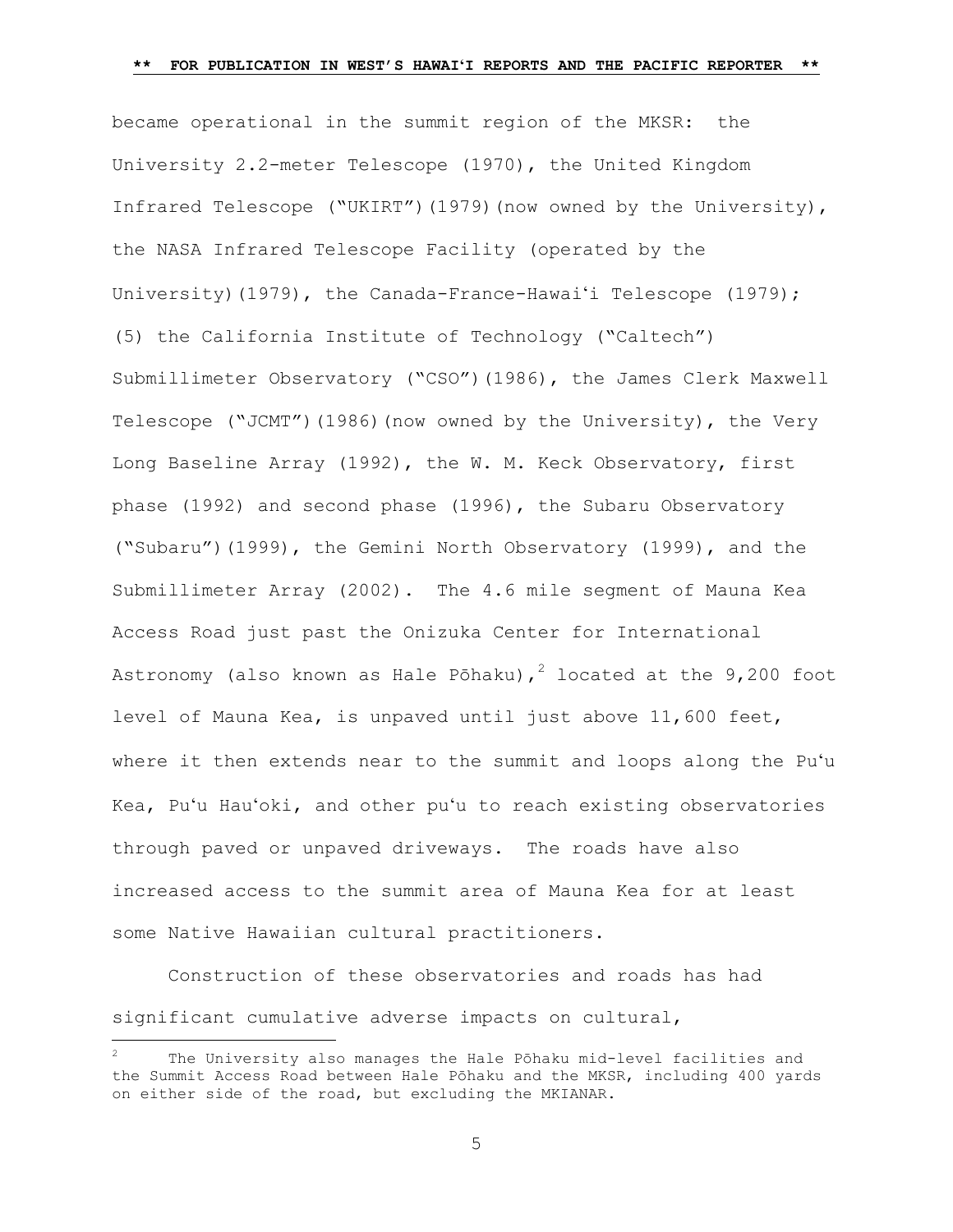archaeological, and historic resources in the MKSR. The observatories have also had significant cumulative adverse impacts on geology, soils, and slope stability in the MKSR because they significantly modified the preexisting terrain, the tops of certain puʻu were flattened to accommodate observatory foundations, and some materials removed from the puʻu were pushed over their sides, creating steeper slopes more susceptible to disturbance.

In response to significant criticism raised in a 1998 audit, the University's Board of Regents ("BOR") adopted the MKSR Master Plan ("Master Plan") in 2000, which updated management guidelines for the areas of Mauna Kea managed by the University, including the MKSR. The Master Plan established the Office of Mauna Kea Management ("OMKM"), housed in the University of Hawaiʻi at Hilo ("UHH"). The OMKM is advised by volunteer residents of the Big Island of the Mauna Kea Management Board and Kahu Kū Mauna (Guardians of the Mountain) to effectuate the Master Plan's goals of (1) protecting cultural, natural, educational/scientific, and recreational resources; (2) preserving and protecting the cultural and natural landscape; (3) preserving and managing cultural resources and practices for future generations; (4) defining areas for use of cultural, natural and recreational resources; (5) protecting the right to exercise traditional cultural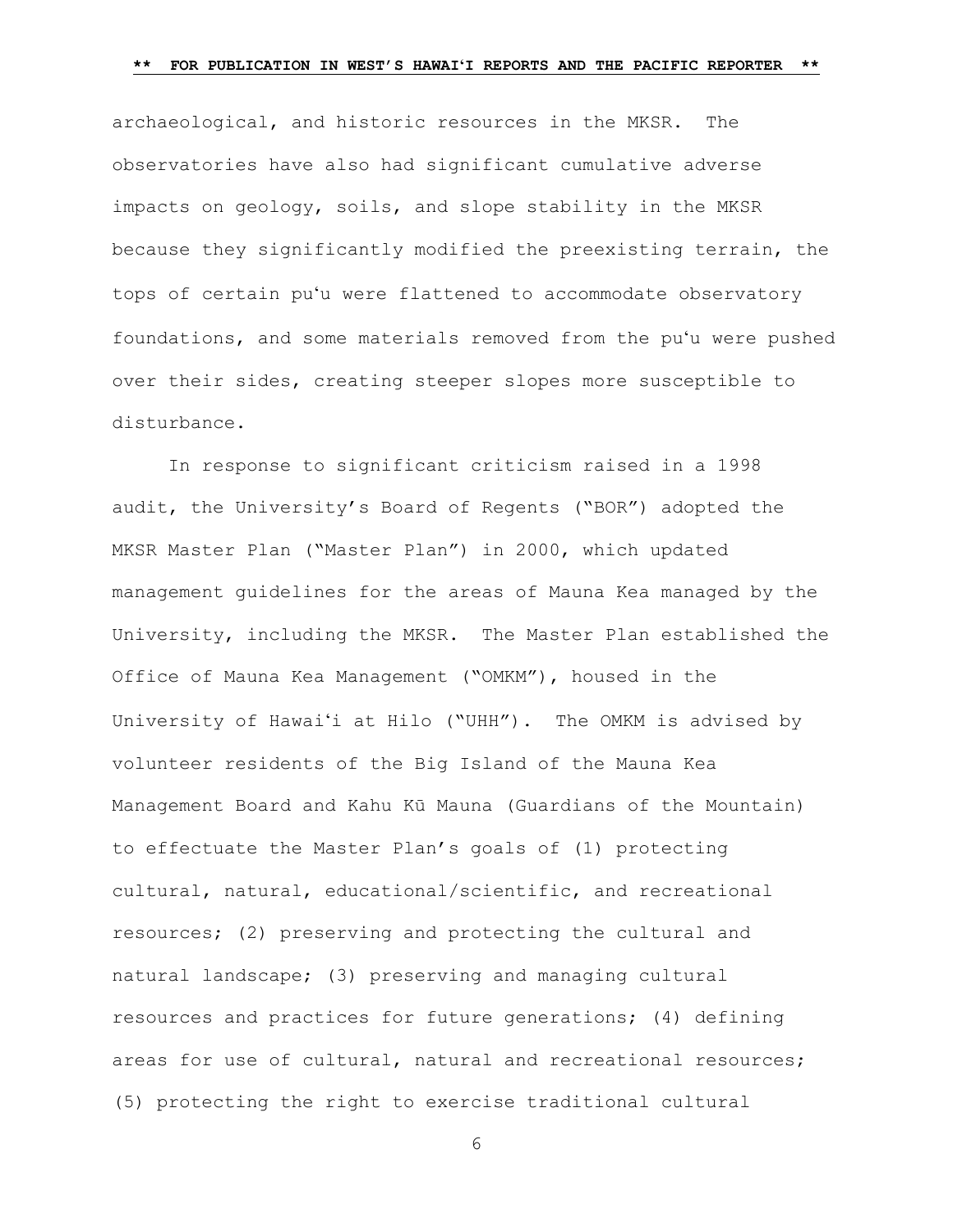practices; (6) allowing for sustainable, integrated planning and management; and (7) protecting and enhancing astronomy research.

The Master Plan identifies five types of astronomy development and their locations within the 525-acre Astronomy Precinct area of the MKSR, described as Areas A through F, for redevelopment or expansion of existing observatory facilities. These locations include Area E, intended for development of a next generation large telescope, such as the TMT.

After preparation of the Master Plan, a Comprehensive Management Plan was also finalized in April of 2009. Various sub-plans were also prepared, including a Cultural Resources Management Plan and a Decommissioning Plan for the decommissioning of existing telescopes.

## **C. The TMT**

In 2003, Caltech and the University of California formed the TMT Corporation, a California non-profit public benefit corporation, for the purpose of fostering astronomy through building a thirty meter telescope. In 2008, the TMT Corporation, in consultation with the University, began assessing the development of the TMT in Area E, on the northwest slope of Mauna Kea, below the summit ridge. This location was selected for a next generation large telescope (1) due to its significant distance from historical and cultural sites, including Kūkahauʻula and Lake Waiau, (2) to minimize visibility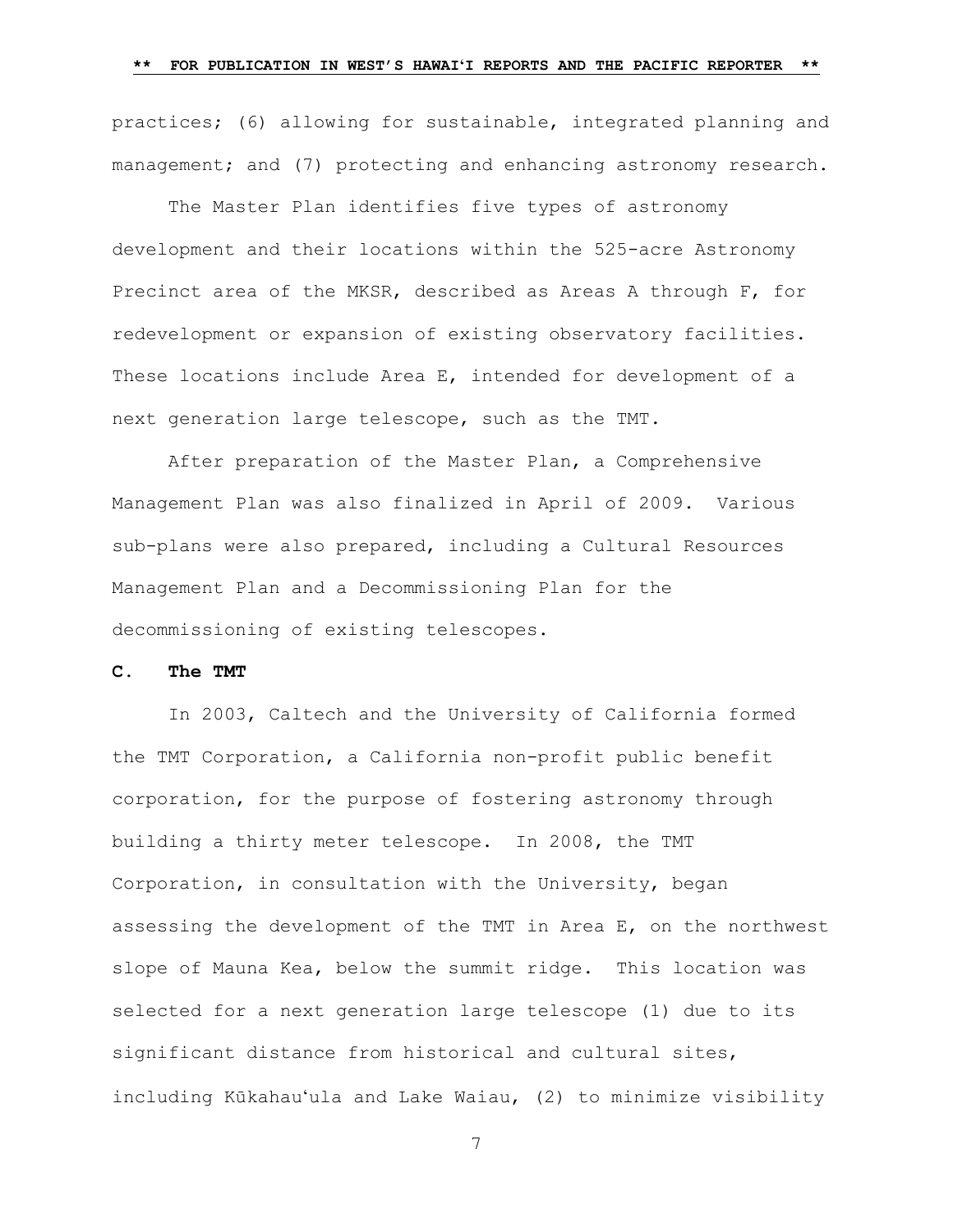from significant cultural areas on the summit and from Waimea, Honokaʻa and Hilo, (3) to reduce wind shear forces, (4) because it is not a good wēkiu bug habitat, and (5) to minimize its potential to obscure astronomical observations by existing observatories. On May 23, 2009, a draft Environmental Impact Statement ("EIS") for the TMT was published; some of the Appellants submitted comments before issuance of the May 8, 2010 Final EIS.

TMT International Observatory, LLC ("TIO") was formed on May 6, 2014 as a nonprofit organization comprised of the Regents of the University of California, Caltech, the National Institutes of Natural Sciences of Japan, the National Astronomical Observatories of the Chinese Academy of Sciences, the Department of Science and Technology of India, and the National Research Council of Canada, and succeeded TMT Corporation as owner of the TMT project. TIO was formed so that the voting power and telescope observing time could vary amongst its members proportionate to their respective contributions to the TMT Project.

The TMT would be the first optical/infrared observatory of its size to integrate adaptive optics, which corrects for image distortion caused by the atmosphere, into its design. The proposed TMT project actually consists of four components, the TMT observatory within Area E ("TMT Observatory"), an access way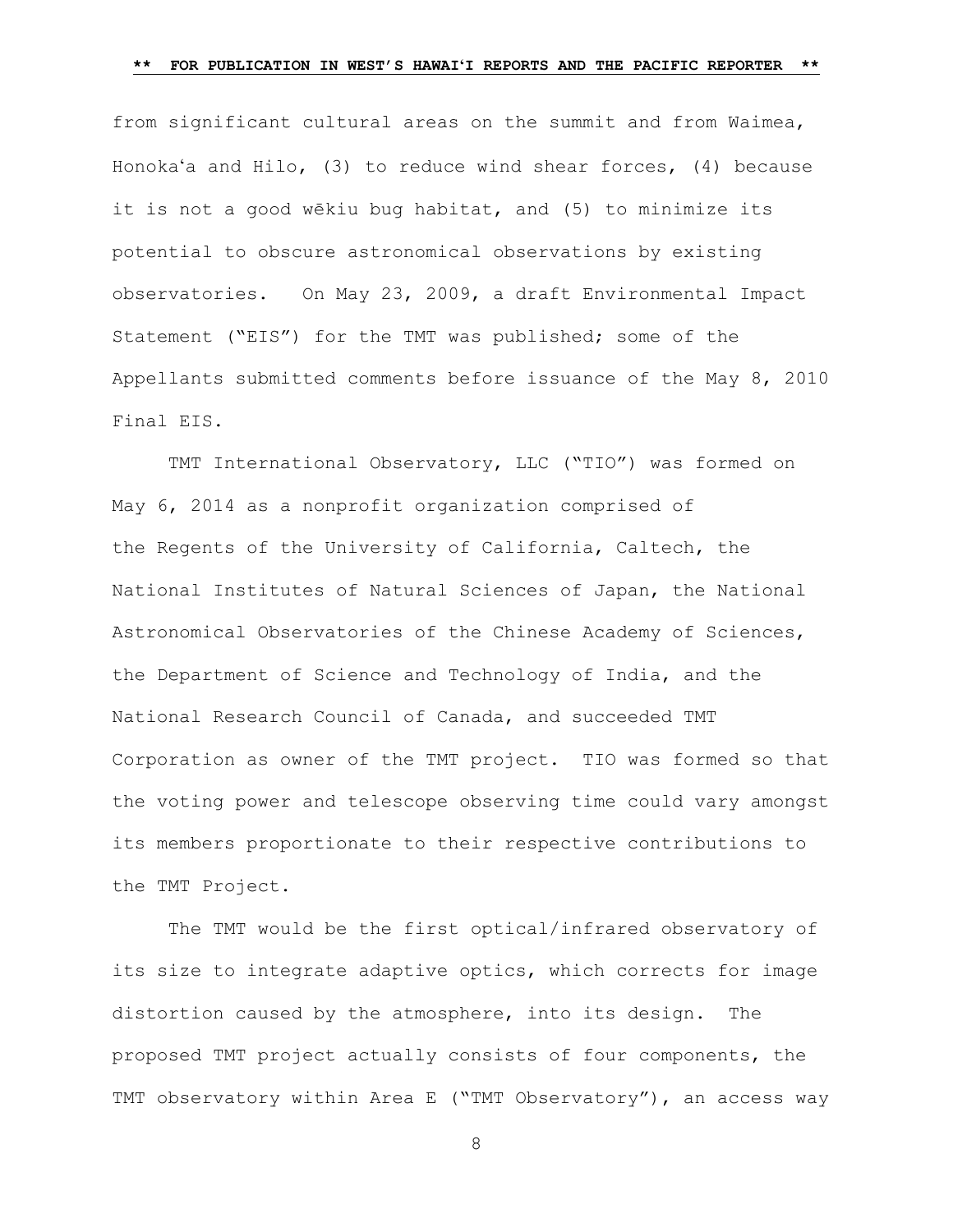from the Mauna Kea Access Road ("Access Way"), upgrades to existing transformers at the electrical substation near Hale Pōhaku in the mid-level of Mauna Kea, and a headquarters in Hilo. With respect to construction of the TMT Observatory, the observatory dome, support building, and the area disturbed during construction would be about five acres ("the TMT Observatory site"). The issues on appeal in this case focus on the proposed TMT Observatory and Access Way.

The ground surface of the proposed TMT Observatory is 600 feet below the summit ridge. The proposed TMT Observatory would have a total height of roughly 180 feet above that ground surface, with an exterior radius of 108 feet and a dome shutter 102.5 feet in diameter.

Conservation District Use Application ("CDUA") HA-3568 for the TMT was originally submitted on September 2, 2010. The BLNR initially granted a CDUP on April 12, 2013. In our December 2, 2015 opinion in [Mauna Kea Anaina Hou v. Bd. of Land & Nat. Res.,](https://1.next.westlaw.com/Link/Document/FullText?findType=Y&serNum=2037728538&pubNum=0004645&originatingDoc=Ib7310ae08c6c11e68bf9cabfb8a03530&refType=RP&originationContext=document&transitionType=DocumentItem&contextData=(sc.Search))  136 Hawaiʻ[i 376, 363 P.3d 224 \(2015\)](https://1.next.westlaw.com/Link/Document/FullText?findType=Y&serNum=2037728538&pubNum=0004645&originatingDoc=Ib7310ae08c6c11e68bf9cabfb8a03530&refType=RP&originationContext=document&transitionType=DocumentItem&contextData=(sc.Search)) ("Mauna Kea I"), we vacated the Circuit Court of the Third Circuit's May 5, 2014 order affirming the BLNR's issuance of the first CDUP. We held that the BLNR's approval of a CDUP before conducting a contested case hearing violated the due process rights of parties with standing to assert Native Hawaiian traditional and customary rights. Mauna Kea I, 136 Hawaiʻ[i at 390-91, 363 P.3d a](https://1.next.westlaw.com/Link/Document/FullText?findType=Y&serNum=2037728538&pubNum=0004645&originatingDoc=Ib7310ae08c6c11e68bf9cabfb8a03530&refType=RP&originationContext=document&transitionType=DocumentItem&contextData=(sc.Search))t 238-39. We also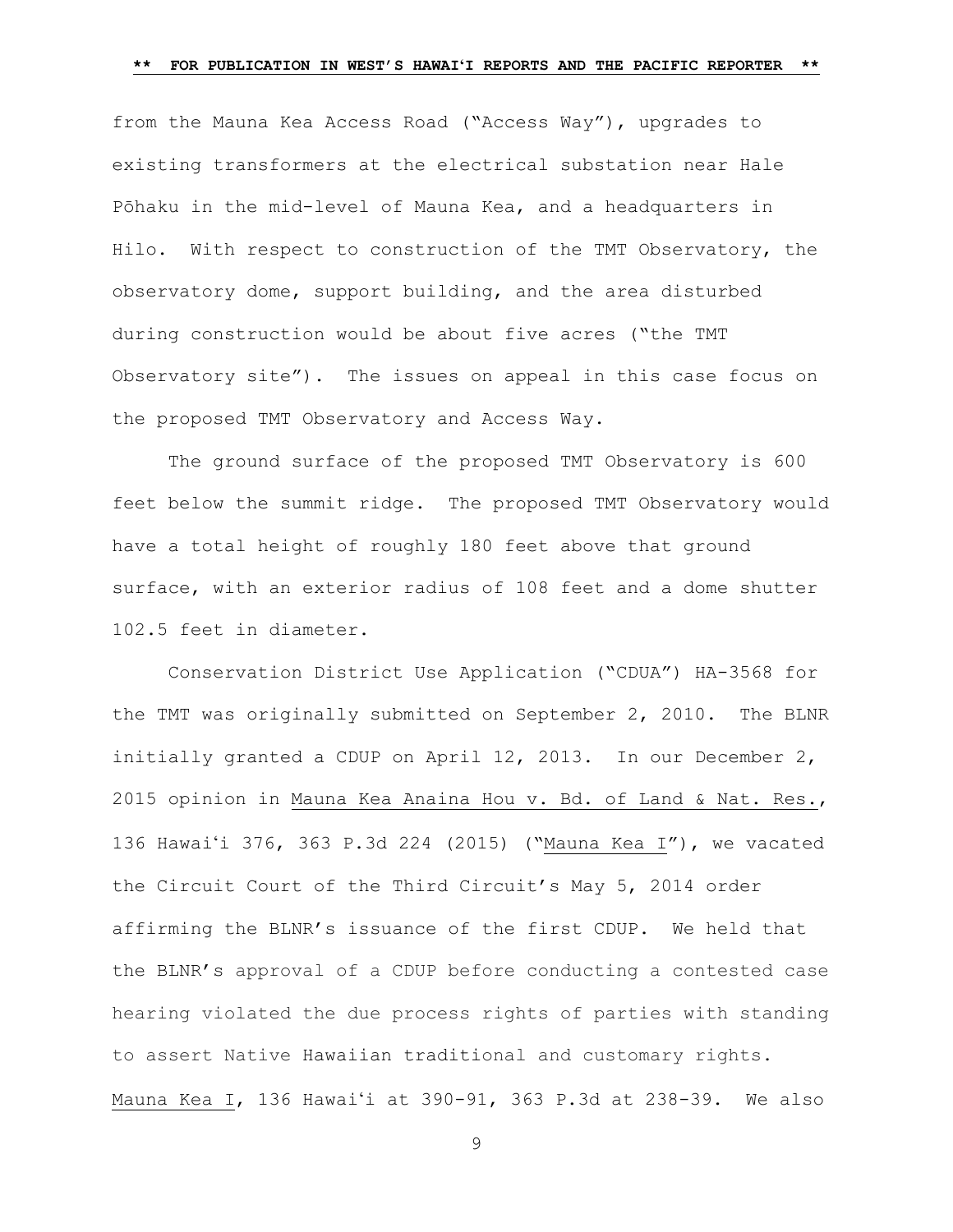held that a state agency must perform its functions in a manner that fulfills the [State's affirmative obligations under the](https://1.next.westlaw.com/Link/Document/FullText?findType=Y&serNum=2037728538&pubNum=0004645&originatingDoc=Ib7310ae08c6c11e68bf9cabfb8a03530&refType=RP&fi=co_pp_sp_4645_262&originationContext=document&transitionType=DocumentItem&contextData=(sc.Search)#co_pp_sp_4645_262)  Hawaiʻ[i Constitution. Mauna Kea I,](https://1.next.westlaw.com/Link/Document/FullText?findType=Y&serNum=2037728538&pubNum=0004645&originatingDoc=Ib7310ae08c6c11e68bf9cabfb8a03530&refType=RP&fi=co_pp_sp_4645_262&originationContext=document&transitionType=DocumentItem&contextData=(sc.Search)#co_pp_sp_4645_262) 136 Hawaiʻi at 414, 363 P.3d [at 262](https://1.next.westlaw.com/Link/Document/FullText?findType=Y&serNum=2037728538&pubNum=0004645&originatingDoc=Ib7310ae08c6c11e68bf9cabfb8a03530&refType=RP&fi=co_pp_sp_4645_262&originationContext=document&transitionType=DocumentItem&contextData=(sc.Search)#co_pp_sp_4645_262) (Pollack, J., concurring, in which Wilson, J., joined, and McKenna, J., joined as to Part IV). We therefore ordered a remand to the BLNR for a contested case hearing before the Board or a new hearing officer. [Mauna Kea I, 136 Hawai](https://1.next.westlaw.com/Link/Document/FullText?findType=Y&serNum=2037728538&pubNum=0004645&originatingDoc=Ib7310ae08c6c11e68bf9cabfb8a03530&refType=RP&originationContext=document&transitionType=DocumentItem&contextData=(sc.Search))ʻi at 399, 363 [P.3d a](https://1.next.westlaw.com/Link/Document/FullText?findType=Y&serNum=2037728538&pubNum=0004645&originatingDoc=Ib7310ae08c6c11e68bf9cabfb8a03530&refType=RP&originationContext=document&transitionType=DocumentItem&contextData=(sc.Search))t 247.

On remand, the BLNR appointed a hearing officer, retired Third Circuit judge Riki May Amano ("Hearing Officer" or "Amano"), who conducted a contested case hearing over forty-four days, on the following dates in 2016 and 2017: October 20, 24- 27, and 31; November 2 and 15-16; December 1-2, 5-6, 8, 12-13, 16, and 19- 20; January 3-5, 9-12, 19, 23-26, and 30-31; February 13-16, 21-23, and  $27-28$ ; and March 1-2. The Hearing Officer issued her "Proposed Findings of Fact, Conclusions of Law, and Decision and Order" on July 26, 2017.

After submission of exceptions to the proposed decision and responses to the exceptions and oral arguments, on September 27, 2017, the BLNR issued its 271-page Findings of Fact, Conclusions of Law and Decision and Order ("BLNR Decision and Order") containing 1070 Findings of Fact ("FOF" singular or "FOFs"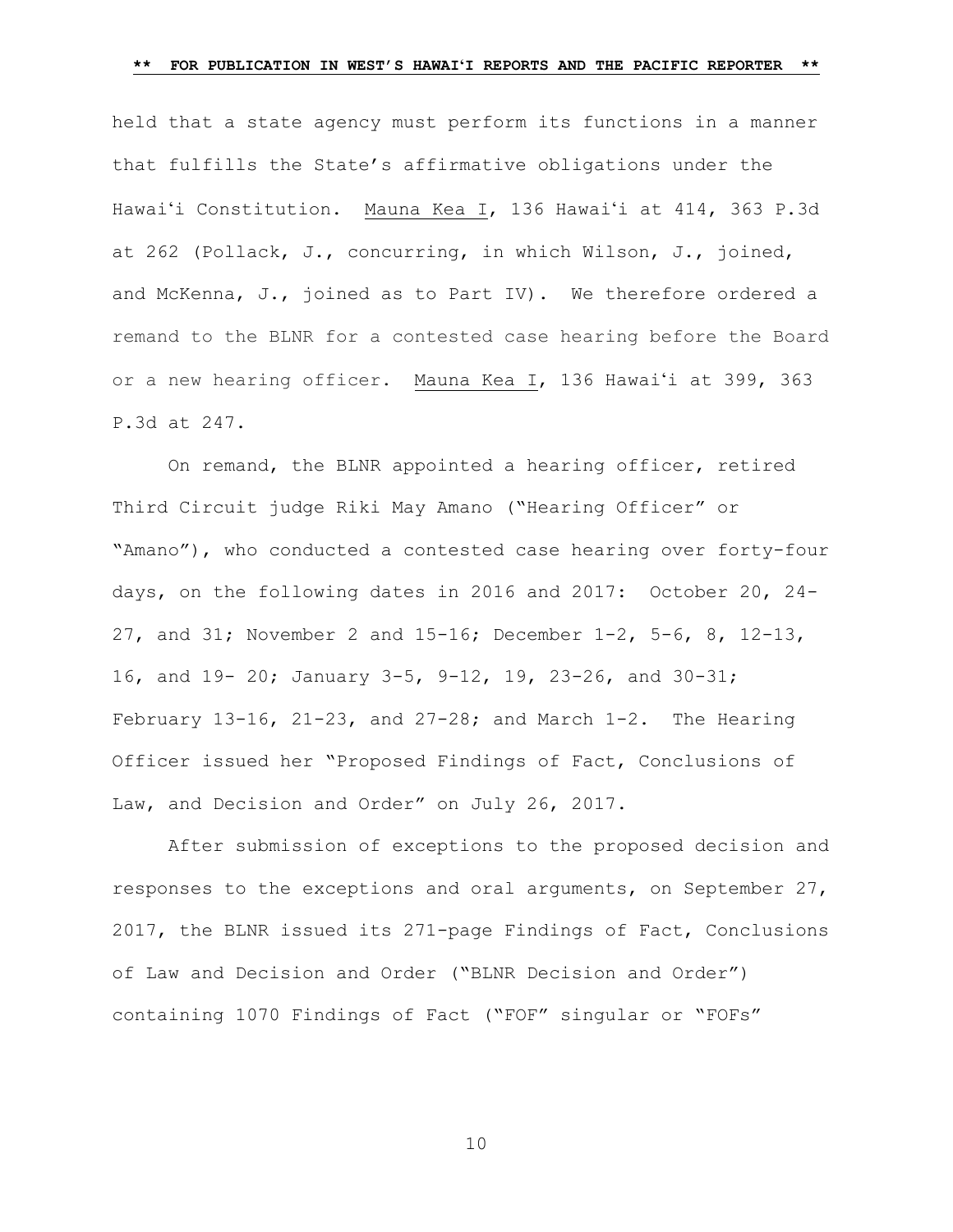plural) and 512 Conclusions of Law ("COL" singular or "COLs" plural).<sup>3</sup>

Five of seven board members, BLNR Chairperson Case and members James A. Gomes, Thomas H. Oi, Samuel "Ohu" Gon III, and Christopher Yuen signed the BLNR Decision and Order to indicate agreement. Members Stanley H. Roehrig and Keith "Keone" Downing signed with the notation "I do not concur[.]"

Pursuant to Act 48 of 2016, $4$  direct appeals were filed to this court.<sup>5</sup>

L,

5 In SCOT-17-0000777, the appellants are Petitioners-Appellants Mauna Kea Anaina Hou ("MKAH") and its President Kealoha Pisciotta, Clarence Kukauakahi Ching, Flores-Case ʻOhana, Deborah J. Ward, Paul K. Neves, and KAHEA: The Hawaiian Environmental Alliance (collectively the "MKAH Appellants"). The MKAH Appellants' previous appeal resulted in our December 2, 2015 opinion in Mauna Kea I. SCOT-17-0000811 was filed by Intervenor-Appellant Temple of Lono ("Appellant Temple of Lono" or "Temple"). SCOT-17-0000812 was filed by Intervenors-Appellants Mehana Kihoi, Joseph Kualiʻi Camara, Leinaʻala Sleightholm, Kalikolehua Kanaele, Tiffnie Kakalia, Brannon Kamahana Kealoha, Cindy Freitas, William Freitas ("Kihoi Appellants"), and Intervenor-Appellant Harry Fergerstrom ("Appellant Fergerstrom"). The appellees are the BLNR, the State of Hawaiʻi Department of Land and Natural Resources ("DLNR"), the State of Hawaiʻi (the "State"), and Suzanne D. Case ("Case"), in her official capacity as Chair of the BLNR (usually collectively referred to as the "BLNR"), and the University of Hawaiʻi at Hilo ("UHH"). Intervenors-appellees are TMT International Observatory, LLC ("TIO") and Perpetuating Unique Educational Opportunities, Inc. ("PUEO"). A fourth appeal, SCOT-17-0000705, filed on October 10, 2017, by Intervenor-Appellant Dwight J. Vicente, was dismissed on March 15, 2018 based on a failure to file an opening brief after notice was provided.

<sup>3</sup> Due to the length of the BLNR Decision and Order, many of the specific FOFs, COLs, and CDUP conditions referenced in this opinion are not quoted. The entire BLNR Decision and Order is available on-line at [https://perma.cc/H49Z-XN7B.](https://perma.cc/H49Z-XN7B)

<sup>4</sup> Act 48 of 2016, effective August 1, 2016, added Hawaiʻi Revised Statutes § 183C-9 to make final decisions and orders from contested cases concerning conservation districts directly appealable to this court. 2016 Haw. Sess. Laws Act 48, §§ 2 & 14 at 76, 82.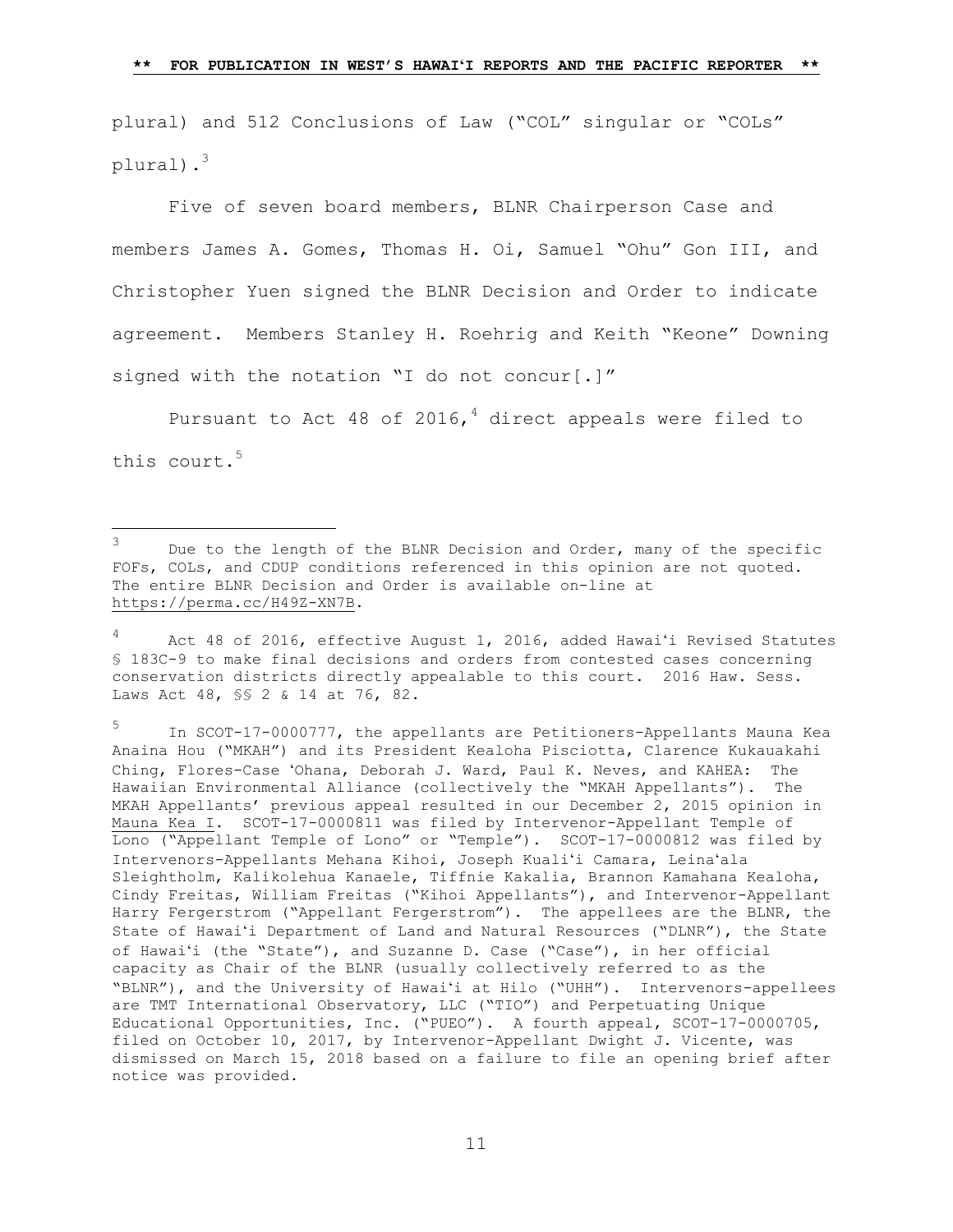### **III. Points of Error on Appeal**

The great majority of the BLNR's FOFs and COLs are not challenged on appeal. The points of error that are alleged on appeal by the various Appellants are categorized and summarized as follows:<sup>6</sup>

### **A. Disqualification Issues**

- 1. Whether the BLNR erred by refusing to disqualify Amano as the Hearing Officer based on her family membership in the ʻImiloa Astronomy Center;
- 2. Whether the BLNR erred by refusing to disqualify Deputy Attorneys General who had advised the BLNR in Mauna Kea I from continuing to advise the Hearing Officer and the BLNR in the contested case hearing after remand;
- 3. Whether the BLNR erred by overruling objections to the participation of BLNR members Yuen and Gon in the contested case hearing after remand.

### **B. Native Hawaiian Rights Issues**

- 1. Whether the BLNR fulfilled its duties under Article XII, Section 7 and Ka Paʻakai o Ka ʻĀina v. Land Use Commission;
- 2. Whether the BLNR erred in concluding that the Hawaiʻi Constitution does not protect contemporary native Hawaiian cultural practices;
- 3. Whether the TMT Project violates religious exercise rights of Native Hawaiians protected by federal statutes;
- 4. Whether the Hearing Officer should have allowed briefing and a hearing on a motion to disqualify UHH as applicant based on its alleged hostility toward the traditional Hawaiian faith;

÷.

Various appellants raise various issues on appeal, some which are duplicated by other appellants and some of which are asserted by only one appellant. Appellants raising the various issues are sometimes identified.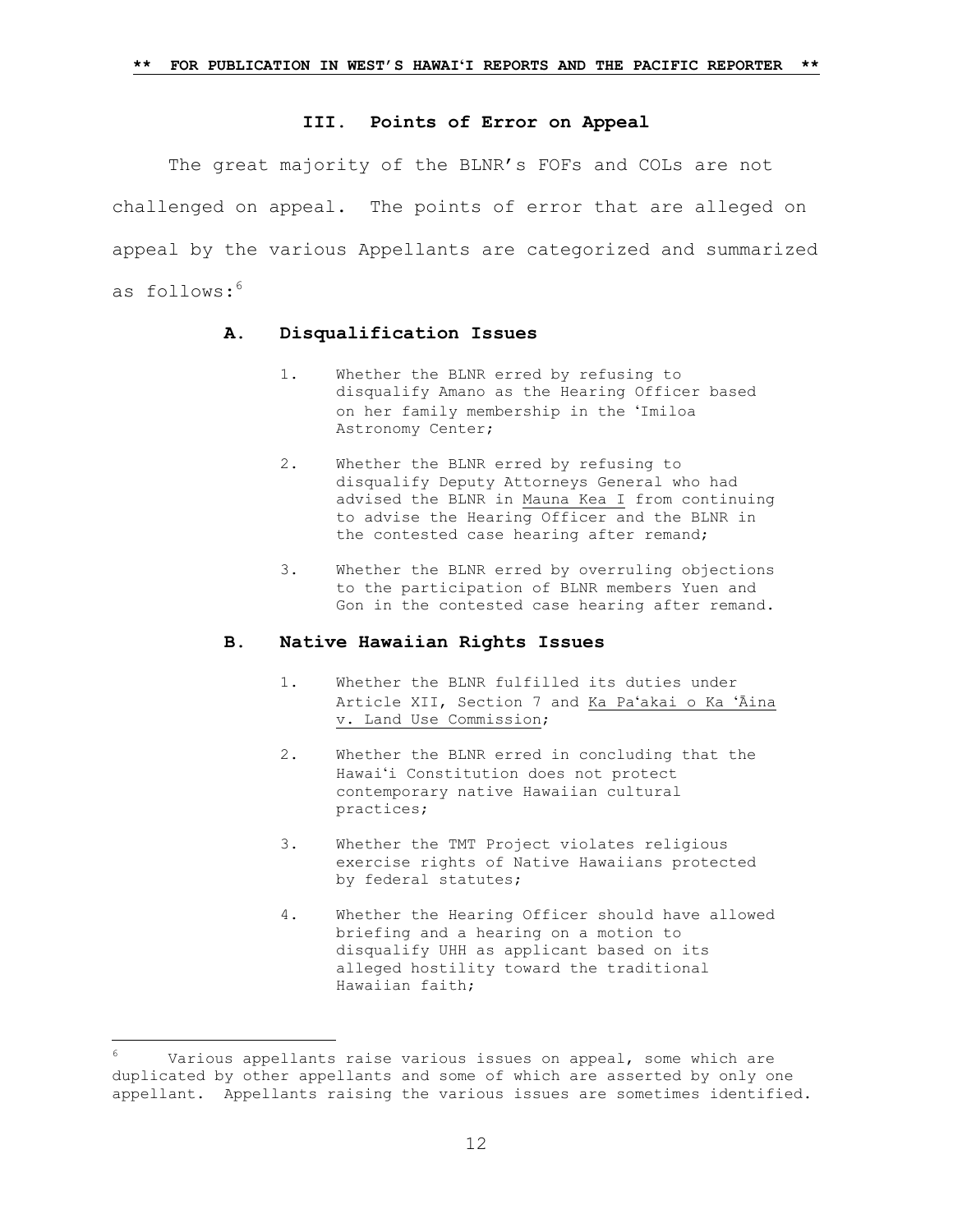- 5. Whether the Hearing Officer should have allowed briefing and a hearing on a motion to dismiss based on violation of the desecration statute of the Hawaiʻi Penal Code;
- 6. Whether the Hearing Officer should have excluded challenges to the legal status of the State of Hawaiʻi and its ownership of Mauna Kea as well as the existence of the Kingdom of Hawaiʻi.

### **C. Public Trust and Land Use Issues**

- 1. Whether the TMT Project violates Article XI, Section 1 of the Hawaiʻi Constitution and public trust principles;
- 2. Whether conditions of Hawaiʻi Administrative Rules ("HAR") § 13-5-30(c) (1994) for issuance of a CDUP were satisfied.

### **D. Other Procedural Issues**

- 1. Whether the original CDUA should have been stricken and a new CDUA required;
- 2. What the nature of the proceeding was below, and whether there is an appropriate record on appeal;
- 3. Whether TIO and PUEO should have been admitted as parties;
- 4. Whether the Hearing Officer's scheduling of presentations by the parties violated Appellants' due process rights;
- 5. Whether the Hearing Officer improperly failed to issue final orders in a timely fashion;
- 6. Whether the Hearing Officer improperly failed to provide reasoned explanations for her orders;
- 7. Whether the Hearing Officer improperly failed to provide required rulings and explanations for thousands of proposed findings of fact;
- 8. Whether the entire proceeding was not legitimate.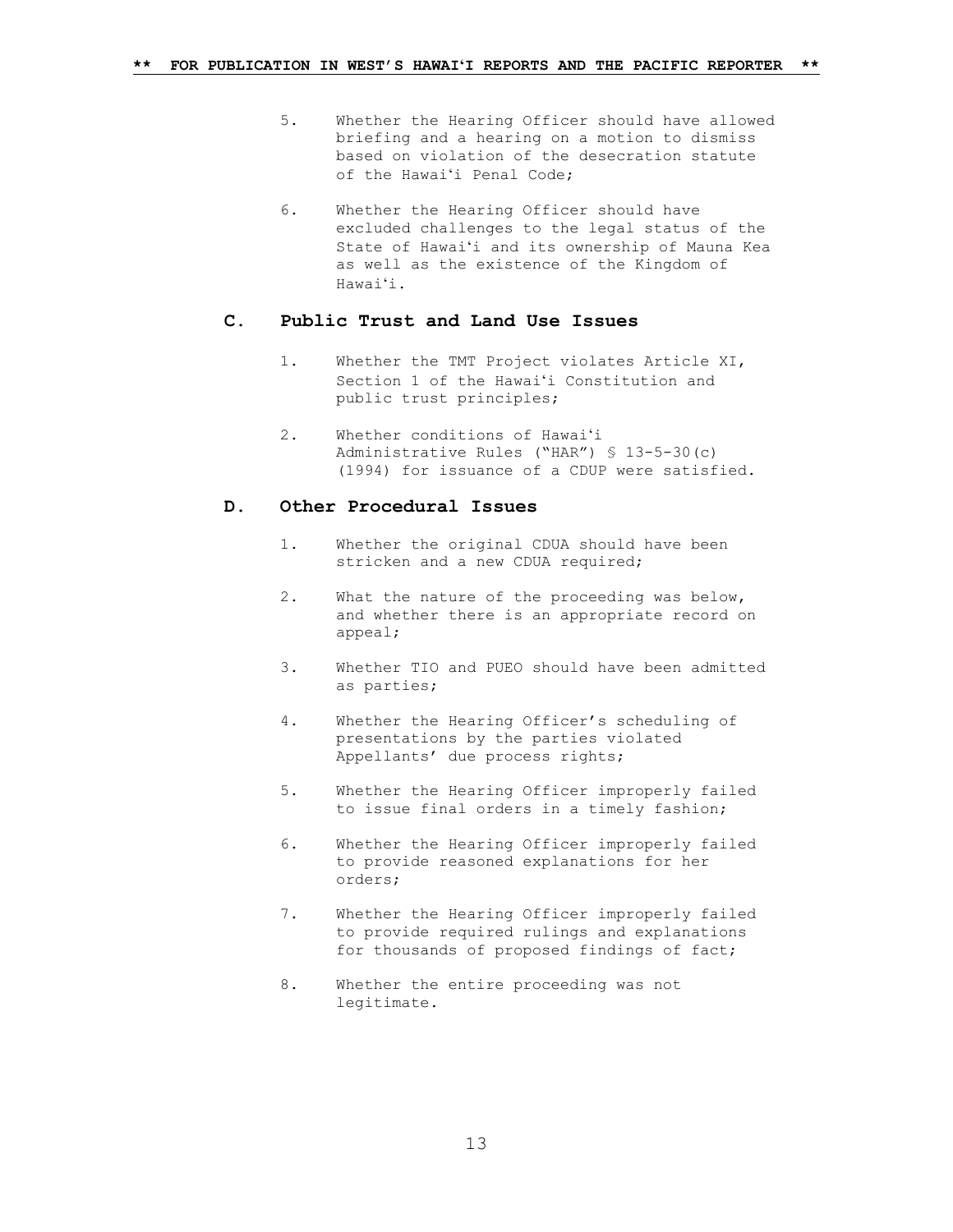### **IV. Standards of Review**

The standards for reviewing each of the points of error alleged on appeal are set out in Hawaiʻi Revised Statutes ("HRS"[\)](https://1.next.westlaw.com/Link/Document/FullText?findType=L&pubNum=1000522&cite=HISTS91-14&originatingDoc=Ib7310ae08c6c11e68bf9cabfb8a03530&refType=SP&originationContext=document&transitionType=DocumentItem&contextData=(sc.Search)#co_pp_16f4000091d86) § 91–[14\(g\)](https://1.next.westlaw.com/Link/Document/FullText?findType=L&pubNum=1000522&cite=HISTS91-14&originatingDoc=Ib7310ae08c6c11e68bf9cabfb8a03530&refType=SP&originationContext=document&transitionType=DocumentItem&contextData=(sc.Search)#co_pp_16f4000091d86) (2012 & Supp. 2016), "Judicial review of contested cases," which provides as follows:

> (g) Upon review of the record the court may affirm the decision of the agency or remand the case with instructions for further proceedings; or it may reverse or modify the decision and order if the substantial rights of the petitioners may have been prejudiced because the administrative findings, conclusions, decisions, or orders are: (1) In violation of constitutional or statutory provisions;

> (2) In excess of the statutory authority or jurisdiction of the agency; (3) Made upon unlawful procedure; (4) Affected by other error of law; (5) Clearly erroneous in view of the reliable, probative, and substantial evidence on the whole record; or (6) Arbitrary, or capricious, or characterized by abuse of discretion or clearly unwarranted exercise of discretion.

Under HRS  $\frac{1}{2}$  91-14(q), conclusions of law are reviewable under subsections  $(1)$ ,  $(2)$ , and  $(4)$ ; questions regarding procedural defects are reviewable under subsection  $(3)$ ; findings of fact are reviewable under subsection (5); and an agency's exercise of discretion is reviewable under subsection (6). [Save](https://1.next.westlaw.com/Link/Document/FullText?findType=Y&serNum=2019363632&pubNum=0004645&originatingDoc=Ib7310ae08c6c11e68bf9cabfb8a03530&refType=RP&fi=co_pp_sp_4645_82&originationContext=document&transitionType=DocumentItem&contextData=(sc.Search)#co_pp_sp_4645_82)  [Diamond Head Waters LLC v. Hans Hedemann Surf, Inc., 121 Hawai](https://1.next.westlaw.com/Link/Document/FullText?findType=Y&serNum=2019363632&pubNum=0004645&originatingDoc=Ib7310ae08c6c11e68bf9cabfb8a03530&refType=RP&fi=co_pp_sp_4645_82&originationContext=document&transitionType=DocumentItem&contextData=(sc.Search)#co_pp_sp_4645_82)ʻi 16, 24–[25, 211 P.3d 74, 82](https://1.next.westlaw.com/Link/Document/FullText?findType=Y&serNum=2019363632&pubNum=0004645&originatingDoc=Ib7310ae08c6c11e68bf9cabfb8a03530&refType=RP&fi=co_pp_sp_4645_82&originationContext=document&transitionType=DocumentItem&contextData=(sc.Search)#co_pp_sp_4645_82)–83 (2009).

Pursuant to HRS §  $91-14$  (q), an agency's conclusions of law are reviewed de novo. [United Pub. Workers, AFSCME, Local 646,](https://1.next.westlaw.com/Link/Document/FullText?findType=Y&serNum=2006135801&pubNum=0004645&originatingDoc=Ib7310ae08c6c11e68bf9cabfb8a03530&refType=RP&fi=co_pp_sp_4645_240&originationContext=document&transitionType=DocumentItem&contextData=(sc.Search)#co_pp_sp_4645_240)  AFL–CIO v. Hanneman, 106 Hawaiʻ[i 359, 363, 105 P.3d 236, 240](https://1.next.westlaw.com/Link/Document/FullText?findType=Y&serNum=2006135801&pubNum=0004645&originatingDoc=Ib7310ae08c6c11e68bf9cabfb8a03530&refType=RP&fi=co_pp_sp_4645_240&originationContext=document&transitionType=DocumentItem&contextData=(sc.Search)#co_pp_sp_4645_240)  [\(2005\).](https://1.next.westlaw.com/Link/Document/FullText?findType=Y&serNum=2006135801&pubNum=0004645&originatingDoc=Ib7310ae08c6c11e68bf9cabfb8a03530&refType=RP&fi=co_pp_sp_4645_240&originationContext=document&transitionType=DocumentItem&contextData=(sc.Search)#co_pp_sp_4645_240)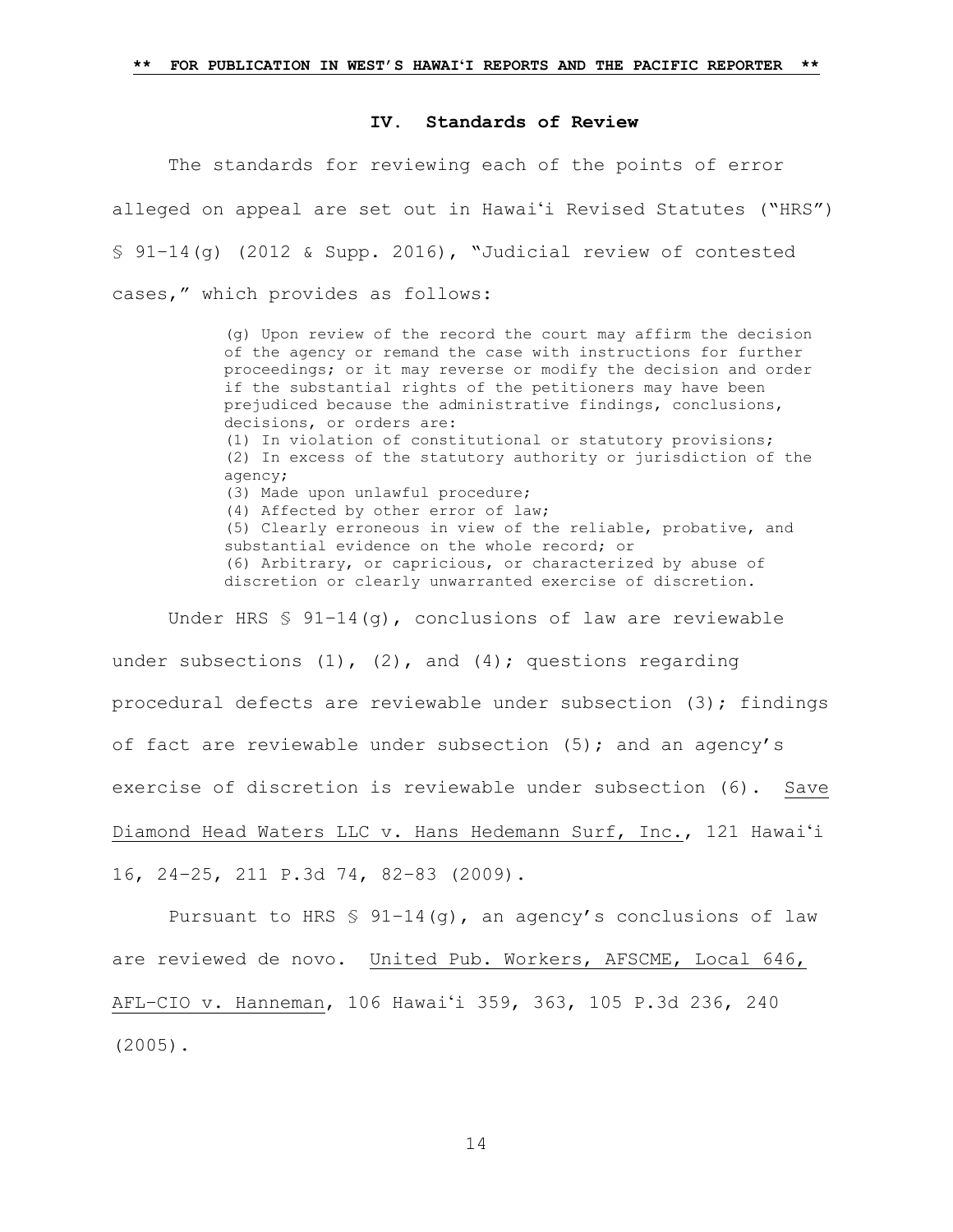An agency's exercise of discretion will not be overturned unless arbitrary, or capricious, or characterized by a clearly unwarranted exercise of discretion. [Paul's Elec. Serv. Inc. v.](https://1.next.westlaw.com/Link/Document/FullText?findType=Y&serNum=2004565502&pubNum=0004645&originatingDoc=Ib7310ae08c6c11e68bf9cabfb8a03530&refType=RP&fi=co_pp_sp_4645_498&originationContext=document&transitionType=DocumentItem&contextData=(sc.Search)#co_pp_sp_4645_498)  Befitel, 104 Hawaiʻ[i 412, 417, 91 P.3d 494, 499 \(2004\)](https://1.next.westlaw.com/Link/Document/FullText?findType=Y&serNum=2004565502&pubNum=0004645&originatingDoc=Ib7310ae08c6c11e68bf9cabfb8a03530&refType=RP&fi=co_pp_sp_4645_498&originationContext=document&transitionType=DocumentItem&contextData=(sc.Search)#co_pp_sp_4645_498)  (citing [HRS § 91](https://1.next.westlaw.com/Link/Document/FullText?findType=L&pubNum=1000522&cite=HISTS91-14&originatingDoc=Ib7310ae08c6c11e68bf9cabfb8a03530&refType=SP&originationContext=document&transitionType=DocumentItem&contextData=(sc.Search)#co_pp_08320000787e3)–14(g)(6)).

In the next section, we analyze each point of error based on the applicable standard of appellate review.<sup>7</sup> We provide additional factual and procedural background information as appropriate.

**V. Discussion of Points of Error on Appeal A. Disqualification Issues**

**1. Whether the BLNR erred by refusing to disqualify Amano as the Hearing Officer based on her family membership in the ʻImiloa Astronomy Center**

# **a. Background**

Appellants assert that the BLNR erred by refusing to disqualify Amano as the Hearing Officer based on her family membership in the ʻImiloa Astronomy Center ("ʻImiloa"). After our remand in Mauna Kea I, the BLNR delegated the conduct of the contested case hearing to a hearing officer, pursuant to HAR § 13-1-32(b) (2009), and through the procurement process of HRS § 103D-304 (2012). The BLNR appointed a committee of three, consisting of retired Hawaiʻi Supreme Court Associate Justice

÷.

Some points of error are addressed in footnotes.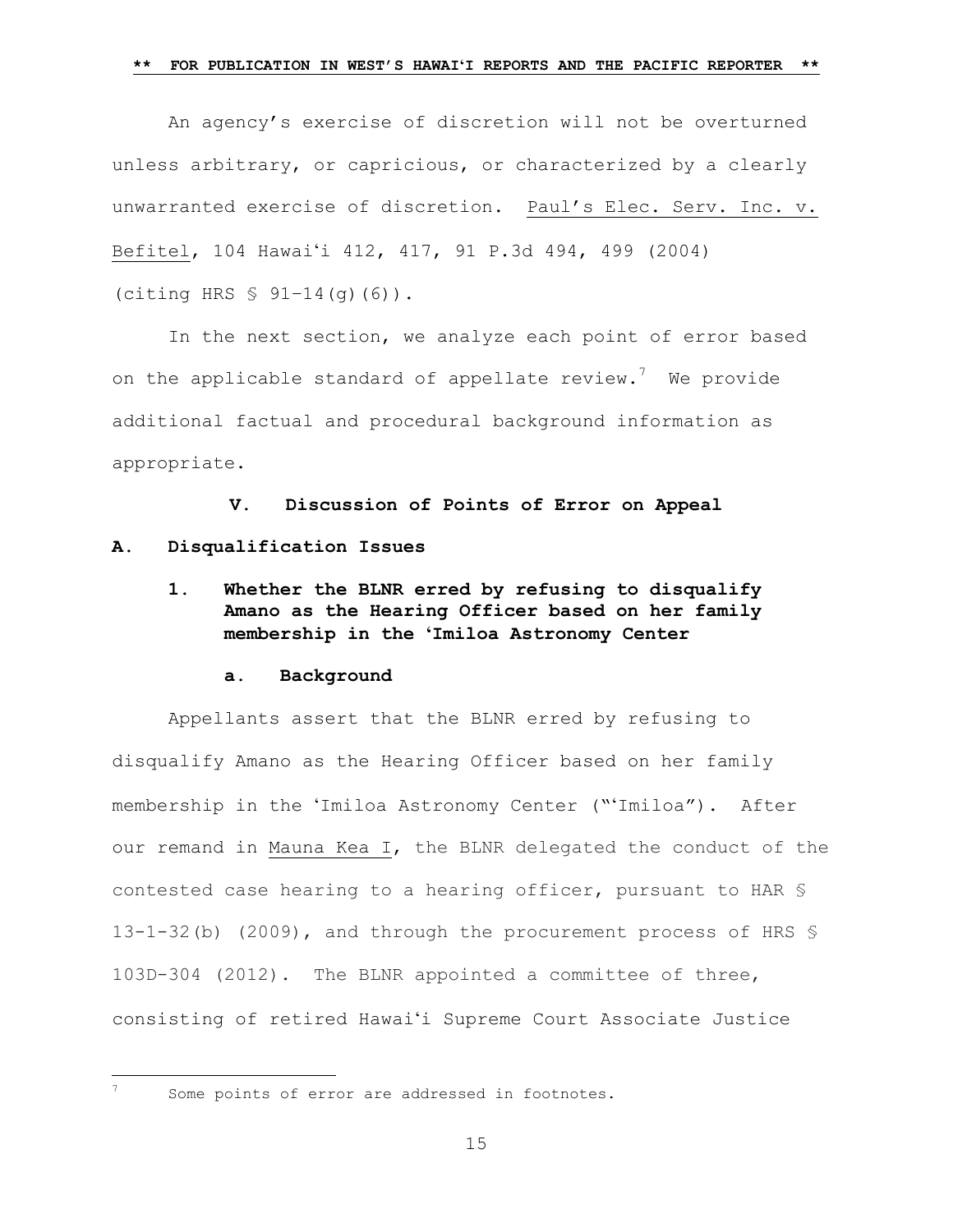James E. Duffy, Jr., Deputy Attorney General Stella Kam, and BLNR Member Christopher Yuen, to evaluate hearing officer applicants. The BLNR issued Minute Order No. 1, attaching Amano's disclosure statement as Exhibit 1 and setting a deadline for any objections to her appointment.

Appellants objected to Amano's selection, citing Mauna Kea I, 136 Hawaiʻi at 389, 363 P.3d at 237 ("[J]ustice can perform its high function in the best way only if it satisfies the appearance of justice." (quoting Sifagaloa v. Bd. of Trs. of the Emps. Ret. Sys., 74 Haw. 181, 189, 840 P.2d 367, 371 (1992)) (emphasis omitted). They argued Amano could not be impartial because she was a dues paying member of ʻImiloa, which is a part of UHH. They pointed out that TIO is listed on the website as a corporate member of ʻImiloa, and that ʻImiloa had benefited and would benefit from the TMT Project, as it was among the recipients of over \$100,000 in contributions to outreach activities already made by TIO,  $^8$  and, as stated in the Final EIS, the TMT Project "will work with . . . ʻImiloa to develop exhibits that reflect the nationally-recognized natural resources" of the area.

It is unclear how much 'Imiloa received of the over \$100,000, but according to the Final EIS, these amounts were contributed from 2008-10 and other recipients included the Akamai Intern program, the Waiākea High School Robotics program, the IfA Elementary School Robotics program, the Journey to the Universe program, Kona teachers' workshops, a DOE mentoring program workshop, and intern employment.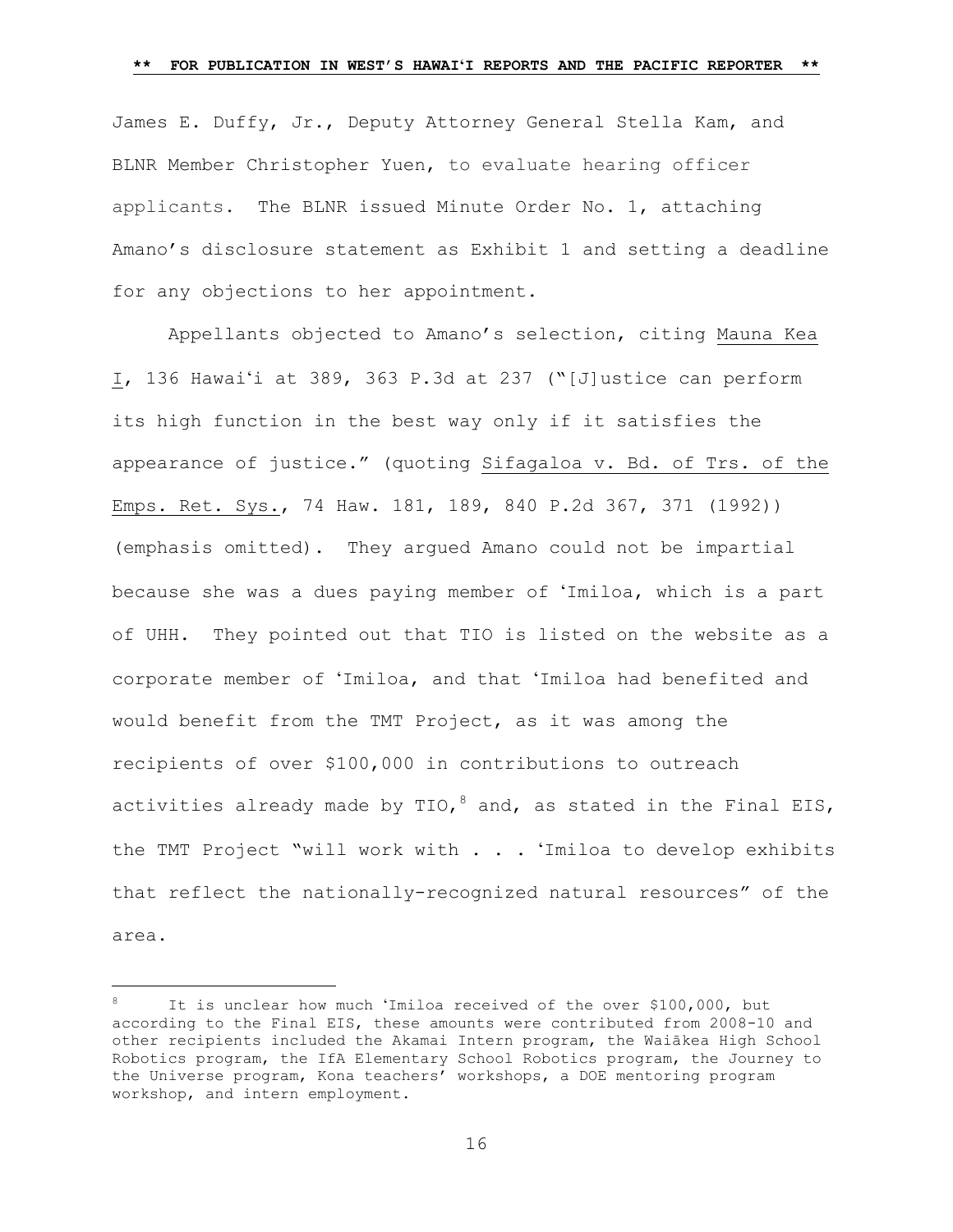Amano then filed a supplemental disclosure stating she had been unaware that ʻImiloa was connected to UHH and that it had not crossed her mind that ʻImiloa was or could be connected to the instant case. She further stated that her family membership to ʻImiloa had been active since April 2008 with annual dues of \$85, and it was set to expire and would not be renewed. She indicated she had visited ʻImiloa five to six times since 2008 and had used the 10% restaurant and gift shop discount an average of three times per year. She also stated that when she and her husband joined ʻImiloa, it seemed to them like a membership-based cultural organization like the Japanese Cultural Center of Hawaiʻi and the Bishop Museum on Oʻahu.

Appellants filed supplemental objections additionally arguing that the membership reflected Amano's personal and financial support of the astronomy mission of UHH, which includes development of the TMT Project. Appellants asserted that, at minimum, an appearance of a conflict or an appearance of impropriety existed, requiring disqualification.<sup>9</sup>

In Minute Order No. 4, the BLNR denied the objections, ruling that the membership does not confer a right to participate in ʻImiloa's governance. The BLNR noted that in

a<br>B

<sup>9</sup> Appellants also argued below and on appeal standards governing an arbitrator's duties of disclosure under HRS Chapter 658A, which do not apply and are not further discussed.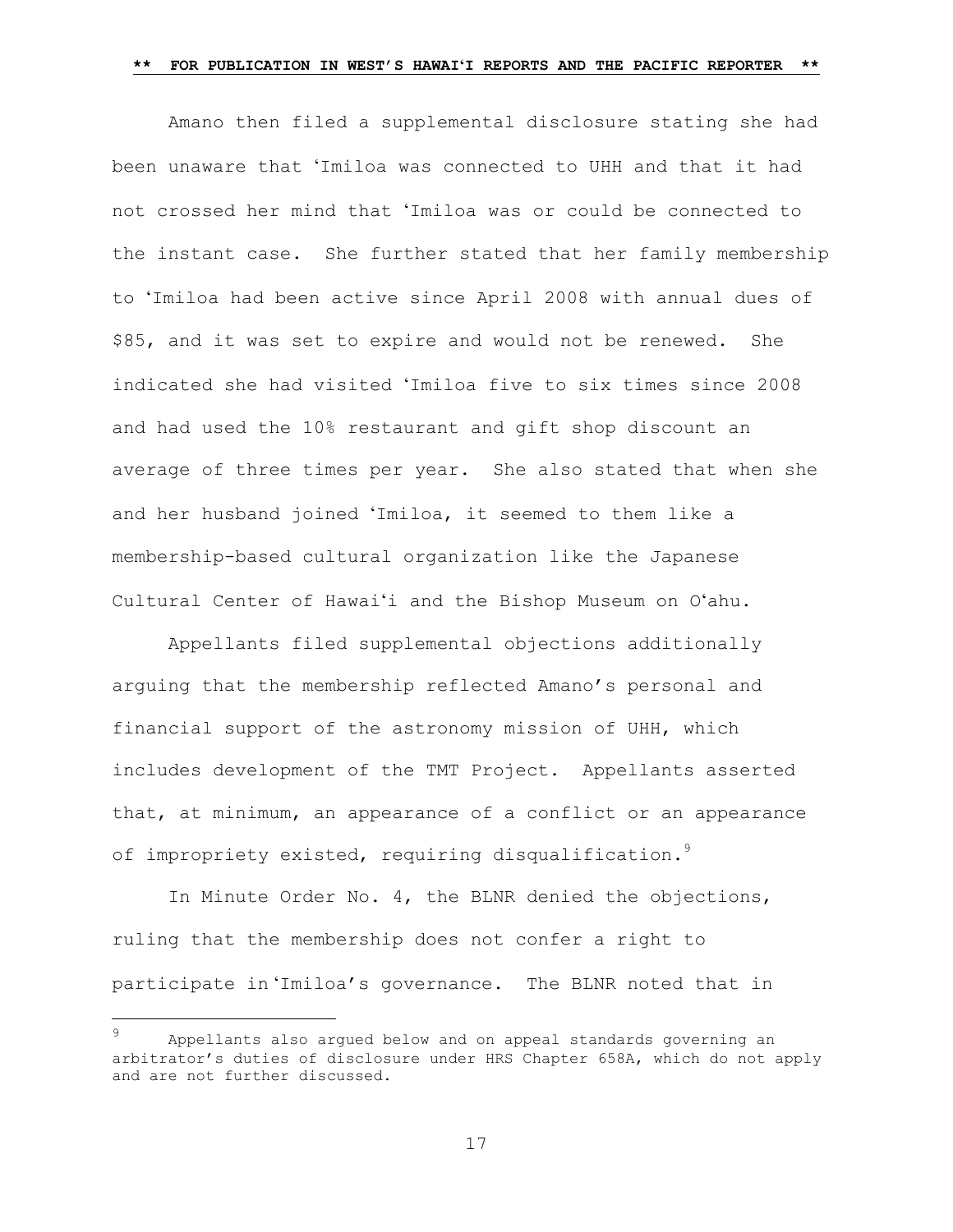accordance with Sussel v. City & Cty. of Honolulu Civil Serv. Comm'n, 71 Haw. 101, 108, 784 P.2d 867, 871 (1989), administrative adjudicators are disqualified for an "appearance of impropriety," which is similar to the standard for the disqualification of judges. The BLNR noted that Hawaiʻi Revised Code of Judicial Conduct ("HRCJC") Rule 2.11(a) (2014) requires disqualification of a judge if "the judge's impartiality might reasonably be questioned. $''^{10}$  The BLNR reasoned that even if

 $10$  HRCJC Rule 2.11(a)(2)(A) and (C) (2014) provide:

. . . .

. . . .

a<br>B

Subject to the rule of necessity, a judge shall disqualify or recuse himself or herself in any proceeding in which the judge's impartiality\* might reasonably be questioned, including but not limited to the following circumstances:

(2) The judge knows\* that the judge, the judge's spouse or domestic partner,\* or a person within the third degree of relationship\* to either of them, or the spouse or domestic partner\* of such a person is:

 (A) a party to the proceeding, or an officer, director, general partner, managing member, or trustee of a party;

(C) a person who has more than a de minimis\* interest that could be substantially affected by the proceeding. . . .

The starred terms are defined as follows:

\*"Impartiality" means "absence of bias or prejudice in favor of, or against, particular parties or classes of parties, as well as maintenance of an open mind in considering issues that come or may come before a judge." "Knows" means "actual knowledge of the fact in question. A person's knowledge may be inferred from circumstances." "Third degree of relationship" "includes the following persons related to the judge by blood or marriage: great-grandparent, grandparent, parent, uncle, aunt, brother, sister, child, grandchild, great-grandchild, nephew, and niece." "De minimis" in the context of interests pertaining to disqualification of a judge, means "an insignificant interest that could not raise a reasonable question regarding the judge's impartiality." "Terminology," HRCJC.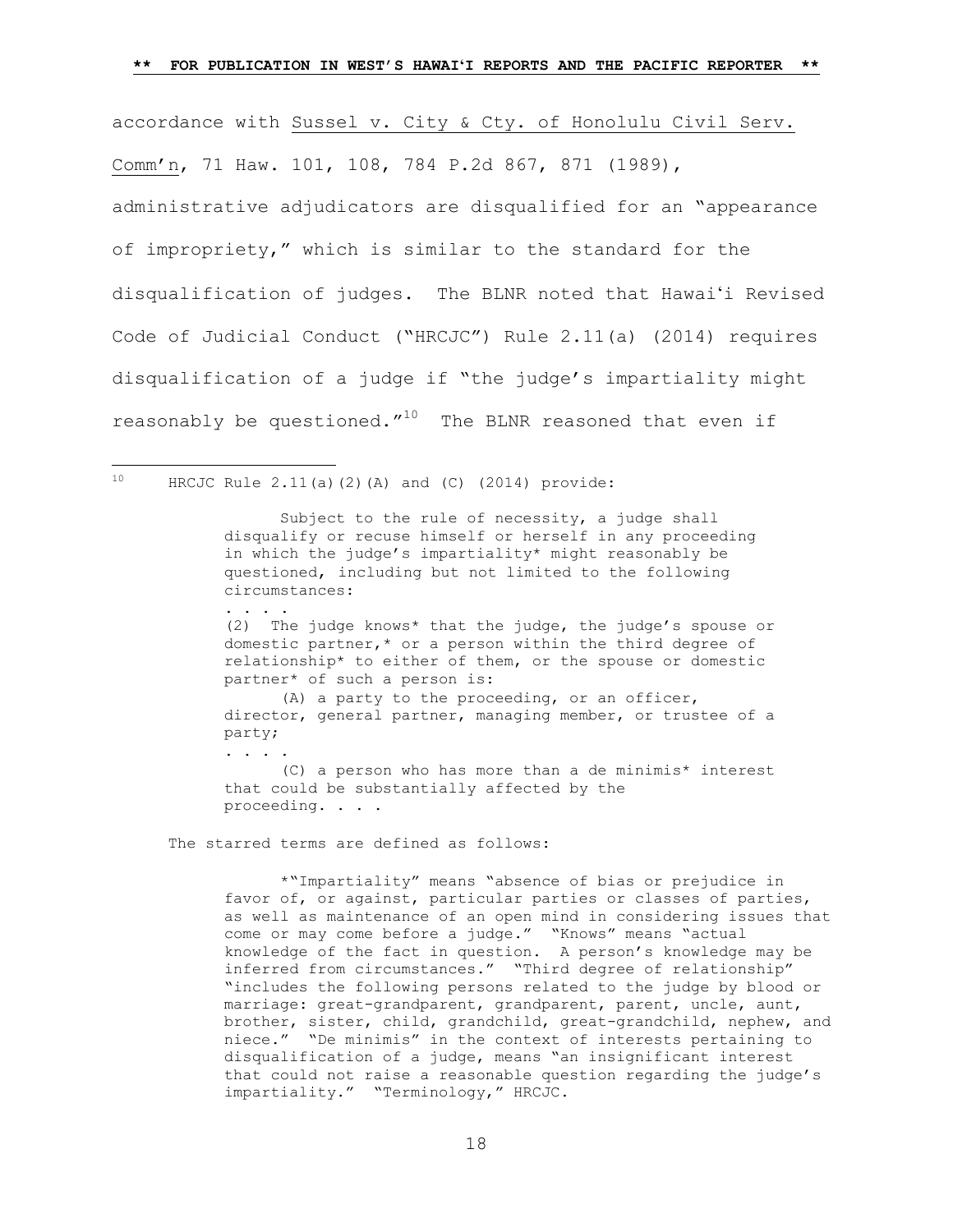ʻImiloa was classified as a party based on its affiliation with UHH, the Hearing Officer's family membership did not create the fiduciary or managerial relationship between an adjudicator and party precluded by HRCJC Rule 2.11(a)(2)(A). The BLNR opined that no reasonable person would infer that the possible benefits from the membership would cause Amano not to be impartial. The BLNR concluded that the membership was a "de minimis" interest under HRCJC Rule 2.11(a)(2)(C)<sup>11</sup> that did not rise to the level of an "appearance of impropriety." The BNLR characterized Amano's membership as akin to a museum membership, not a membership in an advocacy group.

The BLNR also concluded that the membership "does not remotely resemble the prejudgment found objectionable in . . . [Mauna Kea I]" where the BLNR had voted on the merits of the CDUA before holding the contested case hearing. It ruled that Amano's membership did not show personal and financial support of the astronomy mission at UHH. It also ruled that exposure to ʻImiloa's exhibits about astronomy on Mauna Kea did not imply prejudgment, and that the Hearing Officer's entitlement to a "presumption of honesty and integrity" remained intact. The BLNR also accepted Amano's representation and found that Amano

 $11\,$ See supra note 10.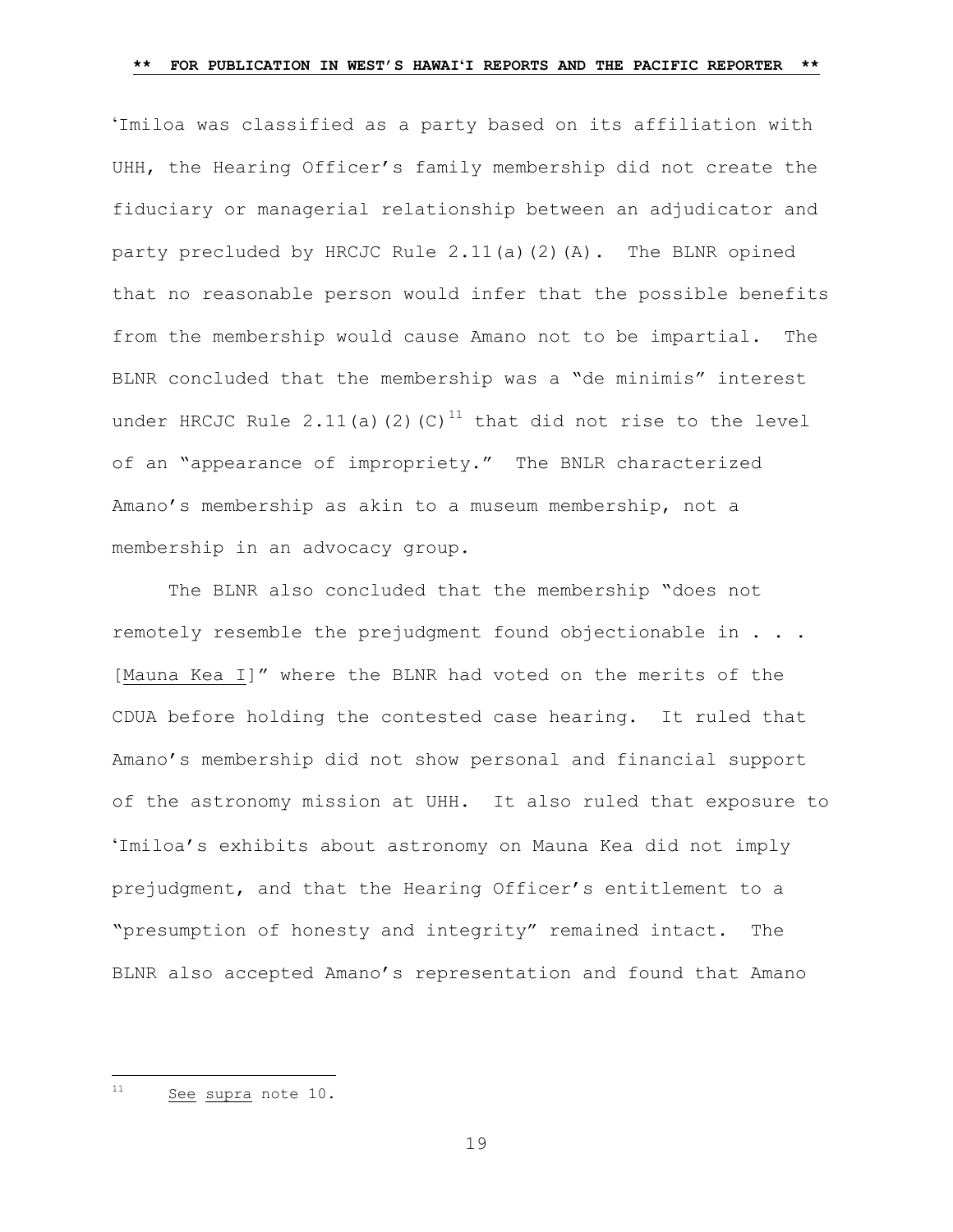did not know ʻImiloa was part of UHH or that it had any connection with the CDUA.

The BLNR also discussed whether it should exercise its discretion to replace the Hearing Officer despite a lack of grounds for disqualification. It declined to do so because Amano had been selected as the most qualified applicant by the committee.

Appellants filed a motion for reconsideration. Both UHH and TIO responded that the motion should be denied on the merits, but to preemptively eliminate any basis for further delays and appeals, they requested that an alternative hearing officer be appointed. The BLNR denied the motion, stating it would be nearly impossible to find a hearing officer who subjectively appears fair to every possible person interested in the TMT Project. The BLNR also noted that the Appellants had not objected to Amano's disclosed involvement in mediating employment disputes involving UHH, which arguably demonstrated more substantive connections to UHH.

Appellants later filed a renewed motion to disqualify, asserting Amano should be disqualified because Amano (1) had not ruled on Appellants' motions to disqualify the BLNR's and the Hearing Officer's counsel and to strike the CDUA and/or for summary judgment, (2) allegedly disregarded cultural protocol in accessing Mauna Kea during the site visit, (3) was escorted to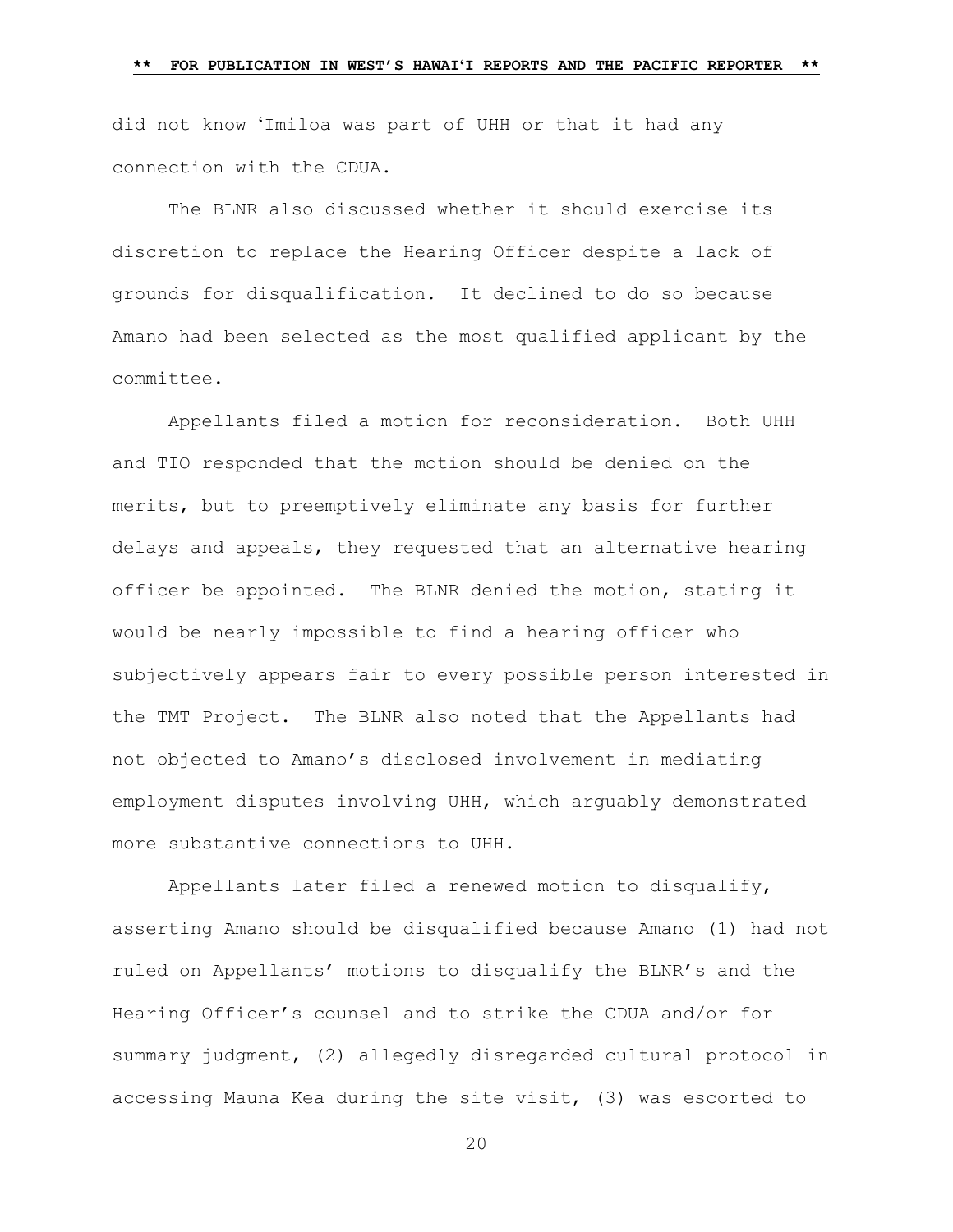the restroom by armed and uniformed DLNR Enforcement ("DOCARE") officers who stood guard at hearings, showing her fear of the parties, (4) had allegedly ridden in a vehicle with a UHH employee for the site visit, (5) had a connection to Deputy Attorney General Harvey Henderson, and (6) did not require UHH to disclose witness statements, exhibits, and position statements before the Appellants' deadlines.

The renewed motion was also denied by the BLNR. With respect to the new arguments, the BLNR ruled: (1) the lack of a ruling on two motions, out of more than fifty filed by the parties, did not evidence an appearance of impropriety; (2) not following Appellants' proposed site visit route also did not evidence an appearance of impropriety; (3) the presence of DOCARE officers did not evidence bias, as the officers protect the safety of everyone present; (4) Amano had been driven on the site visit by a DOCARE officer, not a UHH employee; (5) Amano's connection with Henderson did not evidence bias, as her connection was limited to having attended law school with his wife, who was also a member of the Board of Governors of Maximum Legal Services Corporation, for which Amano served as Executive Director; and (6) there was no evidence of bias based on Amano's setting of deadlines.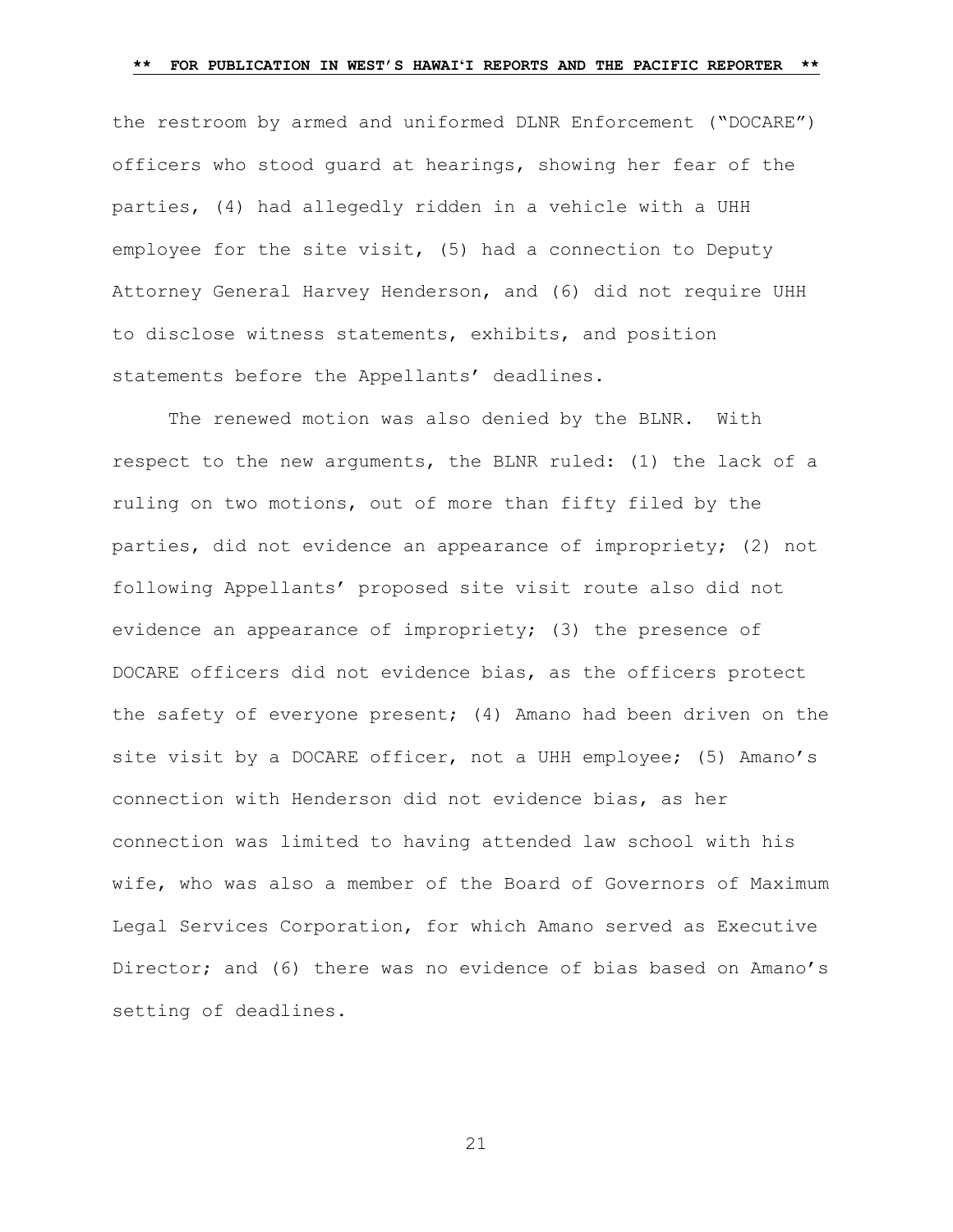#### **b. Analysis**

On appeal, the parties repeat the arguments they made below. Preliminarily, Appellants' additional argument, that UHH and TIO should be judicially estopped from arguing that the BLNR did not err in denying disqualification, lacks merit. The issue on appeal is whether Amano should have been disqualified. Judicial estoppel prohibits parties from taking inconsistent positions. Lee v. Puamana Cmty. Ass'n, 109 Hawaiʻi 561, 575–76, 128 P.3d 874, 888–89 (2006). UHH and TIO have consistently argued that there was no basis for disqualification; thus, judicial estoppel does not apply.

Turning to the merits, we review the alleged due process violation de novo, but we are bound by relevant factual findings made by the BLNR unless they are clearly erroneous. The BLNR found that Amano did not know ʻImiloa was part of UHH or that it had any connection with the TMT application, that ʻImiloa membership is akin to a museum membership and is not a membership in an advocacy group, that the membership does not confer a right to participate in ʻImiloa's governance, that the membership did not show personal and financial support of the astronomy mission at UHH, and that exposure to ʻImiloa's exhibits about astronomy on Mauna Kea did not imply prejudgment. These findings are not clearly erroneous. The BLNR also ruled that no reasonable person would infer that the possible benefits from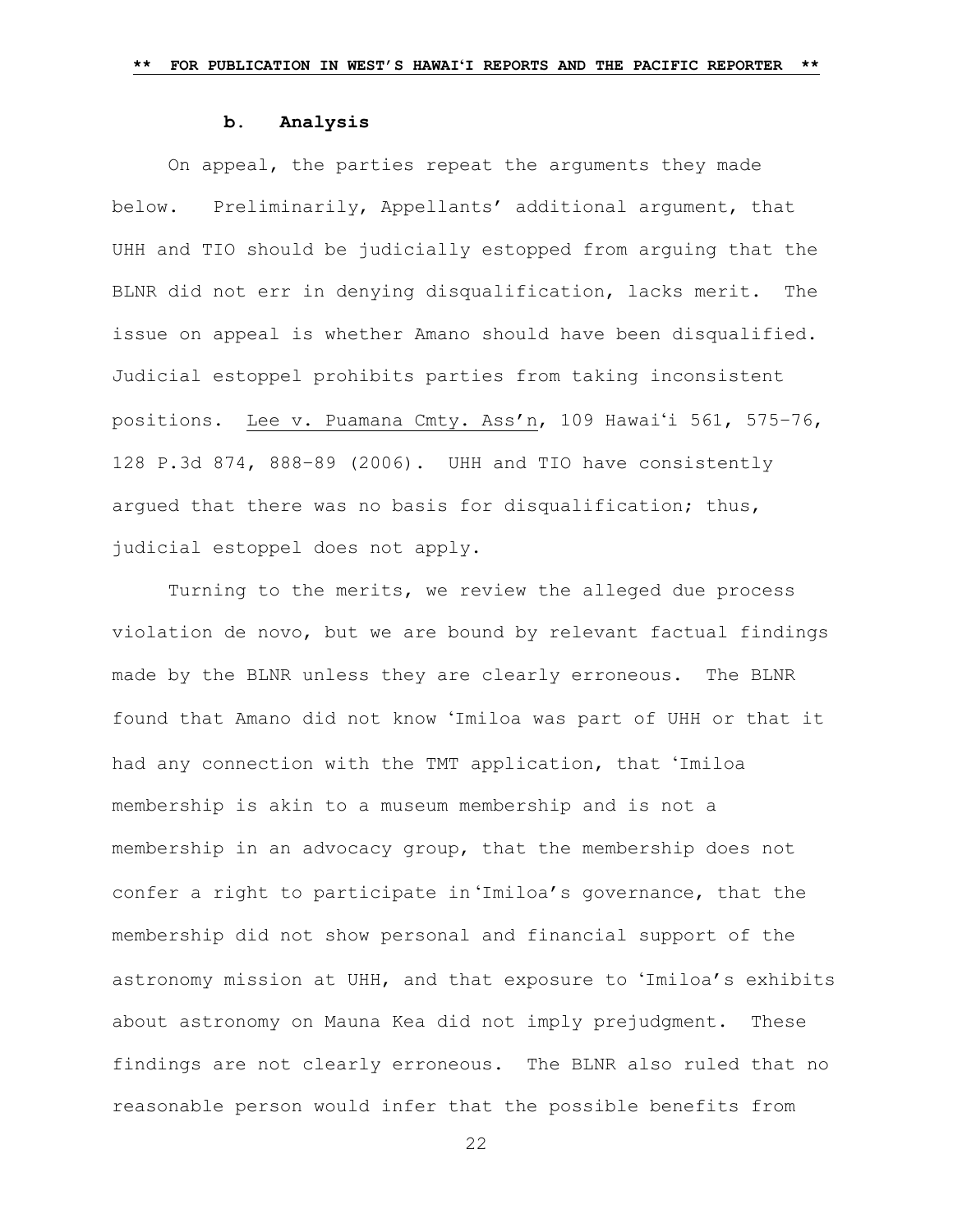the membership would cause Amano not to be impartial. These rulings of law are not wrong.

With respect to the applicable law, the BLNR properly concluded that "an administrative adjudicator should [not] be allowed to sit with impunity in a case where the circumstances fairly give rise to an appearance of impropriety and reasonably cast suspicion on [the adjudicator's] impartiality." Sussel, 71 Haw. at 109, 784 P.2d at 871 (citation omitted), and that administrative adjudicators are held to the same standard as judges. The BLNR also concluded that, like judges, administrators serving as adjudicators are presumed to be unbiased. Sifagaloa, 74 Haw. at 192, 840 P.2d at 372, and that this presumption is rebutted only by a showing of a disqualifying interest, either pecuniary or institutional, or both. See id.

The BLNR applied the correct test for impropriety: whether a reasonable person knowing all the facts would doubt the impartiality of Amano, or whether the circumstances would cause a reasonable person to question Amano's impartiality. We agree that the circumstances of this case did not rebut the presumption that Amano would be capable of impartially performing her duties. Amano's connection to ʻImiloa was too attenuated, as her connection was not shown to be anything other than a membership, no different than a membership of a member of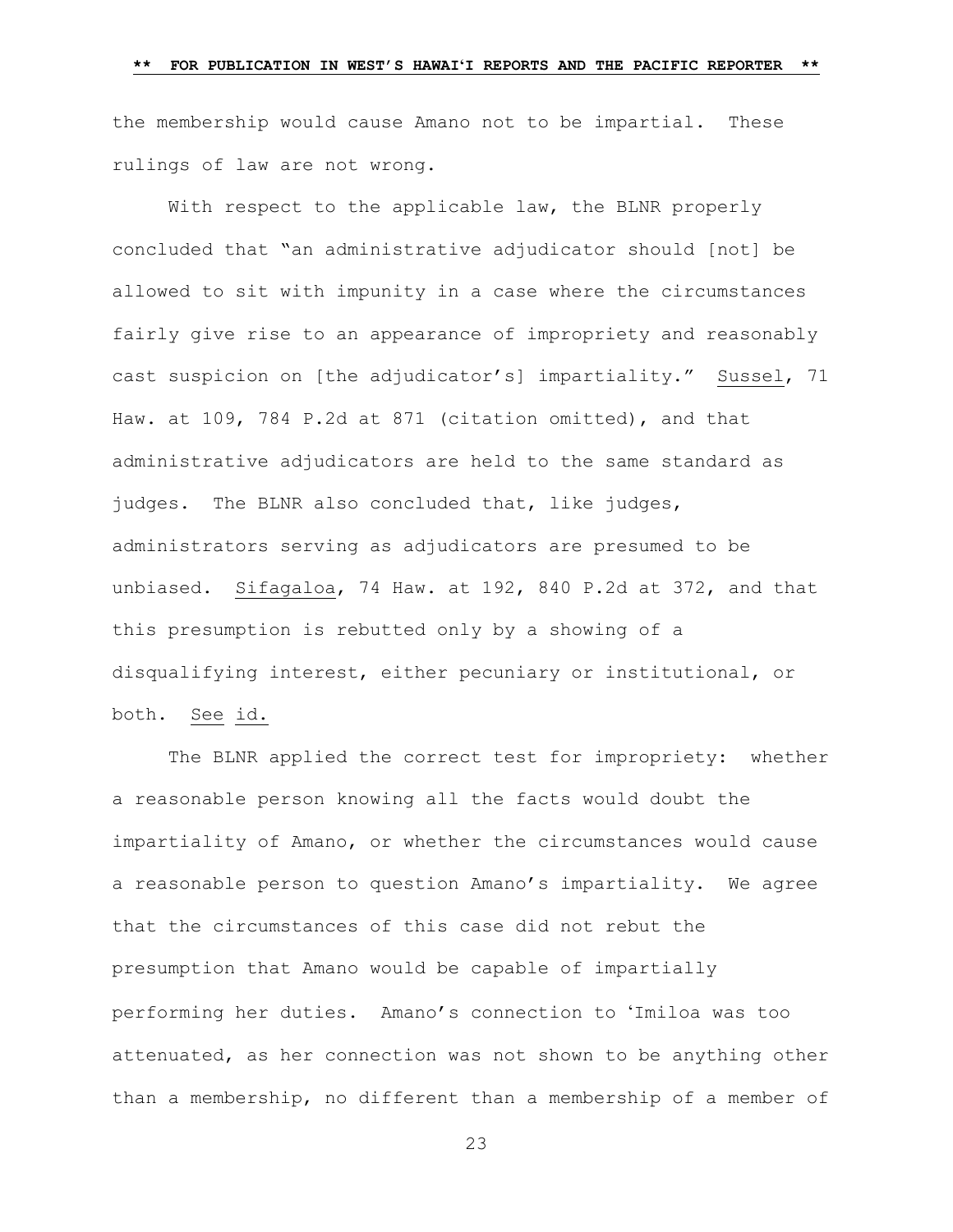the general public. The membership did not represent an unusual commitment to ʻImiloa, different from what any other member might have. Membership alone does not lead to a conclusion that a member supports a mission to build the TMT, even assuming that this is ʻImiloa's mission. No disqualifying interest was shown and the circumstances did not fairly give rise to an appearance of impropriety and reasonably cast suspicion on her impartiality. For the reasons given by the BLNR, the bases for disqualification asserted in the renewed motion for reconsideration are also without merit. Therefore, there was no error in the denial of the requests to disqualify the Hearing Officer.

**2. Whether the BLNR erred by refusing to disqualify Deputy Attorneys General who had advised the BLNR in Mauna Kea I from continuing to advise the Hearing Officer and the BLNR in the contested case hearing after remand.** 

MKAH Appellants assert that the BLNR erred by denying their motion to disqualify Deputy Attorneys General Julie China and William Wynhoff (collectively "the DAGs"), who had represented the BLNR in the first appeal leading to Mauna Kea I. Appellants argue these DAGs should have been disqualified based on White v. Bd. of Educ., 54 Haw. 10, 501 P.2d 358 (1972). They also assert the DAGs should have been disqualified because they conferred with UHH and TIO attorneys during the pendency of the appeal in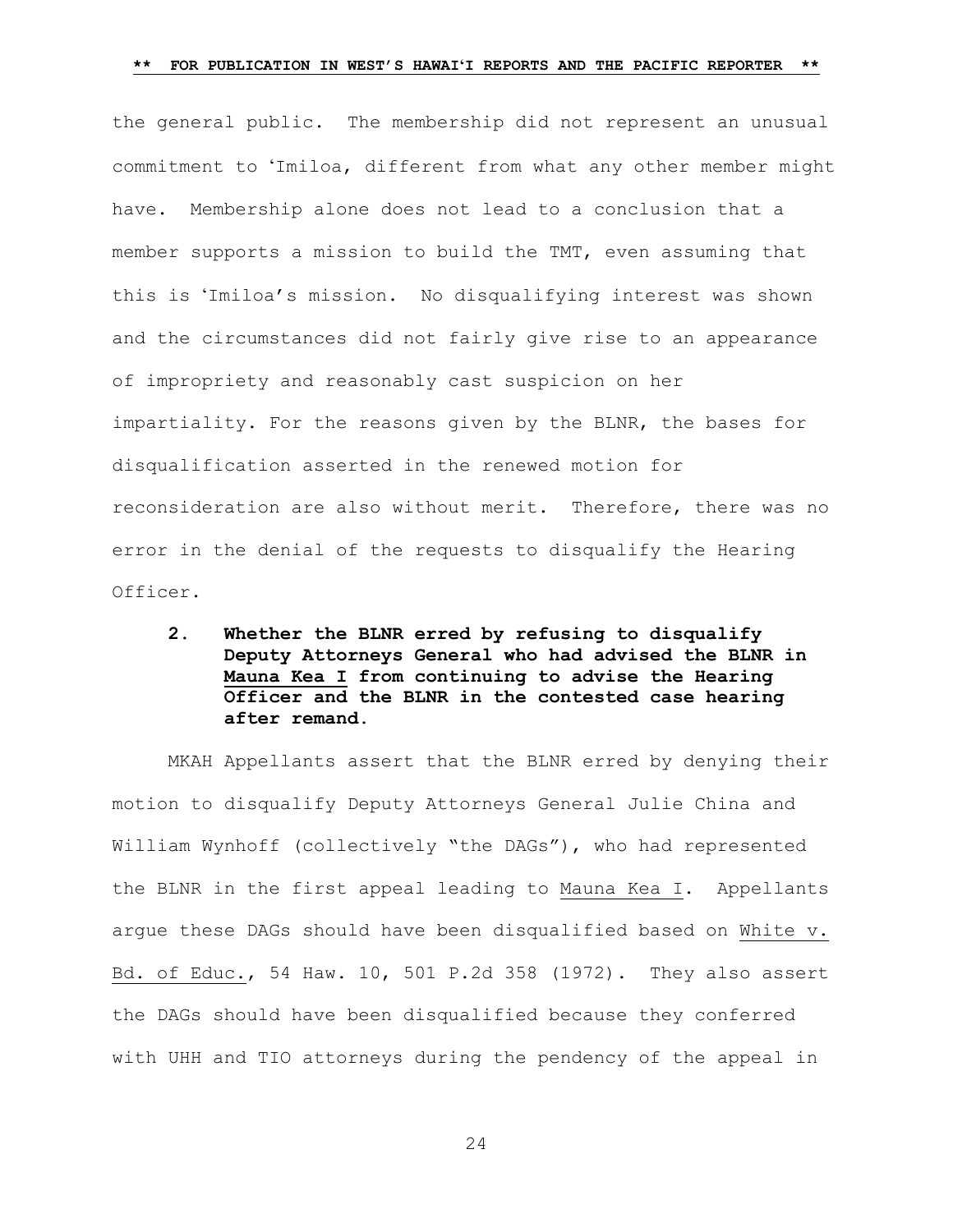Mauna Kea I regarding arrests and prosecution of individuals on Mauna Kea.

In White, a public school teacher requested a hearing due to a proposal to terminate her employment. 54 Haw. at 11, 501 P.2d at 360. After the hearing officer had prepared proposed findings of fact and conclusions of law, the deputy attorney general who had represented the Superintendent of Education in the adversary hearing against the teacher advised the Board of Education as decision maker with respect to the hearing officer's findings and conclusions. 54 Haw. at 16, 501 P.2d at 363. We held that a deputy attorney general who had acted as counsel for the Superintendent against the teacher in the adversary hearing should not have been consulted by the Board in its decision making capacity. Id.

White is distinguishable. With respect to the issues in this case, the DAGs advised and represented the DLNR, BLNR, and the Hearing Officer in their adjudicative capacities and not as adversaries of the Appellants. $12$  Appellants also assert the DAGs should also have been disqualified because they conferred with counsel for UHH and TIO regarding the arrests and prosecution of

L,

<sup>12</sup> The Intermediate Court of Appeals made a similar distinction in Kilakila ʻO Haleakalā v. Bd. of Land & Nat. Res., No. CAAP-13-3065, 2014 WL 5326757 (App. Oct. 17, 2014)(mem.), in affirming the BLNR's denial of Kilakila's motion to disqualify the deputy attorney general who had represented the BLNR in an adjudicative capacity in both proceedings. Kilakila, mem. op. at 38–39, 2014 WL 5326757, at \*25.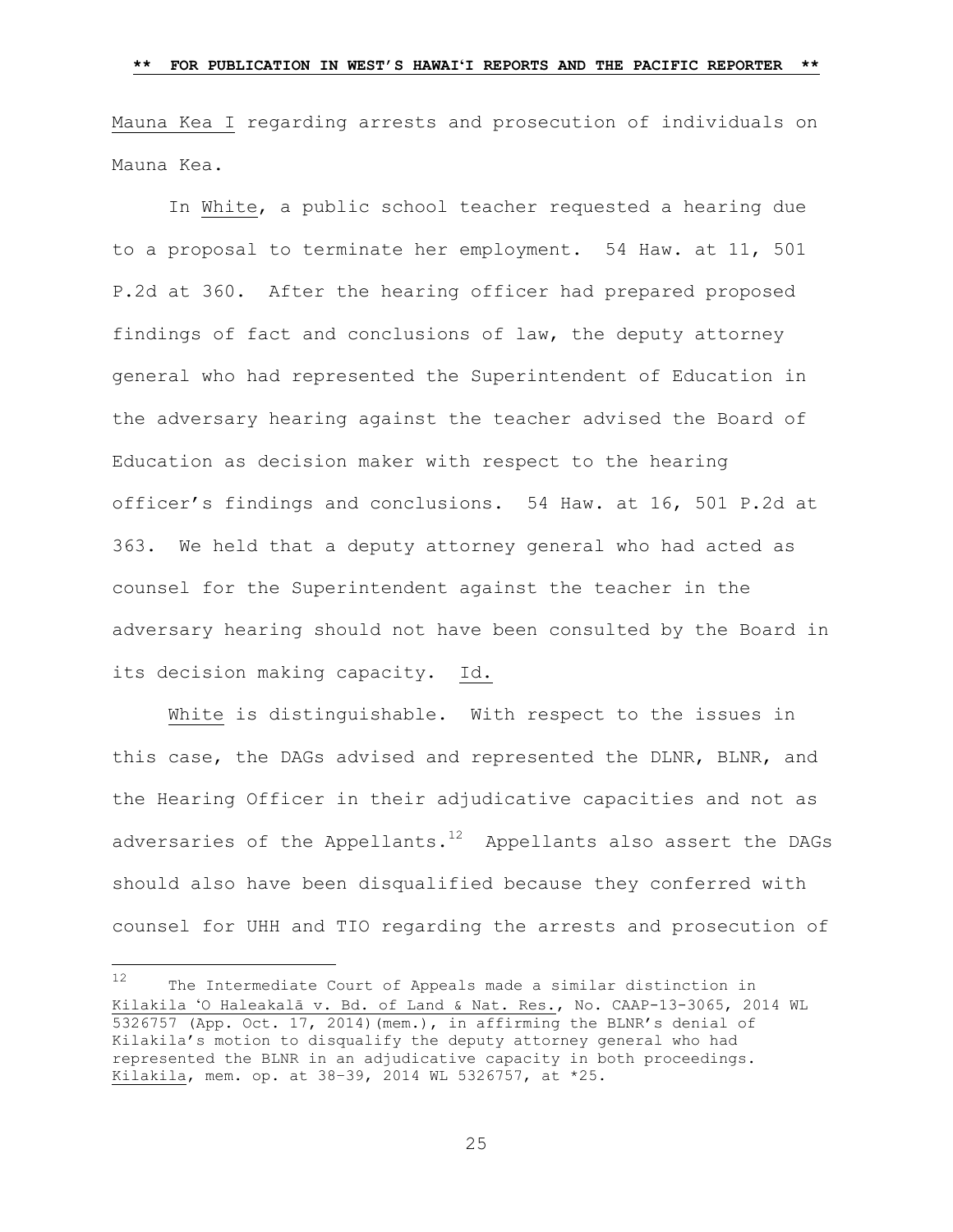protesters on Mauna Kea. As argued by the BLNR, however, it is the DAGs' duty "to administer and render legal services to . . . the State departments and offices as the governor may direct." State v. Klattenhoff, 71 Hawaiʻi 598, 602, 801 P.2d 548, 550 (1990), abrogated on other grounds by State v. Walton, 133 Hawaiʻi 66, 324 P.3d 876 (2014). It is also their duty to "give advice and counsel to the heads of departments . . . and other public officers, in all matters connected with their public duties, and otherwise aid and assist them in every way requisite to enable them to perform their duties faithfully." HRS § 28-4 (1993).The DAGs had a duty to advise the BLNR with respect to legal issues regarding possible conferral of trespassing charges to county prosecutors. These legal issues differ from the issues involved in this appeal as to whether a CDUP should have been granted.

Therefore, even if the DAGs represented the BLNR in an adversarial position as to whether to confer trespassing charges to county prosecutors regarding Mauna Kea protests, the adversarial representation was not with respect to whether a CDUP should have been authorized after the remand. Indeed, as the BLNR points out, if the BLNR had determined that no CDUP should issue, the DAGs would have been responsible for defending that decision.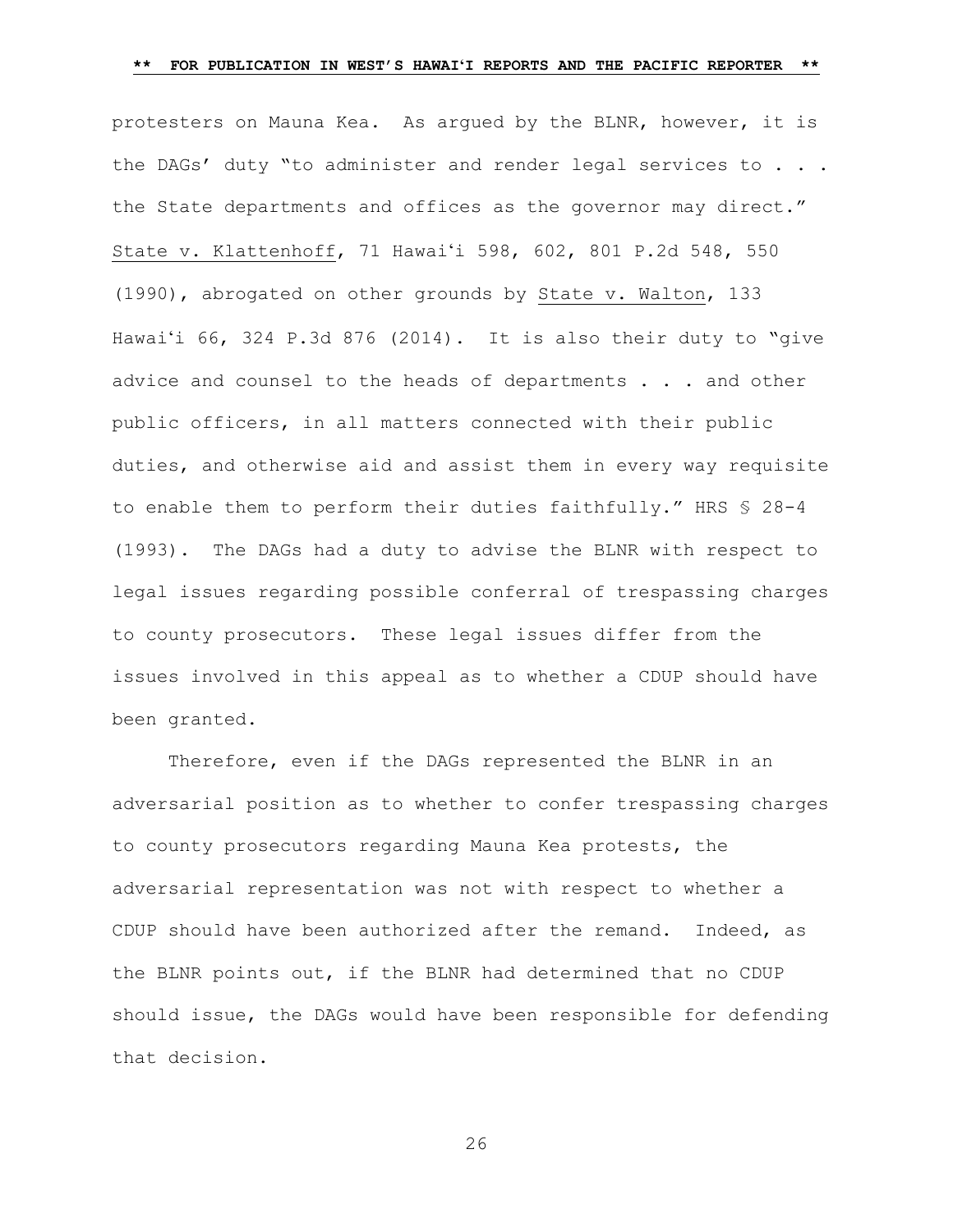The DAGs have always been required to assist the BLNR in a manner to enable the Board to perform its duties faithfully. Their duty never changed, and they have consistently represented the interests of the BLNR. This differs from White, in which the deputy attorney general first represented the Superintendent, then the BOE, who could have had differing interests.

For all of these reasons, the BLNR did not err in denying Appellants' motion to disqualify based on White**.**

# **3. Whether the BLNR erred by overruling objections to the participation of BLNR members Yuen and Gon in the contested case hearing after remand.**

Appellants argue that the BLNR committed a due process violation by overruling their objections to the participation of BLNR members Christopher Yuen ("Yuen") and Samuel Gon ("Gon") in the proceedings after remand. Due process requires disqualification where "circumstances fairly give rise to an appearance of impropriety and reasonably cast suspicion on the adjudicator's impartiality." Kilakila ʻO Haleakalā v. Bd. of Land & Nat. Res., 138 Hawaiʻi 383, 425, 382 P.3d 195, 237 (2016) ("Kilakila III") (Pollack, J., dissenting) (citations omitted). The test for prejudgment in an agency context is "whether a disinterested observer may conclude that (the agency) has in some measure adjudged the facts as well as the law . . . in advance of hearing the matter." Mauna Kea I, 136 Hawaiʻi at 395,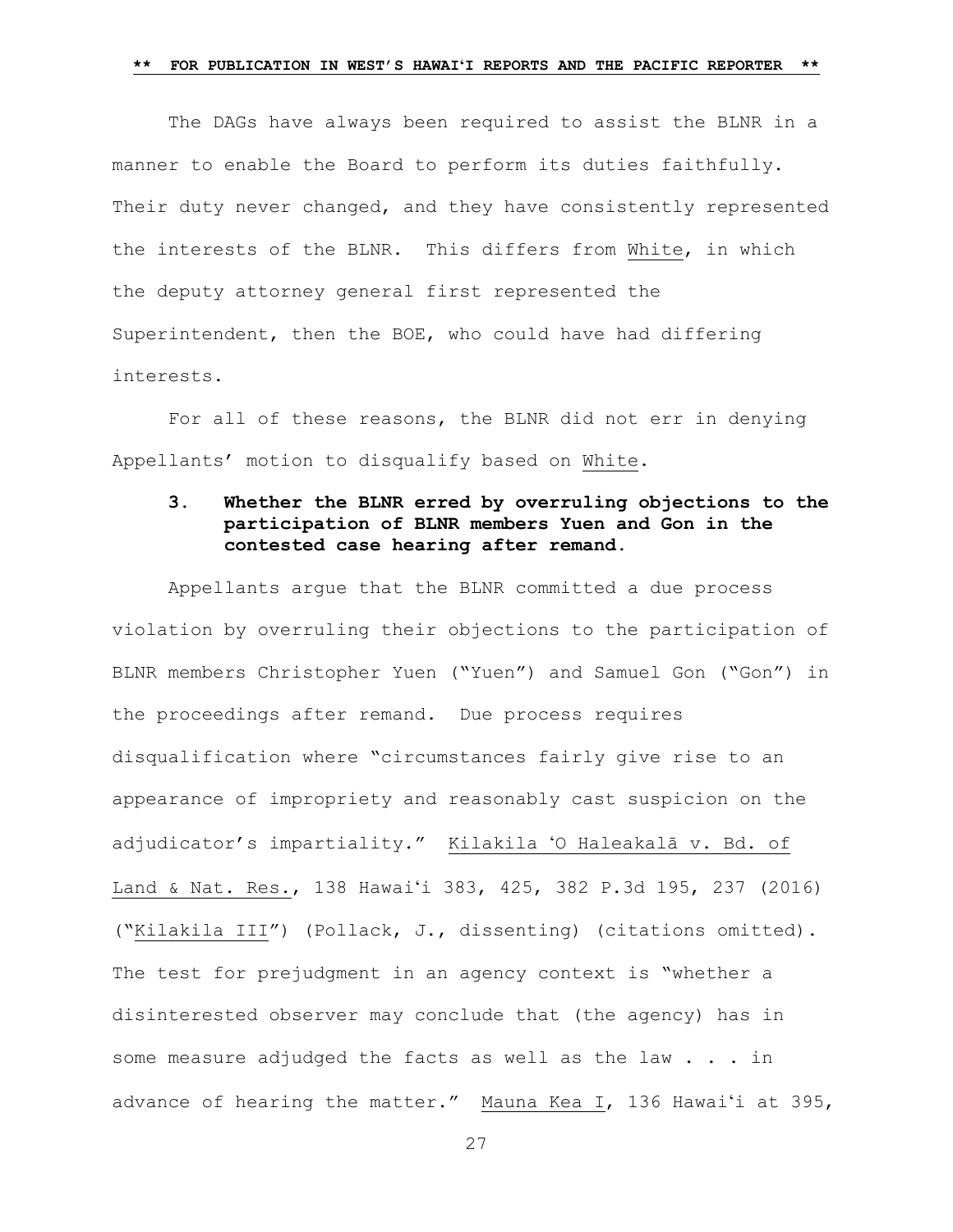363 P.3d 243 (citation omitted). As noted earlier, administrative adjudicators are, however, entitled to a "presumption of honesty and integrity." Sifagaloa, 74 Haw. at 193, 840 P.2d at 372.

## **a. Yuen's participation**

Soon after the Hearing Officer was appointed, Appellants filed objections asserting Yuen should be disqualified. By Minute Order No. 9 dated June 3, 2016, the BLNR overruled these objections. On appeal, Appellants reassert their arguments below regarding Yuen's participation. Appellants point to a 1998 interview of Yuen published online by environmenthawaii.org in which Yuen made statements regarding Mauna Kea, which Appellants characterize as "strong and favorable opinions and positions of future telescope development." Specifically, Appellants take issue with the following statements made by Yuen during the interview:

> For all the criticism and the auditors [sic] report  $-$ I just don't see a lot of harm that's been done to those resources [historic sites, archaeological sites, bug communities, cleanliness of the area, public safety issues, some culturally significant areas] by the astronomy facilities being put up there and with all this activity in the last 20—25 years.

. . . .

The auditor's report was critical. There were some delays. The big archaeological study was late, certainly the arthropod study was delayed. But if you try to identify what has gone wrong — has something been destroyed or lost? Again, apart from just the thing that you have all those domes sticking up there, it's been done in a pretty responsible way.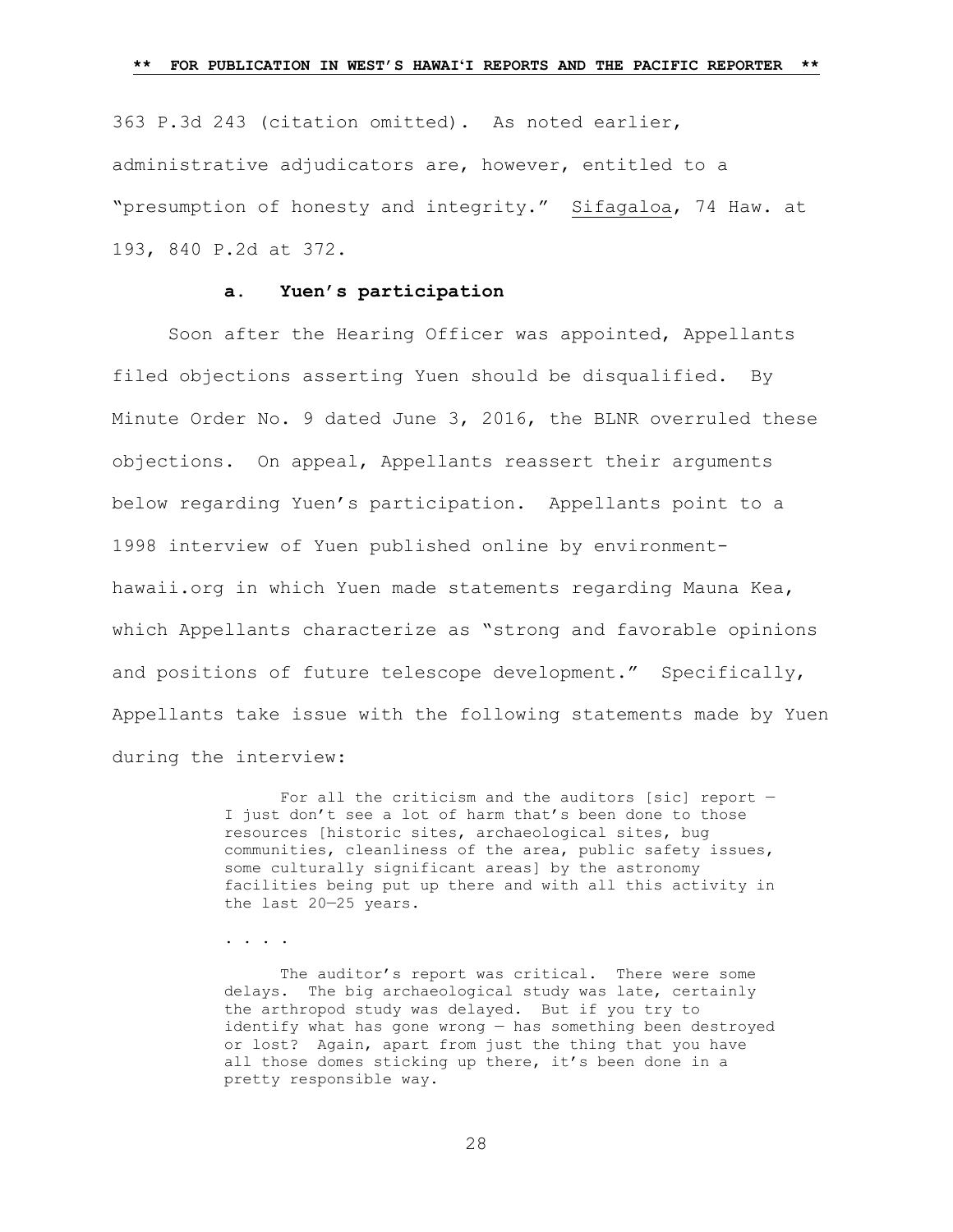There are people that don't like having all those buildings up there  $-$  which is a valid point of view, but the basic decision was made almost 20 years ago. And, honestly, I don't see what difference it would make to have a few more telescopes up there as long as you site them properly. It doesn't make a qualitative change in the mountaintop if you do that.

The MKAH Appellants focus on two lines to assert Yuen had prejudged the CDUA: "[H]onestly, I don't see what difference it would make to have a few more telescopes up there as long as you site them properly. It doesn't make a qualitative change in the mountaintop if you do that."

Yuen's comments, however, also contained criticism of telescope projects. The quotation above contains his comments delays in completing studies. He also criticized the manner in which the Subaru telescope had been constructed, which involved the grading out of puʻu and potential destruction of bug habitats. He also stated that Mauna Kea "is a very important, prominent place" and that individuals who "don't like having all those buildings up there" had a "valid point of view." He opined that, unfortunately, the State had already irrevocably changed the landscape nearly twenty years ago when it first allowed telescopes. He also stated that any future telescope project would need, at minimum, to be "site[d] . . . properly," meet the demands of good stewardship, and leave intact habitat and archaeological and cultural sites.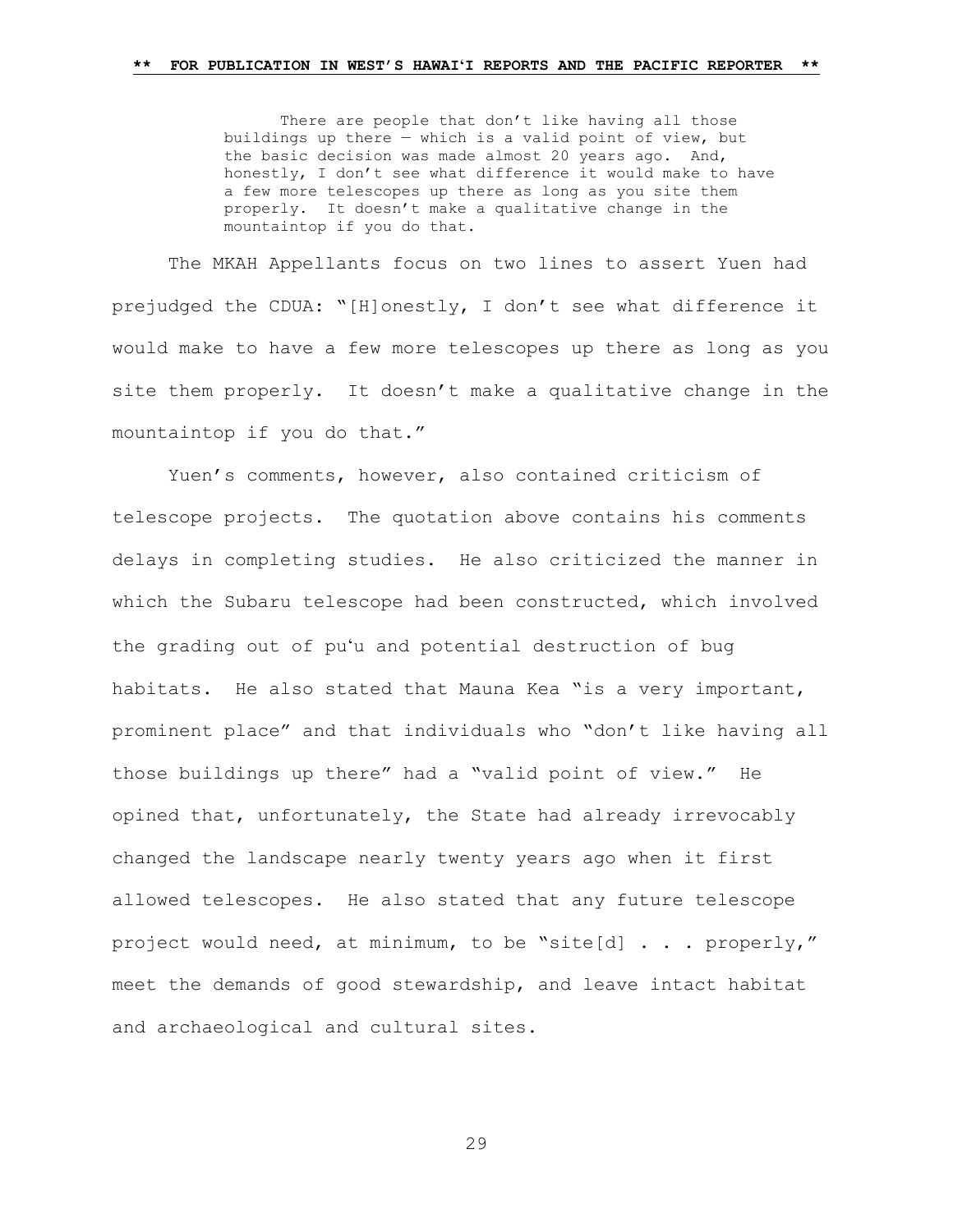Thus, Yuen's comments, made in 1998, did not indicate he would approve all future telescope applications. In the context of the entirety of Yuen's comments, the BLNR did not err in ruling that the circumstances did not fairly give rise to an appearance of impropriety and did not reasonably cast suspicion on Yuen's impartiality. See Kilakila III, 138 Hawaiʻi at 425, 382 P.3d at 237 (Pollack, J., dissenting).

Appellants also argue that Yuen should have been disqualified because he had been a member of the panel that selected Amano and had voted on Appellants' motions to disqualify her. There is no due process violation based on this assertion. <sup>13</sup>

Thus, Yuen's disqualification was not required by due process, and the BLNR did not err by denying Appellants' request to disqualify him.

<sup>13</sup> To the extent Appellants also argue a statutory basis for disqualification, Appellees correctly respond that Yuen was appointed to the BLNR pursuant to HRS § 171-4(b) (1993 & Supp. 2005), which requires that the BLNR have at least one member "with a background in conservation and natural resources." HRS § 84-14 (1993 & Supp. 2012) then provides:

A person whose position on a board, commission, or committee is mandated by statute, resolution, or executive order to have particular qualifications shall only be prohibited from taking official action that directly and specifically affects a business or undertaking in which the person has a substantial financial interest; provided that the substantial financial interest is related to the member's particular qualifications.

<sup>(</sup>Emphasis added). There was no allegation or evidence that Yuen has a substantial financial interest in the TMT Project.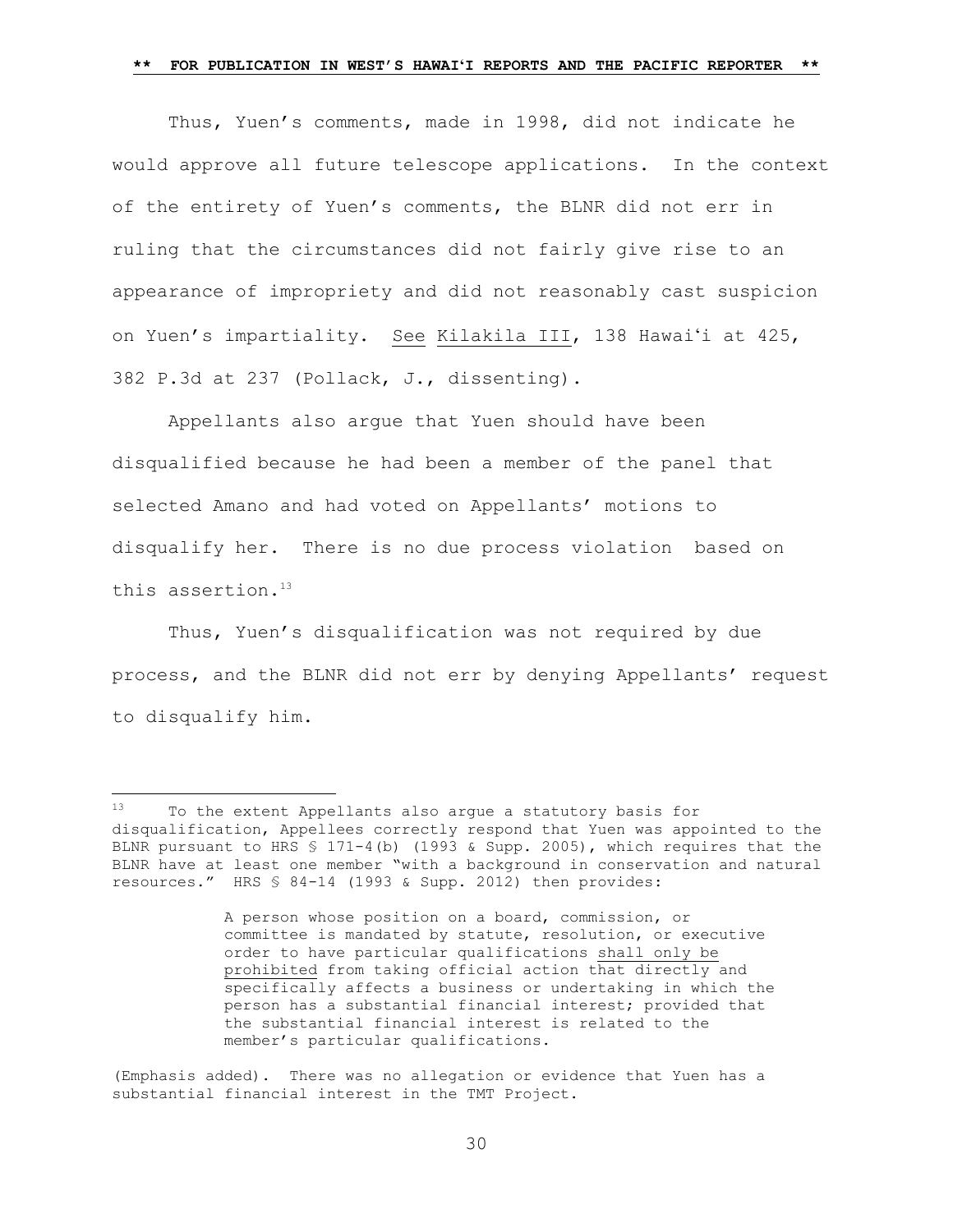### **b. Gon's participation**

Appellants first objected to Gon's participation during closing arguments before the BLNR. Appellants reiterate their argument below that Gon should have been disqualified because he had previously voted and signed off on the original CDUP vacated by Mauna Kea I. During their appeal of the first CDUP, however, Appellants represented they were not seeking recusal of any member of the BLNR. See Mauna Kea I, 136 Hawaiʻi at 398, 363 P.3d at 246. In addition, Mauna Kea I remanded the case for a second contested case hearing "before the Board or a new hearing officer," not a new Board. Mauna Kea I, 136 Hawaiʻi at 399, 363 P.3d at 247.Moreover, there is no legal authority requiring a Board member to be disqualified because he had approved a decision that is later vacated and remanded. If such authority existed, no vacated decision could ever be remanded to the same board or lower court judge. $14$ 

Thus, Gon's disqualification was not required by due process, and the BLNR did not err by denying Appellants' request to disqualify him.

a<br>B

<sup>14</sup> Like Yuen, Gon was appointed to the BLNR as a member with "particular qualifications," in Gon's case pursuant to HRS § 171-4(c) (1993 & Supp. 2014) as a member "with demonstrated expertise in native Hawaiian traditional and customary practices." Like Yuen, Gon is statutorily prohibited from taking official action only where it "directly and specifically affects a business or undertaking in which [he] has a substantial financial interest." HRS § 84-14(a). See supra note 13. There is also no allegation or evidence that Gon has a substantial financial interest in the TMT Project.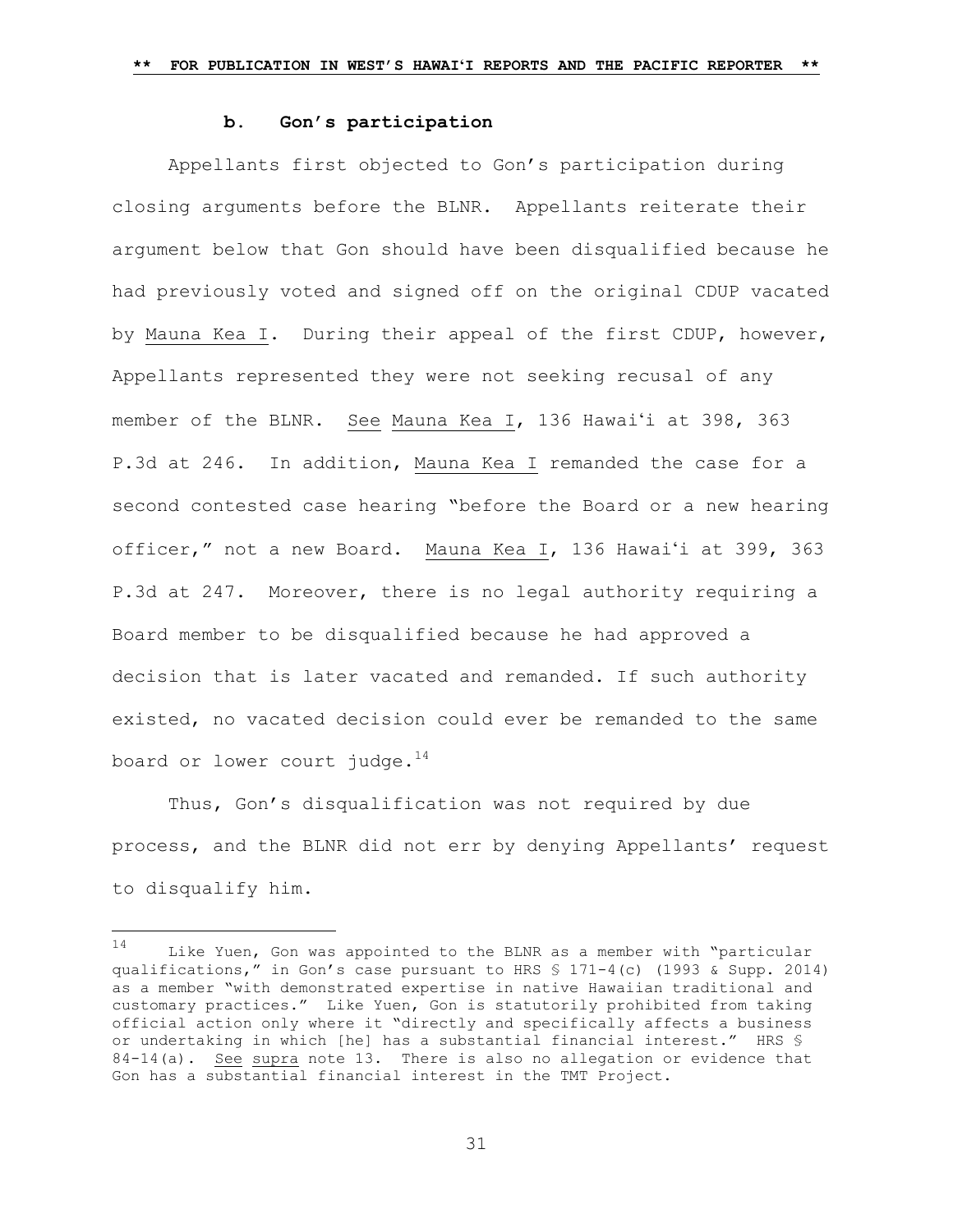#### **B. Native Hawaiian Rights Issues**

# **1. Whether the BLNR fulfilled its duties under Article XII, Section 7 and Ka Paʻakai o Ka ʻĀina v. Land Use Commission**

The protection of Native Hawaiian traditional and customary rights is enshrined in Article XII, section 7 of the Hawaiʻi Constitution, which provides as follows:

> The State reaffirms and shall protect all rights, customarily and traditionally exercised for subsistence, cultural and religious purposes and possessed by ahupuaʻa tenants who are descendants of native Hawaiians who inhabited the Hawaiian Islands prior to 1778, subject to the right of the State to regulate such rights.

These rights of Native Hawaiians who inhabited the Hawaiian Islands before 1778 are property interests protected by the due process clause of Article I, section 5 of the Hawaiʻi Constitution. Flores v. Bd. of Land and Nat. Res., 143 Hawaiʻi 114, 126, 424 P.3d 469, 481 (2018) (citing [Mauna Kea I, 136](https://1.next.westlaw.com/Link/Document/FullText?findType=Y&serNum=2037728538&pubNum=0004645&originatingDoc=Ib7310ae08c6c11e68bf9cabfb8a03530&refType=RP&originationContext=document&transitionType=DocumentItem&contextData=(sc.Search))  Hawaiʻ[i at 390, 363](https://1.next.westlaw.com/Link/Document/FullText?findType=Y&serNum=2037728538&pubNum=0004645&originatingDoc=Ib7310ae08c6c11e68bf9cabfb8a03530&refType=RP&originationContext=document&transitionType=DocumentItem&contextData=(sc.Search)) P.3d at 238).

In Public Access Shoreline Hawaii v. Hawaiʻi Cty. Planning Comm'n ("PASH"), we reaffirmed the State's obligation to protect the reasonable exercise of customary and traditionally exercised rights of Hawaiians to the extent feasible. 79 Hawaiʻi 425, 450 n.43, 903 P.2d 1246, 1271 n.43 (1995). Then in Ka Paʻakai o Ka ʻĀina v. Land Use Comm'n, we set out an analytical framework "to help ensure the enforcement of traditional and customary Native Hawaiian rights while reasonably accommodating competing private development interests." 94 Hawaiʻi 31, 35, 7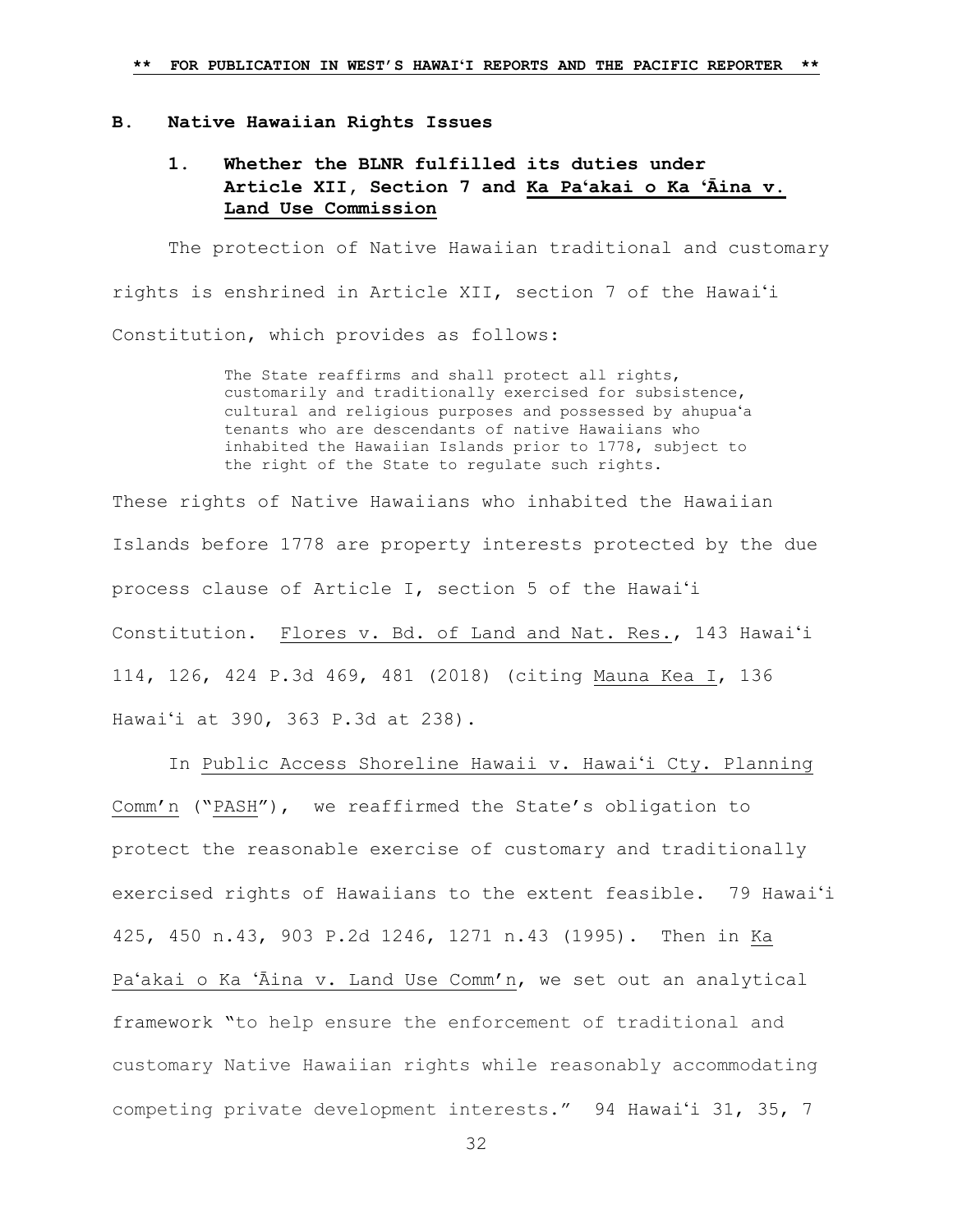P.3d 1068, 1072 (2000). We held that in order to fulfill its duty to preserve and protect customary and traditional Native Hawaiian rights to the extent feasible, as required by Article XII, Section 7 of the Hawaiʻi Constitution, an administrative agency must, at minimum, make specific findings of fact and conclusions of law as to the following: (1) the identity and scope of valued cultural, historical, or natural resources in the relevant area, including the extent to which traditional and customary Native Hawaiian rights are exercised in the area; (2) the extent to which those resources -— including traditional and customary Native Hawaiian rights —- will be affected or impaired by the proposed action; and (3) the feasible action, if any, to be taken by the agency to reasonably protect Native Hawaiian rights if they are found to exist. Ka Paʻakai, 94 Hawaiʻi at 47, 7 P.3d at 1084. MKAH and Kihoi Appellants assert that the BLNR failed to meet these obligations.

The Ka Paʻakai analysis is designed to effectuate Article XII, Section 7 and protect rights traditionally and customarily exercised by Native Hawaiians for subsistence, cultural and religious purposes. The first step of the analysis required the BLNR to make specific findings and conclusions about the identity and scope of valued cultural, historical, or natural resources in the relevant area, including the extent to which traditional and customary Native Hawaiian rights are exercised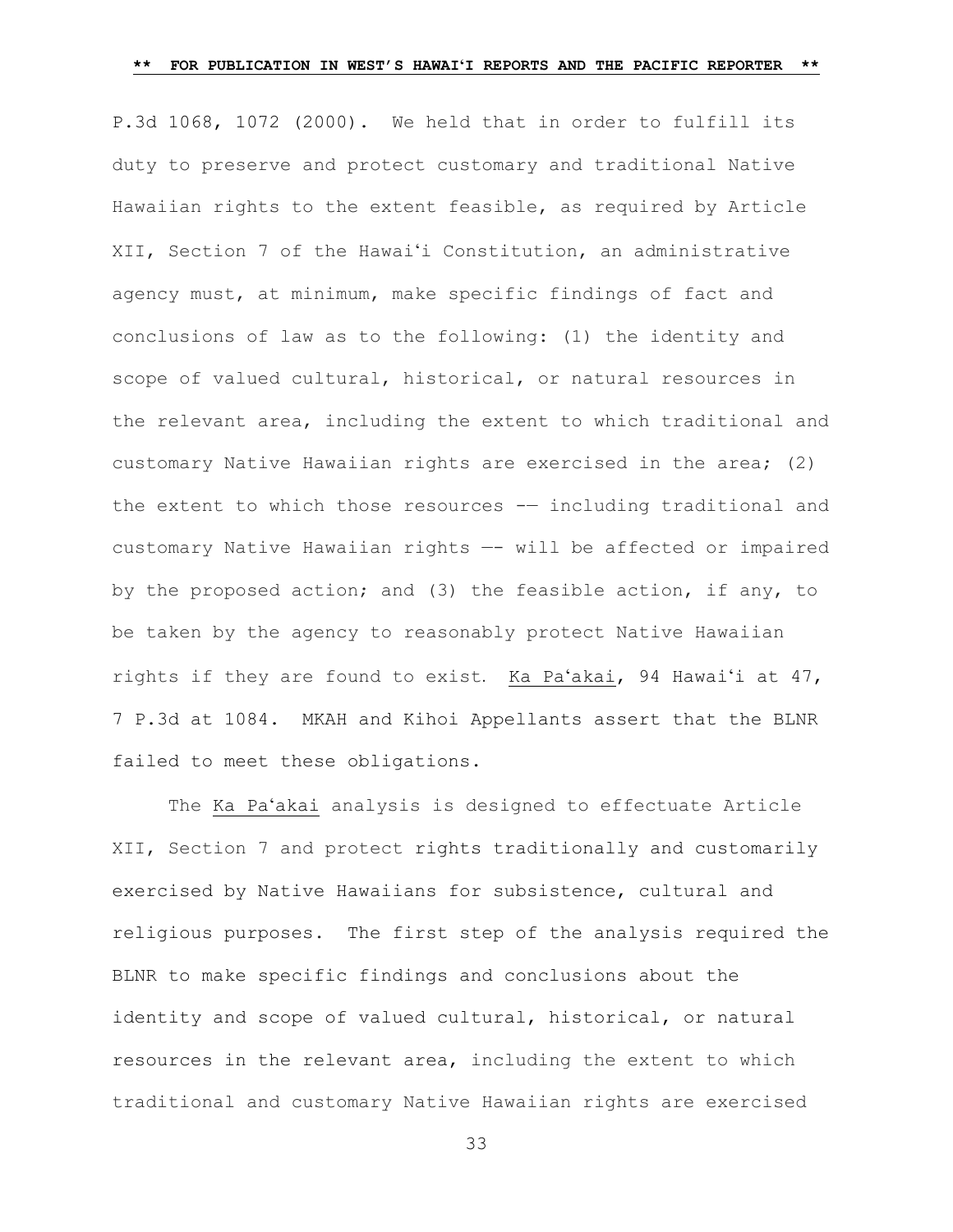in the area. The BLNR made numerous findings of fact and conclusions of law in this regard. $^{15}$ 

The issues on appeal relate to Native Hawaiian cultural resources, and we therefore focus our discussion on these issues. In addition to testimonial evidence, in reaching its findings, the BLNR had available numerous recent research studies, plans, and impact assessments documenting cultural resources on Mauna Kea, including Native Hawaiian traditional and customary practices.<sup>16</sup>

In summary, the BLNR found that the majority of Native Hawaiian cultural practitioners on Mauna Kea conduct their practices at the summit of Mauna Kea (Puʻu Wēkiu), Lake Waiau,

<sup>15</sup> See FOFs 175-225 regarding HAR § 13-5-30(4) on pp. 219-25, 531-567 on pp. 91 to 98 regarding biologic resources, 568-675 on pp. 98 to 116 regarding archaeological and historic resources, FOFs 676-839 on pp. 116-55 regarding cultural resources and practices, FOFs 840-860 on pp. 155-58 regarding visual and aesthetic issues, FOFs 861-888 on pp. 158-63 regarding hydrology and water resources, and COLs 365-437 on pp. 244-54.

 $16$  The Kihoi Appellants allege in Point of Error B(2) that the BLNR erred by stating that Article XII, Section 7 does not protect contemporary Native Hawaiian cultural practices. The record reflects, however, that the BLNR appropriately took into account contemporary (as well as customary and traditional) Native Hawaiian cultural practices, finding and concluding that none were taking place within the TMT Project site or its immediate vicinity, aside from the recent construction of ahu to protest the TMT Project itself, which was not found to be a reasonable exercise of cultural rights. Further, although the BLNR defined the "relevant area" in its Ka Paʻakai analysis as the TMT Observatory site and Access Way, the Board's findings also identified and considered the effect of the project upon cultural practices in the vicinity of the "relevant area" and in other areas of Mauna Kea, including the summit region, as Ka Paʻakai requires. See 94 Hawaiʻi at 49, 7 P.3d at 1086 (faulting the agency for failing to address "possible native Hawaiian rights or cultural resources outside [the area at issue]").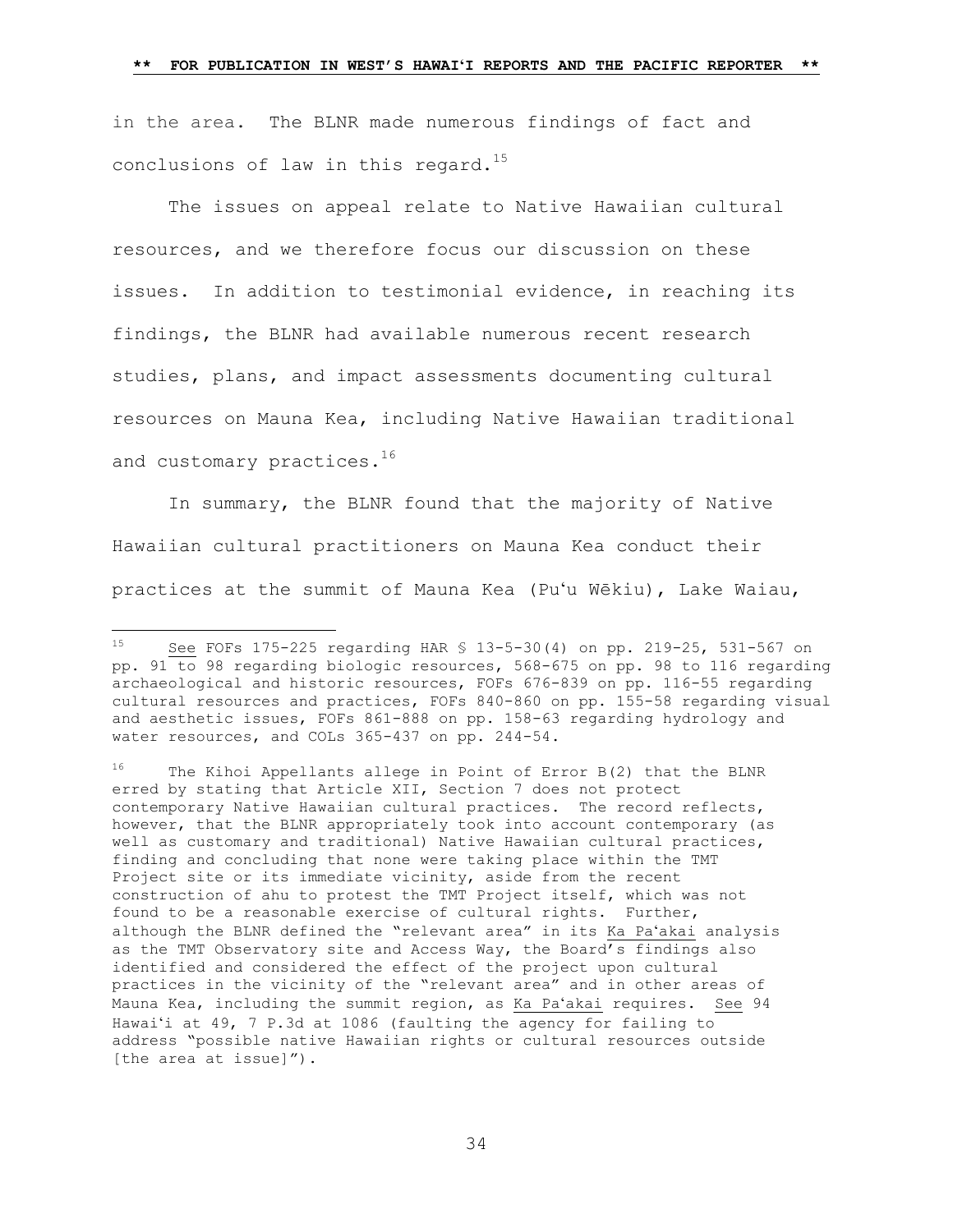Puʻu Līlīnoe, or Kūkahauʻula. Cultural practices at Mauna Kea include solstice and equinox observations on Puʻu Wēkiu, burial blessings, depositing of piko (umbilical cord) near Lake Waiau as well as collection of its water for use in healing and ritual practices, the giving of offerings and prayers at the ahu lele (sacrificial altar or stand), behind the visitor center adjacent to Hale Pōhaku, monitoring or observing the adze quarry, or observing stars, constellations, and the heavens.

The BLNR found no evidence, however, of Native Hawaiian cultural resources, including traditional and customary practices, within the TMT Observatory site area and the Access Way, which it characterized as the relevant area. There was no physical evidence that the TMT Observatory site was used for storing piko, iwi (bones of the dead), placenta or other artifacts. There was no evidence of ahu (shrine or altar), lele (sacrificial altar), or other historic properties therein. There was also no evidence of mele (song, anthem, or chant) or hula being performed in the area. After extensive surveying, no archaeological or historic sites or burials were found in any of the TMT Observatory site or Access Way areas.

The BLNR also analyzed Native Hawaiian cultural resources in the vicinity of the TMT Observatory and the Access Way. Native Hawaiians had erected ahu in the general vicinity of the TMT Observatory site. The closest, consisting of a single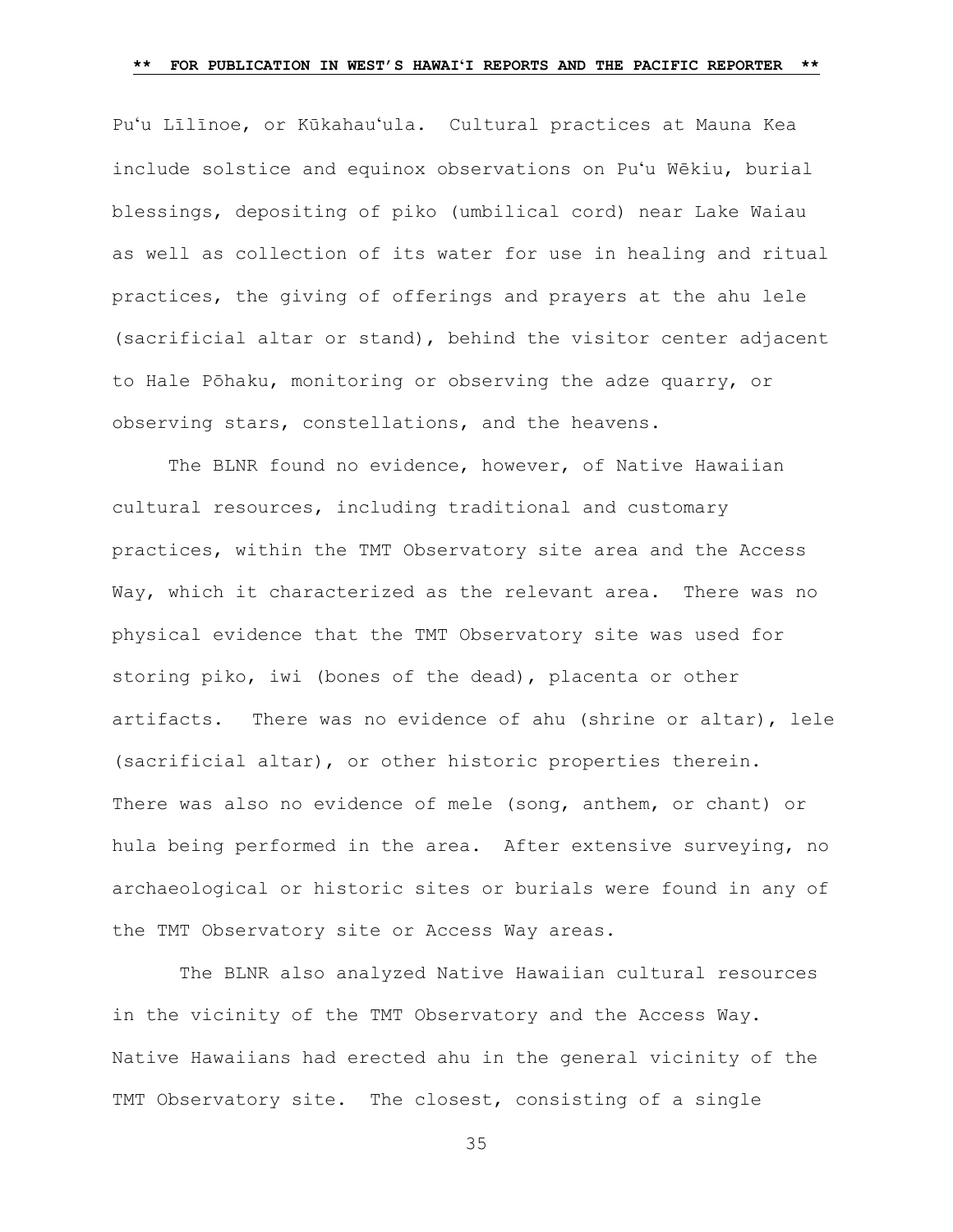upright stone and several support stones, is 225 feet away, another is 1300 feet away, and a third is 1600 feet away. The BLNR concluded that the two ahu built on the Access Way in 2015 as protests against the TMT did not constitute a traditional and customary right or practice, and in any event did not meet PASH's requirement of reasonableness. PASH, 79 Hawaiʻi at 447, 903 P.2d at 1268.

The BLNR conducted a thorough analysis as required by the first step of the Ka Paʻakai analysis. The BLNR found no Native Hawaiian cultural resources or traditional or customary practices within the TMT Observatory site and Access Way areas. It correctly concluded that the two ahu constructed on the TMT Access Way in 2015 as protests against TMT are not protected as Native Hawaiian traditional or customary rights.

The second step of the Ka Paʻakai analysis required the BLNR to make findings regarding the extent to which cultural resources -— including traditional and customary Native Hawaiian rights -— will be affected or impaired by the proposed action. The BLNR found that the TMT Project will not adversely impact cultural resources, whether in the relevant area of the TMT Observatory site and Access Way, or in other areas of Mauna Kea. If the three ahu in the vicinity of the TMT Observatory site are within the relevant area, the BLNR found that the TMT would not affect them. Also, if the summit is considered to be within the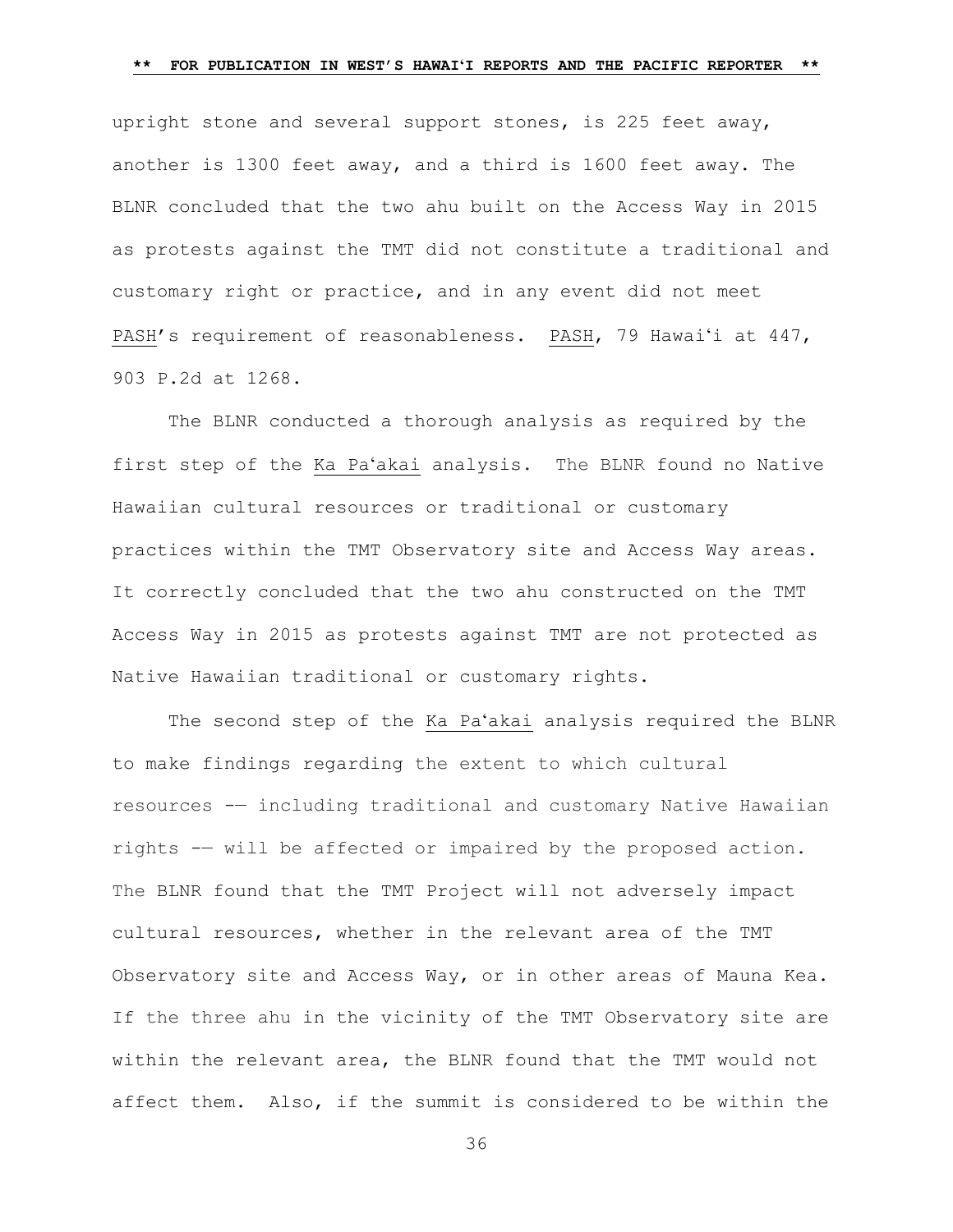relevant area, the BLNR found that the TMT Observatory will not be visible from Lake Waiau, Puʻu Līlīnoe, or Kūkahauʻula, which are culturally sensitive areas of the summit of Mauna Kea, and that the TMT would not impact the other cultural practices discussed above. The BLNR also found that since 2000, cultural and/or spiritual practices have been occurring while astronomy facilities have existed, and that those activities would not be prevented by the TMT Observatory, which would be located 600 feet below the summit ridge.

The third Ka Paʻakai requirement requires findings regarding the feasible action, if any, to be taken to reasonably protect Native Hawaiian rights if they are found to exist. Native Hawaiian rights were not found to have been exercised in the relevant area, so the third requirement was not required to be addressed. In any event, the BLNR discussed measures that had been taken to avoid impact on Native Hawaiian rights and practices in the Mauna Kea summit area<sup>17</sup> and imposed special conditions to avoid impacts on those practices.**<sup>18</sup>**

(1) selecting a site off of the Kūkahauʻula summit and away from known historic and traditional cultural properties and cultural resources; (2) selecting a site that minimizes the impact of the TMT Project on viewplanes;

(continued. . .)

 $17$ FOF 747 states:

The University and TIO have established measures to avoid and minimize direct and indirect impacts on cultural practices, including but not limited to the following: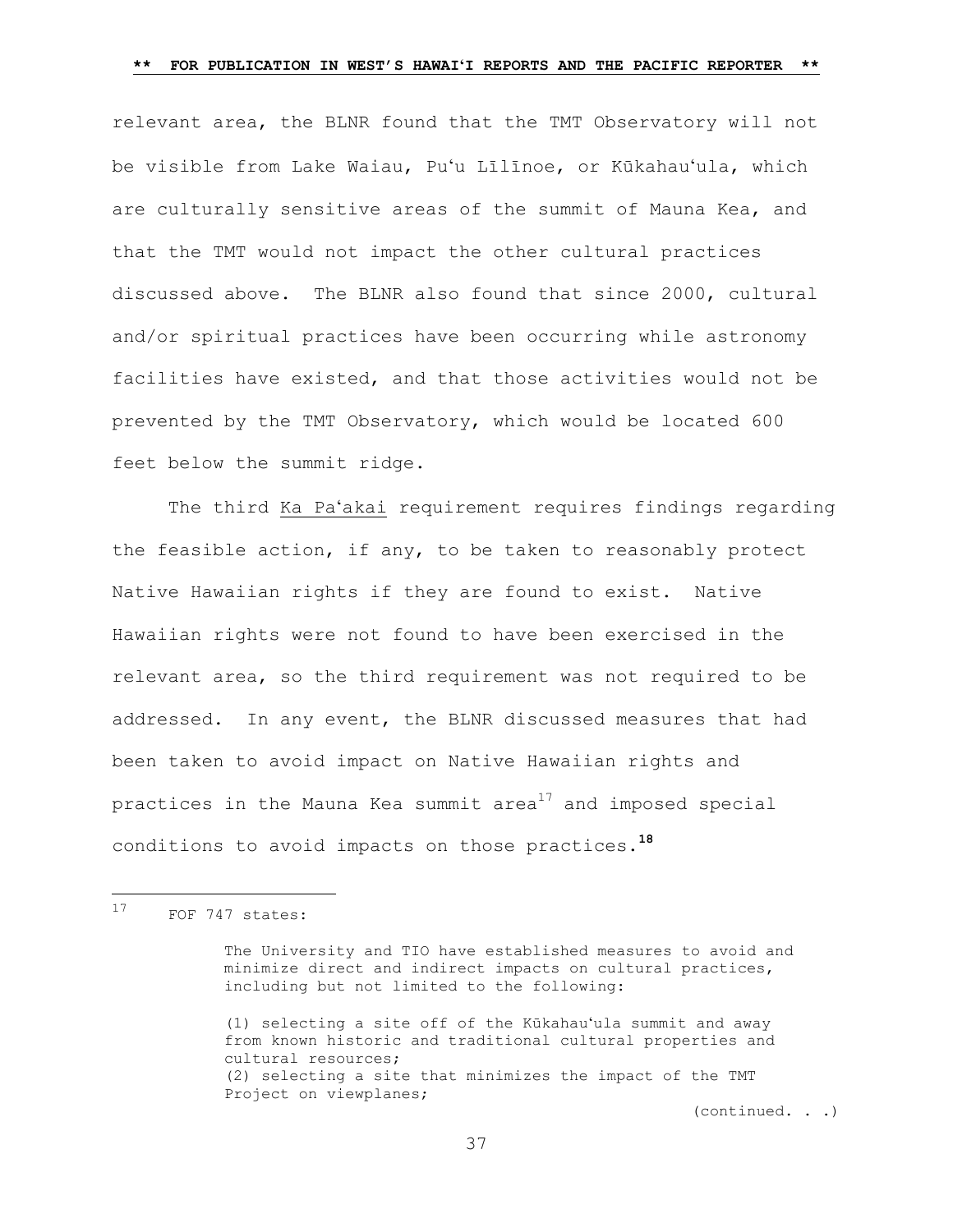The MKAH Appellants also challenge the following two conditions imposed by the BLNR for issuance of the CDUP, alleging that they demonstrate that "preservation and protection of native Hawaiian rights are not being addressed before the land is reclassified," as Ka Paʻakai requires, and that the BLNR

(continued. . .) (3) complying with all applicable provisions of the CMP and sub-plans; (4) engaging in direct and regular consultation with Kahu Kū Mauna, with the broader Hawaiʻi Island community, and with cultural practitioners on various issues; (5) establishing an outreach office to engage with the larger community; (6) developing and implementing a Cultural and Natural Resources Training Program for all TMT staff and construction workers; and (7) minimizing TMT Observatory operations (up to 4 days per year) to accommodate cultural activities on culturally sensitive days of the year.

18 Special Conditions 30, 34, and 36 provide as follows:

. . . .

. . . .

a<br>B

30. Should historic remains such as artifacts, burials or concentration of charcoal be encountered during construction activities, work shall cease immediately in the vicinity of the find, and the find shall be protected from further damage. The contractor shall immediately contact the State Historic Preservation Division . . . which will assess the significance of the find and recommend an appropriate mitigation measure, if necessary; the Applicant will also notify the Office of Hawaiian Affairs at the same time;

34. Daytime activities at TMT will be minimized on up to four days per year, as identified by Kahu Kū Mauna;

36. UHH shall allow reasonable access to the area established under Condition 35 for the exercise of any native Hawaiian traditional and customary practices to the extent feasible, reasonable, and safe. The allocation of this area shall be in addition to all other cultural and access rights of native Hawaiians to other areas of Mauna Kea as provided by law or by other conditions set forth herein[.]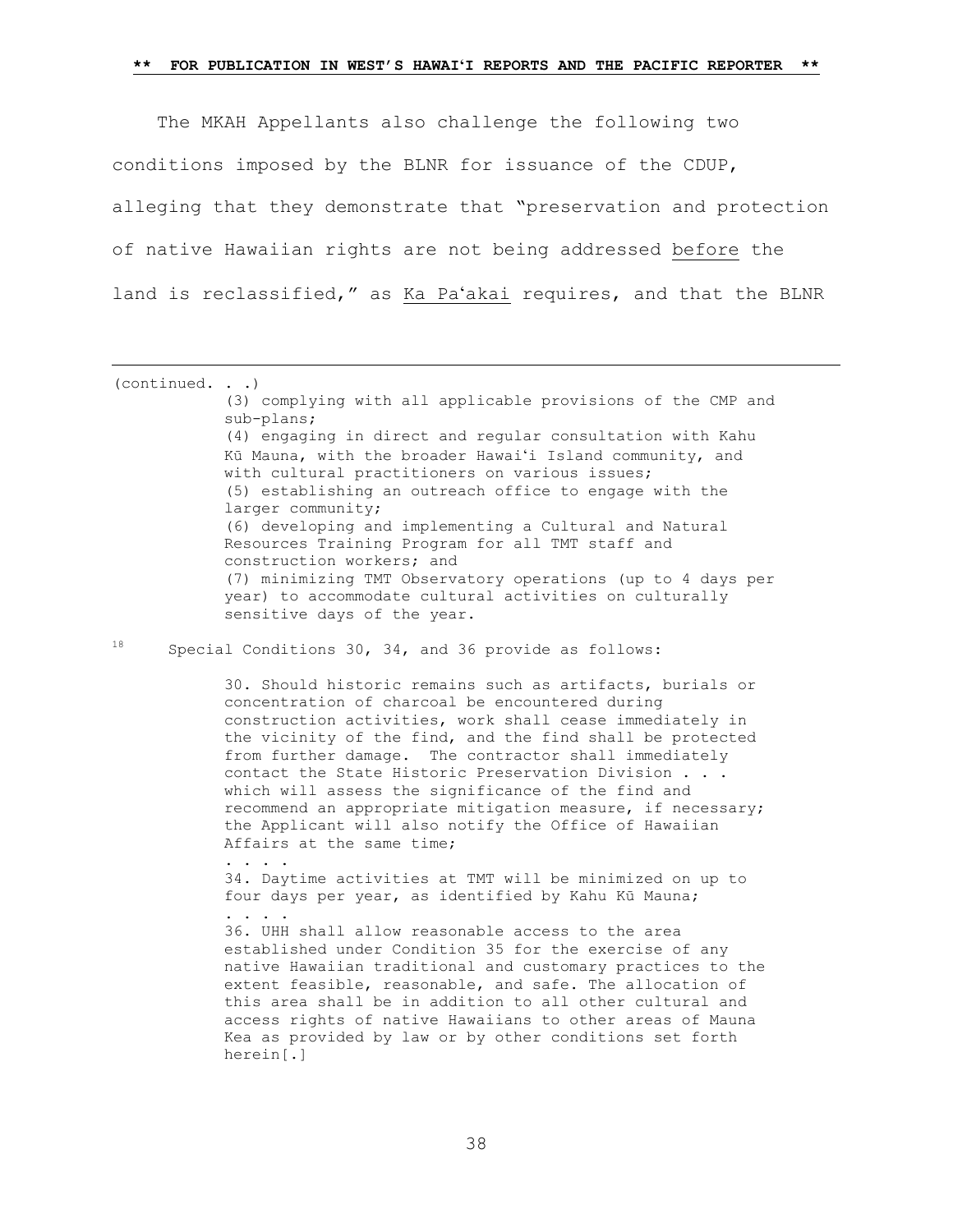improperly delegated its duty to protect and preserve Native Hawaiian rights:

> 35. UHH shall consult with the Kahu Kū Mauna Council and cultural practitioners to the extent feasible to plan for, and establish, an appropriate area on Mauna Kea, within the MKSR, to be used by native Hawaiians for religious and cultural purposes; provided that this condition shall not affect the timing of TMT construction or operation. . . . . 41. Kahu Kū Mauna shall review policies concerning the construction and retention of personal or group shrines such as ʻahu, and recommend policies to OMKM and/or the BLNR as appropriate, within 18 months. . . .

This "improper delegation" argument stems from our holding in Ka Paʻakai that an agency cannot delegate its duties to a developer. Ka Paʻakai, 94 Hawaiʻi at 50-51, 7 P.3d at 1087-88. Again, it was not necessary to address the third Ka Paʻakai requirement. In addition, although at first blush conditions 35 and 41 may appear to be delegations, they are not; they are outside and in addition to Ka Paʻakai requirements, and were imposed to ensure that Native Hawaiian practices in the Mauna Kea area will continue to be protected.

Thus, the BLNR discharged its Ka Paʻakai duties.

# **2. Whether the TMT Project violates religious exercise rights of Native Hawaiians protected by federal statutes.**

Kihoi Appellants assert that the BLNR erred by not addressing the substantial burden and impact the TMT would have on their rights under the Free Exercise Clause of the First Amendment to the United States Constitution. The BLNR Decision and Order, however, describes each of the Kihoi Appellants, then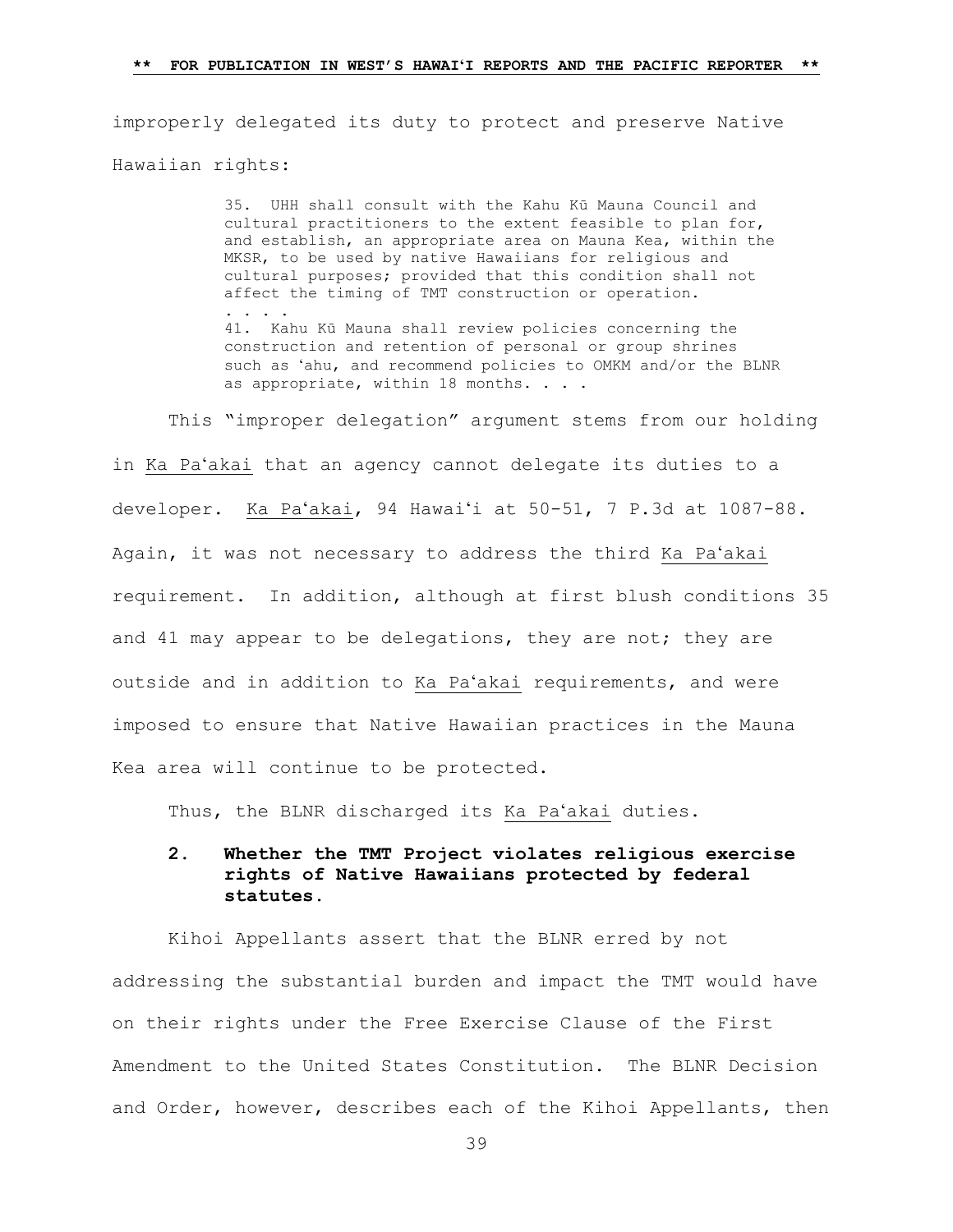addresses each of their testimonies, their witnesses, and arguments. The Kihoi Appellants also erroneously assert that the testimony of Appellant Kanaele was never addressed, as his testimony was addressed in BLNR Decision and Order FOFs 21, 250, 794, and 886.

Kihoi Appellants also cite to The Religious Freedom Restoration Act, 42 U.S.C. §§ 2000b et seq. ("RFRA"), which they allege requires application of a strict scrutiny standard when determining whether the Free Exercise Clause has been violated. In State v. Sunderland, 115 Hawaiʻi 396, 403, 168 P.3d 526, 533 (2007), however, we "already [took] note of the fact that the United States Supreme Court, in [City of Boerne v. Flores, 521 U.S. 507 (1997)], invalidated RFRA insofar as it 'exceeded the enumerated powers of Congress and was, therefore, unconstitutional.'  $\ldots$  . As a result, RFRA is inoperative as to the individual states." Thus, RFRA applies only to the federal government, and does not apply to the TMT Project. Sunderland, 115 Hawaiʻi at 403 n.9, 168 P.3d at 533 n.9.

Kihoi Appellants also argue that the land use provisions of the "Religious Land Use and Institutionalized Persons Act of 2000" ("RLUIPA"), 42 U.S.C. §§ 2000cc, et seq., protect individuals, houses of worship, and other religious institutions from discrimination in zoning and landmarking laws. Kihoi Appellants did not raise any argument under that statute during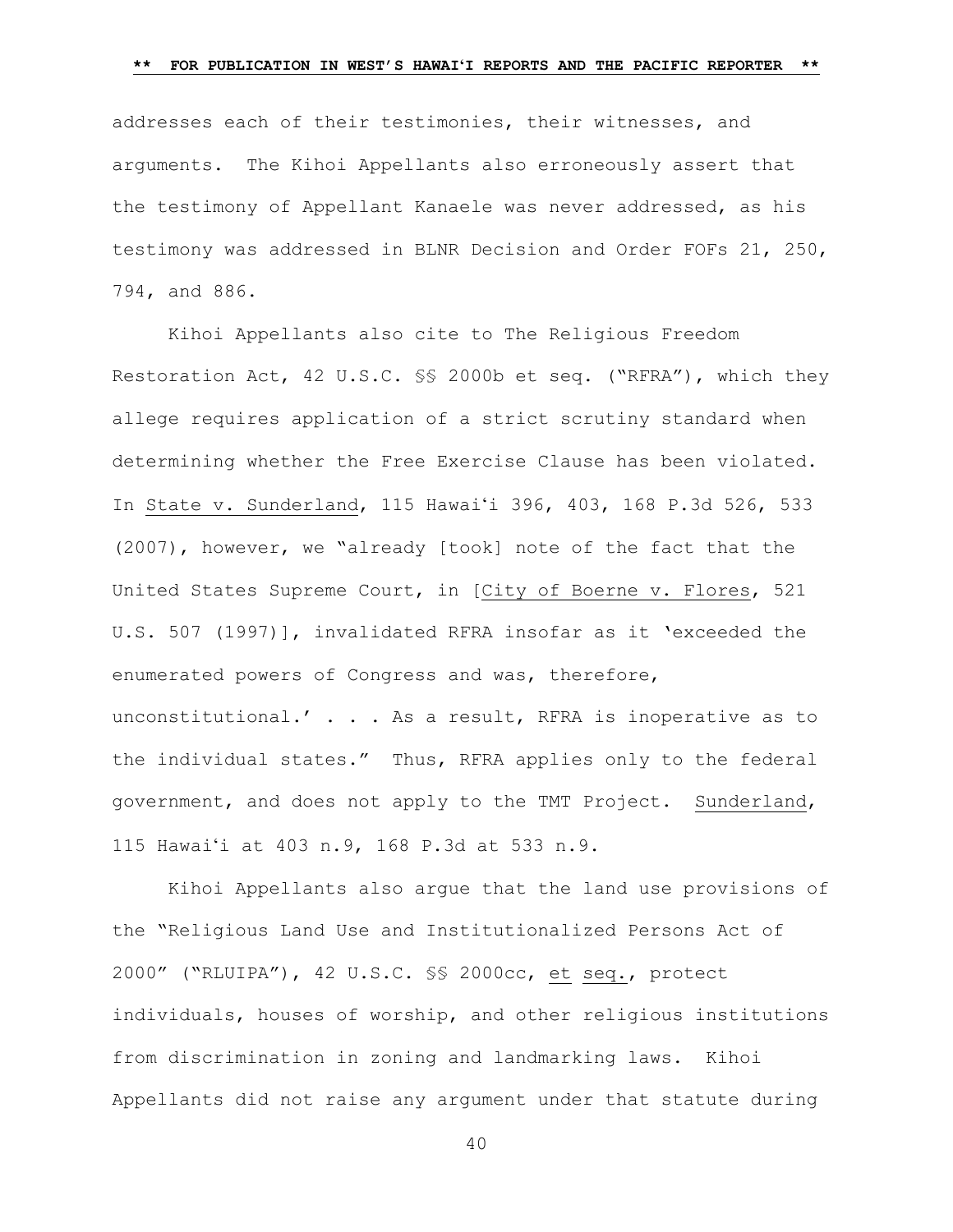the contested case proceeding. In any event, as held by the Ninth Circuit Court of Appeals in Navajo Nation v. U.S. Forest Serv., 535 F.3d 1058, 1077 (9th Cir. 2008), RLUIPA "applies only to government land-use regulations of private land – such as zoning laws – not to the government's management of its own land."

Therefore, this point of error is without merit.

**3. Whether the Hearing Officer should have allowed briefing and a hearing on a motion to dismiss based on a request to disqualify UHH as applicant based on its alleged hostility toward the traditional Hawaiian faith.**

Appellant Temple of Lono alleges that the Hearing Officer failed to allow briefing and a hearing on its attempts to have UHH disqualified as the applicant for the CDUA based on statements UHH made in a pre-hearing memorandum. The issue arises out of statements contained in UHH's August 1, 2016 memorandum in opposition to Appellant Temple of Lono's motion before the Hearing Officer seeking summary judgment on two claims regarding its religious practices, that (1) "the summit of Mauna a Wākea is a sacred site of special significance in the traditional Hawaiian faith" and that (2) "the traditional Hawaiian faith is still practiced."

The Temple's opening brief does not quote the allegedly offending language, but asserts that it is in a section entitled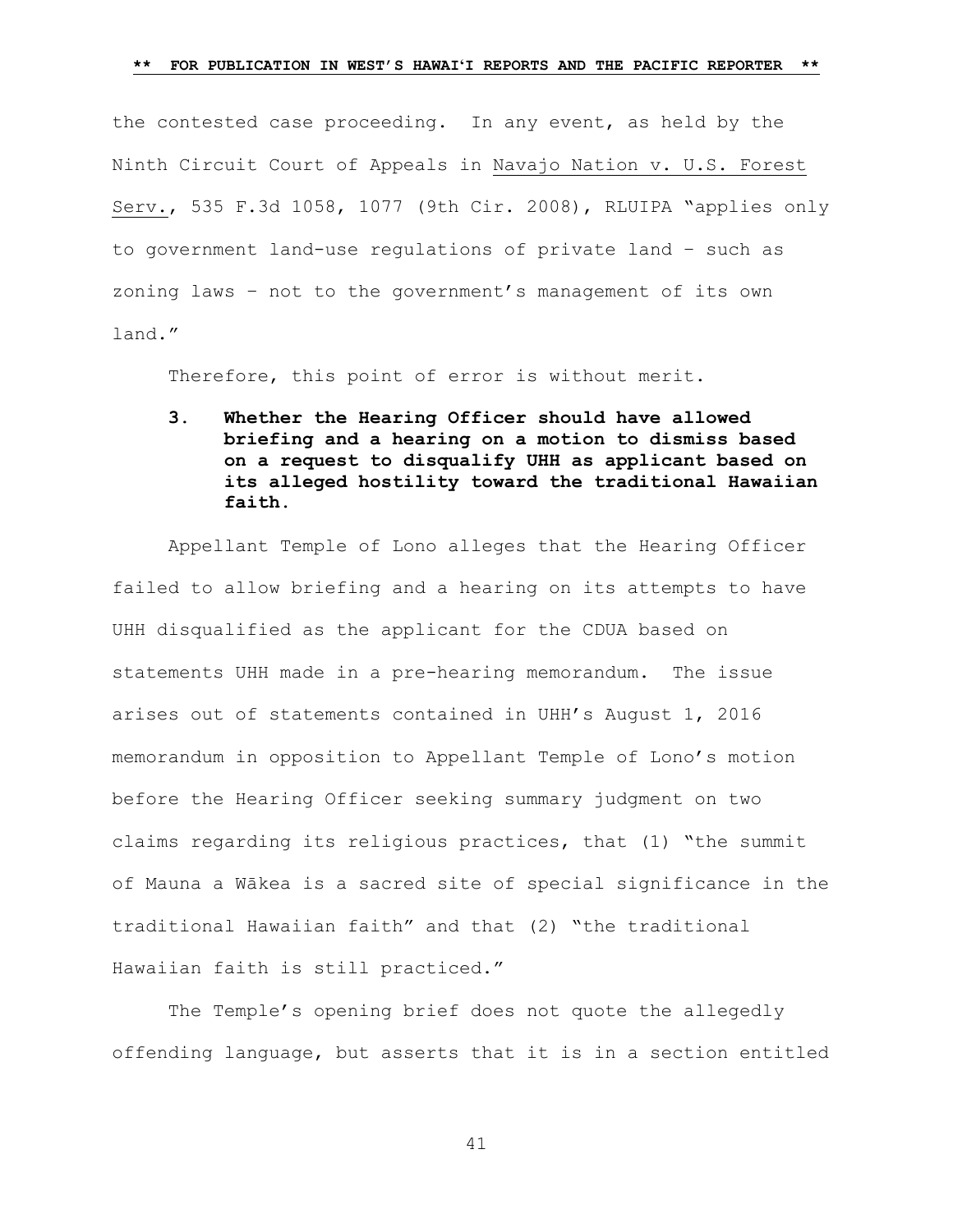"Policy Considerations for Motion," in which UHH included the following statements:

> The problem with fundamentalism in religion – *any religion* – is its intolerance and inability to compromise. Fundamentalist religion when confronted with a conflict between cooperation and conformity to doctrine invariably chooses the latter, regardless of the harm it brings to the society of which it is a part. The Temple wants a religious servitude over all of Mauna Kea, for the purpose of advancing its own religious agenda. The Temple's religious fundamentalism calls into play the tension between the establishment clause and the free exercise clause. The Temple wants *full expansion* of the free exercise clause regarding Mauna Kea. . . . In short, the Temple cannot use this proceeding to obtain a religious servitude over Mauna

Kea, as part of advancing the Temple's fundamentalist agenda.

Appellant Temple of Lono challenged this language as an ad hominem<sup>19</sup> attack. The Hearing Officer denied various attempts to have UHH disqualified as the CDUA applicant based on this language in its memorandum.

UHH argues that the offending language was not an attack on Appellant Temple of Lono, but rather was a response to the Temple's argument that because Mauna Kea is viewed as sacred and is of special significance to its faith, the TMT Project could not be constructed there. UHH indicates that while it believes Mauna Kea could accommodate both the TMT Project and traditional Native Hawaiian religion, the Temple rejects that sharing of Mauna Kea. It asserts that the language in question argued that such an absolutist position amounted to seeking a religious

<sup>19</sup> Black's Law Dictionary 48 (10th ed. 2014) defines "ad hominem" as "[a]ppealing to personal prejudices rather than to reason; attacking an opponent's character, esp. in lieu of a rational response to the opponent's stand or statement. . . . "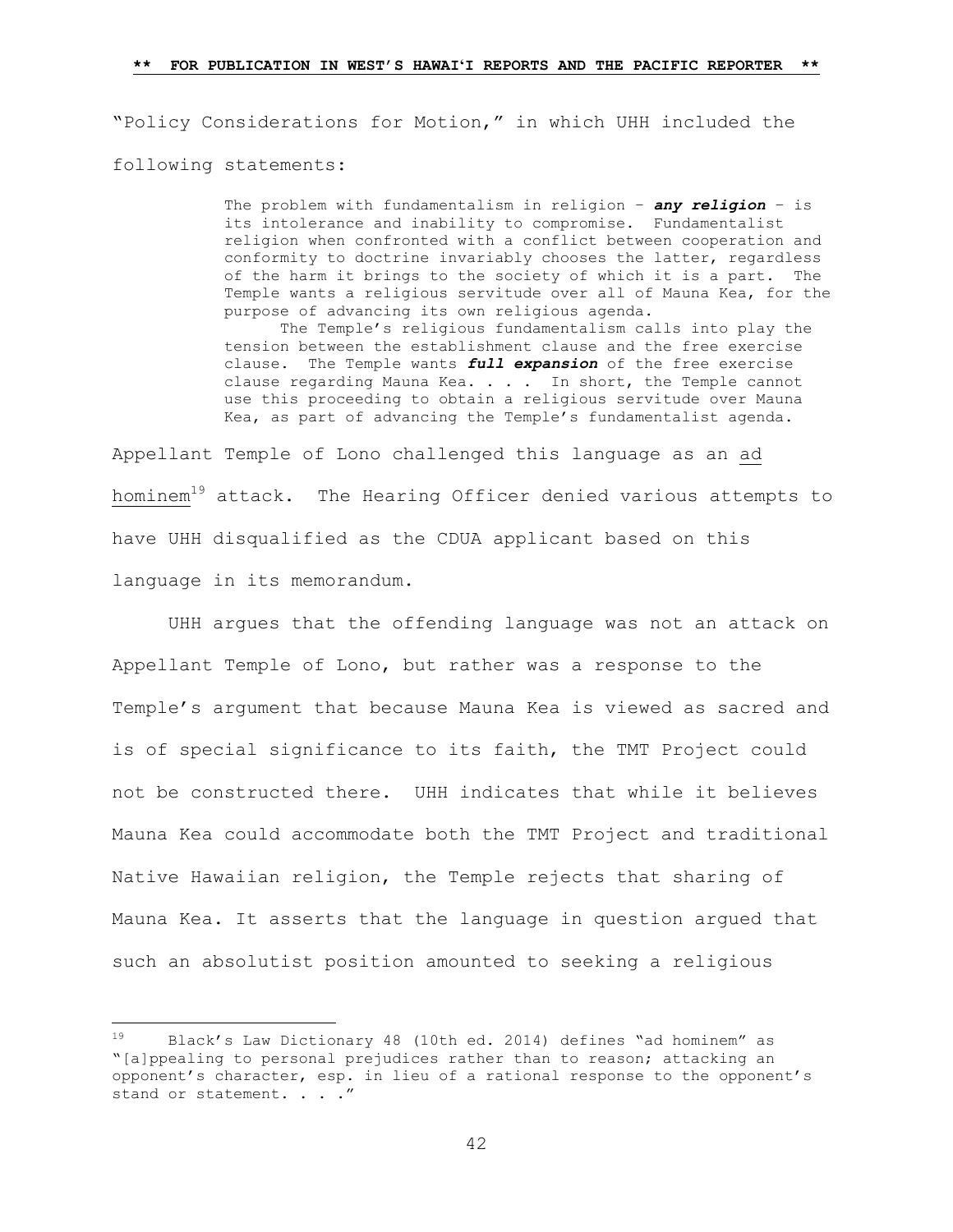servitude over the mountain, which would itself run afoul of the establishment clauses of both the federal and state constitutions.

Despite UHH's reasoning, the tenor of the language in its memorandum was unnecessary. Neither the Hearing Officer nor the BLNR were required to disqualify UHH as the CDUA applicant based on this language, and this argument is without merit.<sup>20</sup>

**4. Whether the Hearing Officer should have excluded challenges to the legal status of the State of Hawai**ʻ**i and its ownership of Mauna Kea as well as the existence of the Kingdom of Hawaiʻi.** 

Appellant Fergerstrom asserts that the summit of Mauna Kea, as well as the ahupuaʻa of Kaʻohe in the District of Hāmākua are lands still held by the Hawaiian Kingdom. He alleges that the Hearing Officer wrongfully denied him his right to present expert testimony from Professor Williamson Chang of the University of Hawaiʻi William S. Richardson School of Law. Professor Chang proposed to testify that the State of Hawaiʻi does not exist as a matter of United States Constitutional law

<sup>20</sup> Appellant Temple of Lono also argued in Point of Error B(5) that the Hearing Officer should have allowed briefing and a hearing on a motion to dismiss based on violation of the desecration statute of the Hawaiʻi Penal Code, HRS § 711-1107 (2014). The Hearing Officer considered the motion and properly denied it based on the grounds that: (1) the agency lacked jurisdiction to adjudicate alleged violations of the Penal Code; and (2) the Temple failed to carry its summary judgment motion burden. Thus, this point of error is without merit.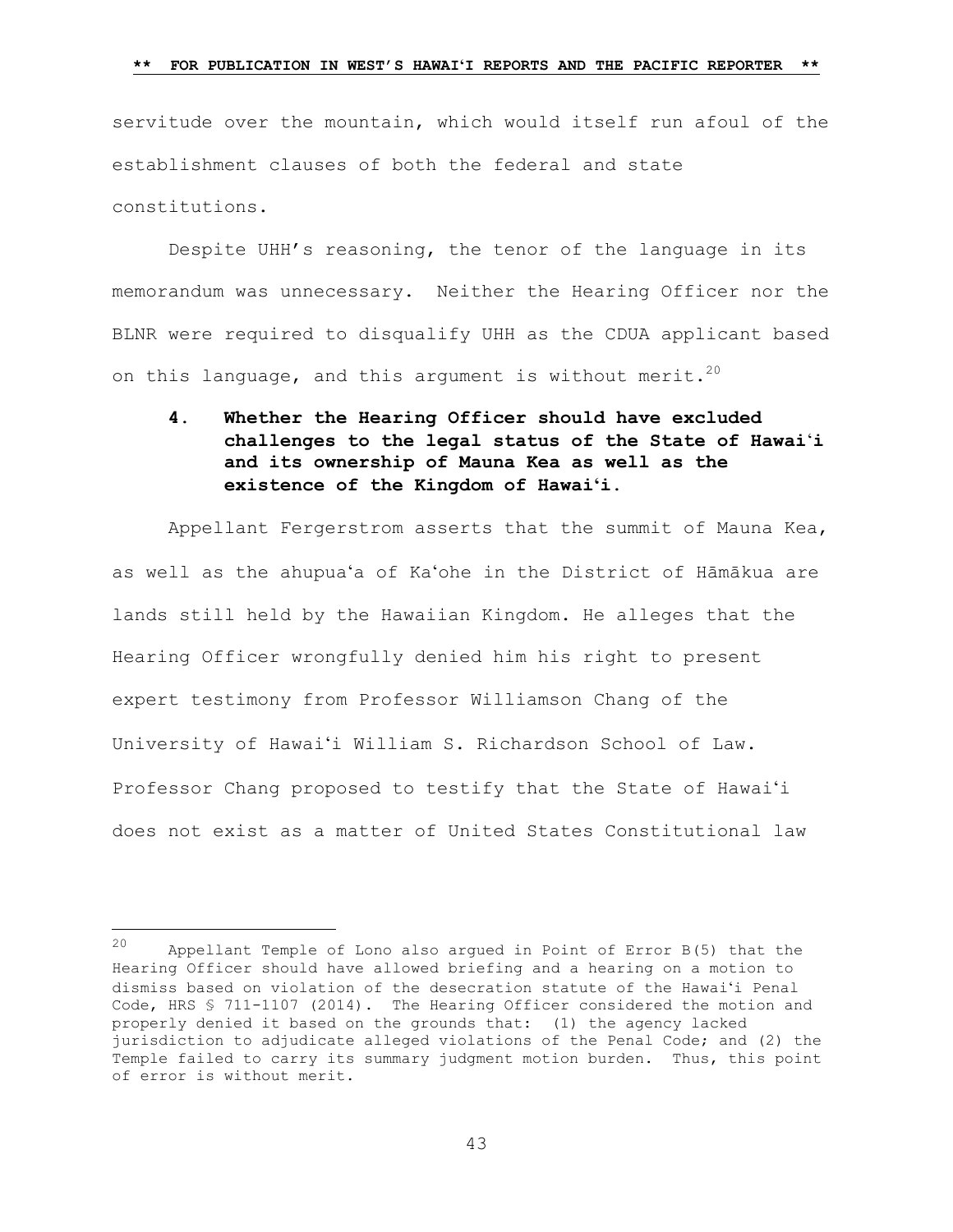because annexation through a Joint Resolution of Congress rather than through a Treaty of Annexation was ineffective. $21$ 

The United States Supreme Court's interpretations of the United States Constitution are, however, binding throughout the United States. As pointed out by Professor Jon M. Van Dyke in his book WHO OWNS THE CROWN LANDS OF HAWAIʻI, at page 212 note 86:

> The U.S. Supreme Court gave tacit recognition to the legitimacy of the annexations of Texas and Hawaiʻi by joint resolution, when it said in De Lima v. Bidwell, 182 U.S. 1, 196 (1901), that "territory thus acquired [by conquest or treaty] is acquired as absolutely as if the annexation were made, as in the case of Texas and Hawaii, by an act of Congress." See also Texas v. White, 74 U.S. (7 Wall.) 700 (1868), stating that Texas had been properly admitted as a state in the United States.

In other words, like Hawaiʻi, Texas was also admitted as a state through a joint resolution of Congress. The United States Supreme Court has thus indicated that the process by which Hawai'i was incorporated into the United States was lawful and binding, and we are bound by this determination. In addition, as we stated in State v. Kaulia, "[W]e reaffirm that '[w]hatever may be said regarding the lawfulness' of its origins, 'the State of Hawaiʻi . . . is now a lawful government.'" 128 Hawaiʻi 479,

 $21$  For a historical perspective, see Congress's Joint Resolution to Acknowledge the 100th Anniversary of the January 17, 1893 Overthrow of the Kingdom of Hawaii signed into law by then-President Bill Clinton on November 23, 1993 as Public Law No. 103–150, 107 Stat. 1510 (1993), quoted in full in Office of Hawaiian Affairs v. Housing and Community Development Corp. of Hawaii, 117 Hawaiʻi 174, 183-86, 177 P.3d 884, 893-96 (2008). For additional Native Hawaiian perspectives, see Volume 39, Number 2 (Summer 2017) of the University of Hawaiʻi Law Review.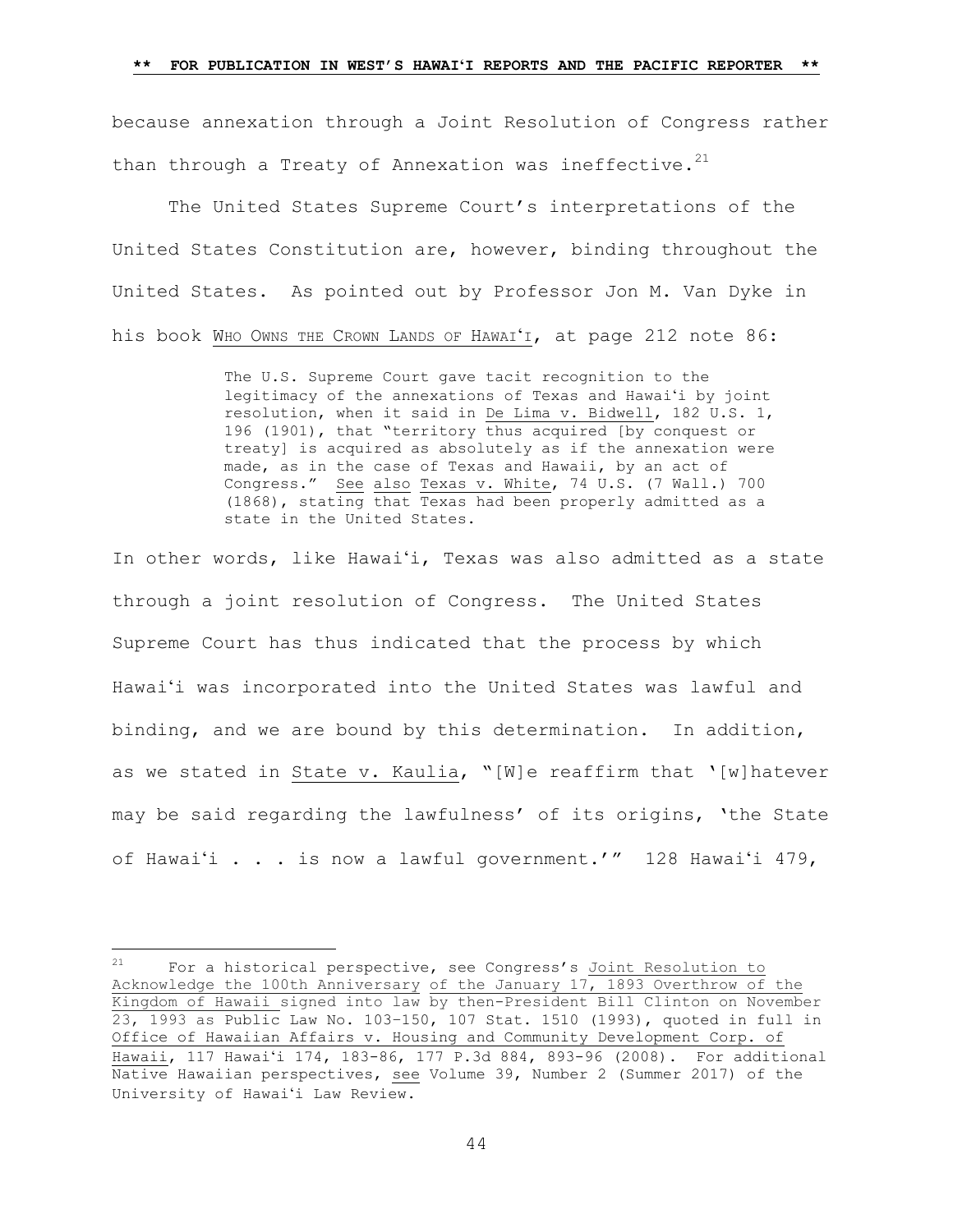487, 192 P.3d 377, 385 (2013) (citing State v. Fergerstrom, 106 Hawaiʻi 43, 55, 101 P.3d 652, 664 (App. 2004)).

The BLNR is bound by the United States Supreme Court's and this court's precedents regarding the legal status of the State of Hawaiʻi. Therefore, the Hearing Officer did not err by excluding the proposed evidence.

**C. Public Trust and Land Use Issues**

# **1. Whether TMT Project violates Article XI, Section 1 of the Hawaiʻi Constitution and public trust principles.**

Article XI, Section 1 Hawaiʻi Constitution provides as follows:

> For the benefit of present and future generations, the State and its political subdivisions shall conserve and protect Hawaii's natural beauty and all natural resources, including land, water, air, minerals and energy sources, and shall promote the development and utilization of these resources in a manner consistent with their conservation and in furtherance of the self-sufficiency of the State. All public natural resources are held in trust by the State

for the benefit of the people.

In In re Water use Permit Applications, 94 Hawaiʻi 97, 9 P.3d 409 (2000) ("Waiāhole I"), in ruling that under Article XI, Sections 1 and 7 and the sovereign reservation, water is a public trust resource, we stated that "[w]e need not define the full extent of article XI, section 1's reference to 'all public resources' at this juncture." Waiāhole I, 94 Hawaiʻi at 133, 9 P.3d at 445. Since then, **"**[t]his court has never precisely demarcated the dimensions of the public trust doctrine as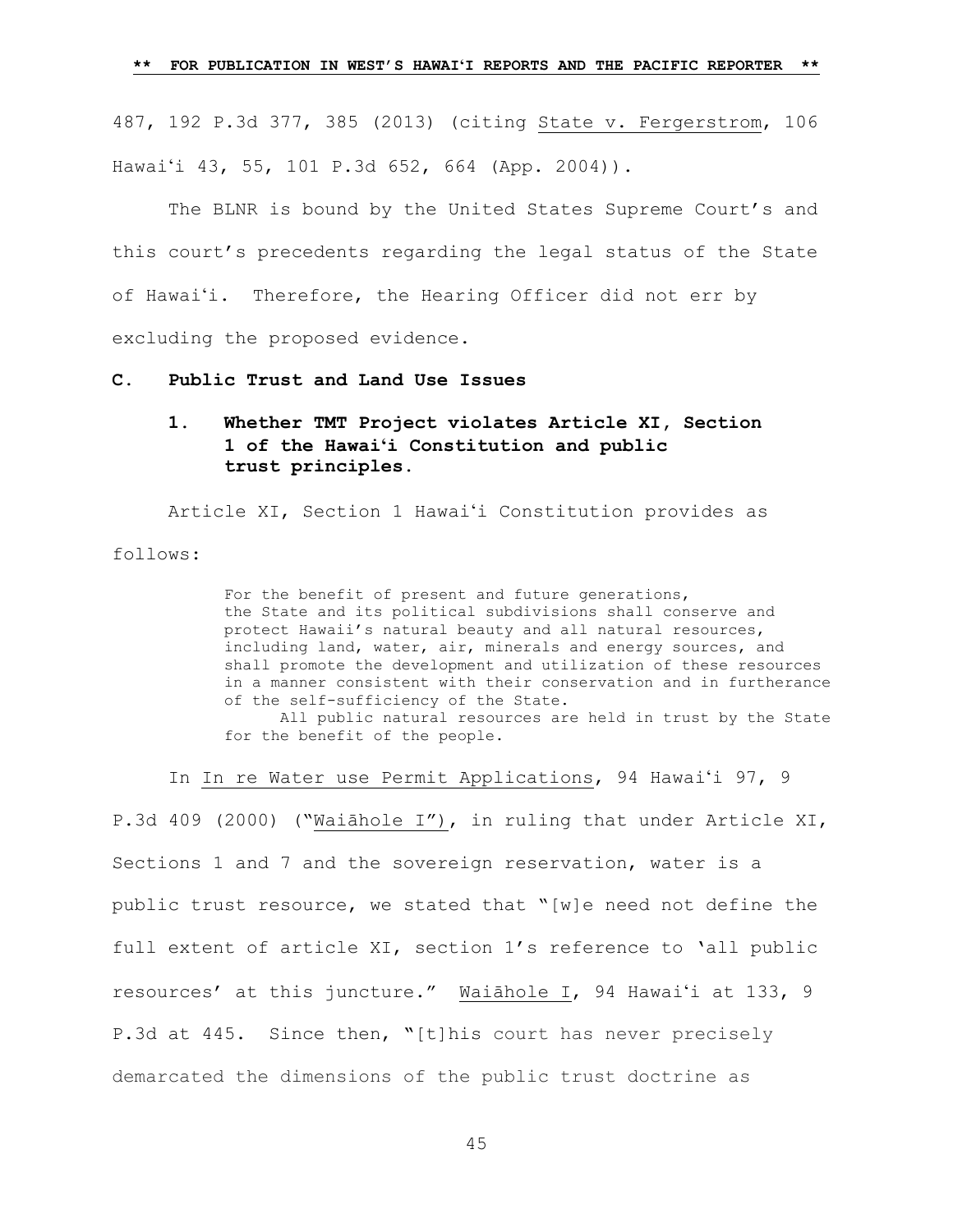incorporated in Article XI, Section 1." See [Mauna Kea I, 136](https://1.next.westlaw.com/Link/Document/FullText?findType=Y&serNum=2037728538&pubNum=0004645&originatingDoc=Ib7310ae08c6c11e68bf9cabfb8a03530&refType=RP&fi=co_pp_sp_4645_262&originationContext=document&transitionType=DocumentItem&contextData=(sc.Search)#co_pp_sp_4645_262) Hawaiʻ[i at 404, 363 P.3d at 252](https://1.next.westlaw.com/Link/Document/FullText?findType=Y&serNum=2037728538&pubNum=0004645&originatingDoc=Ib7310ae08c6c11e68bf9cabfb8a03530&refType=RP&fi=co_pp_sp_4645_262&originationContext=document&transitionType=DocumentItem&contextData=(sc.Search)#co_pp_sp_4645_262) (Pollack, J., concurring).

The plain language of Article XI, Section 1 provides that all public natural resources, including land, are held in trust by the State for the benefit of the people. We therefore now hold that conservation district lands owned by the State,  $22$  such as the lands in the summit area of Mauna Kea, are public resources held in trust for the benefit of the people pursuant to Article XI, Section 1.<sup>23</sup> The plain language of Article XI, Section 1 further requires a balancing between the requirements of conservation and protection of public natural resources, on the one hand, and the development and utilization of these resources on the other in a manner consistent with their conservation. We have also stated that the balancing must be "consistent with . . . conservation [of these resources] and in furtherance of the self-sufficiency of the State." Waiāhole I, 94 Hawaiʻi at 139, 9 P.3d at 451. We have also stated Article XI, Section 1, requires the state both to "protect" natural resources and to promote their "use and development," consistent

a<br>B

<sup>&</sup>lt;sup>22</sup> HRS § 183C-2 (2011) provides that the "`[c]onservation district' means those lands within the various counties of the State bounded by the conservation district line, as established under provisions of Act 187, Session Laws of Hawaii 1961, and Act 205, Session Laws of Hawaii 1963, or future amendments thereto."

 $23$  Other types of public lands (and whether or how public trust principles should apply to such lands) are not before us at this time.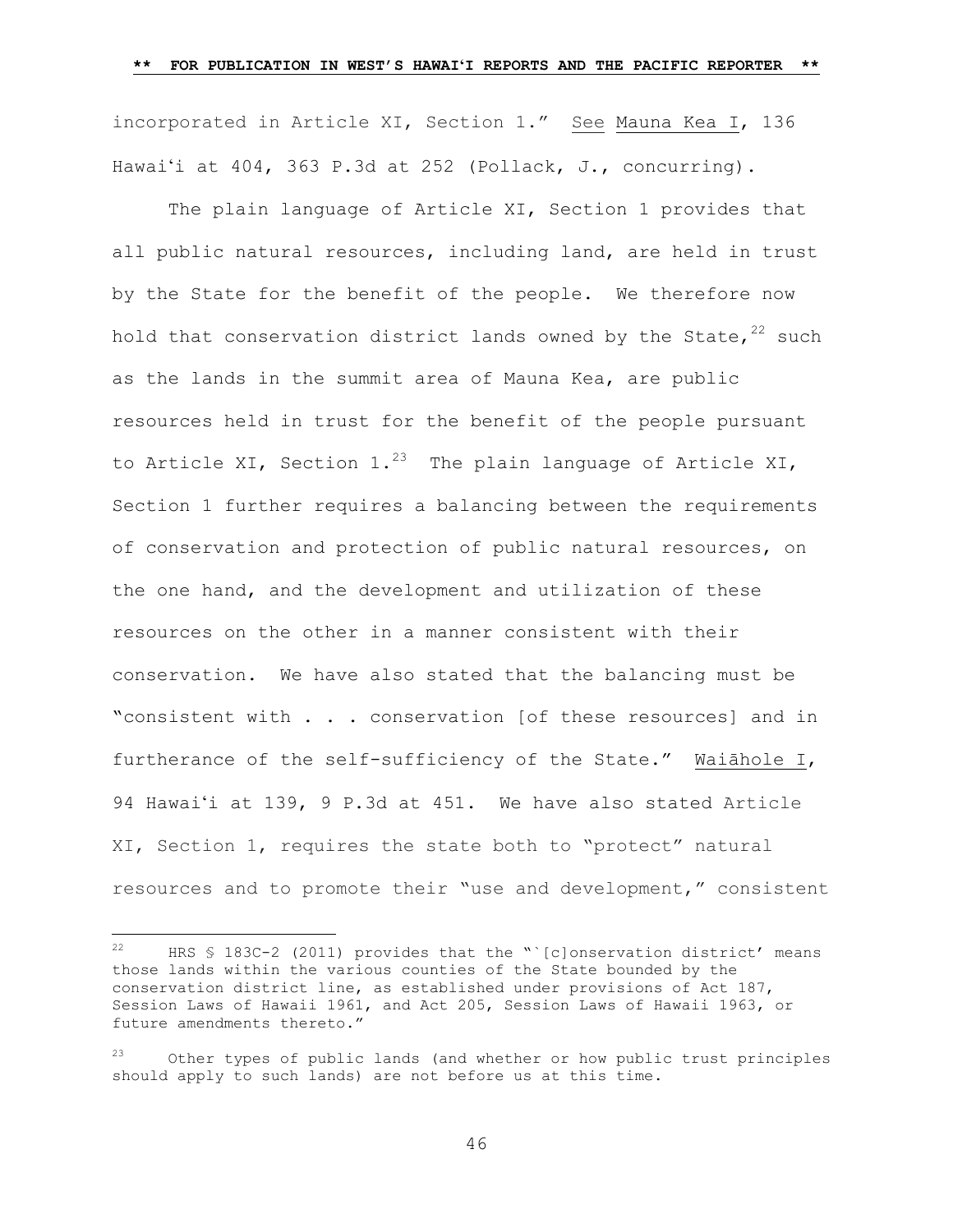with the conservation of the natural resources. Id. We have also indicated that any balancing between public and private purposes must begin with a presumption in favor of public use, access and enjoyment. Waiāhole I, 94 Hawaiʻi at 142, 9 P.3d at 454. 24

a<br>B

Ceded lands are also subject to Article XII, Section 4 of the Hawaiʻi Constitution, which provides that "[t]he lands granted to the State of Hawaii by Section 5(b) of the Admission Act and pursuant to Article XVI, Section 7, of the State Constitution, excluding therefrom lands defined as 'available lands' by Section 203 of the Hawaiian Homes Commission Act, 1920, as amended, shall be held by the State as a public trust for native Hawaiians and the general public." Article XVI, Section 7 in turn provides that "[a]ny trust provisions which the Congress shall impose, upon the admission of this State, in respect of the lands patented to the State by the United States or the proceeds and income therefrom, shall be complied with by appropriate legislation. Such legislation shall not diminish or limit the benefits of native Hawaiians under Section 4 of Article XII."

The BLNR also cites to Article X, Section 5 of the Hawaiʻi Constitution, which creates the University and gives it title to all real property conveyed to it, to "be held in public trust for its purposes, to be administered and disposed of as provided by law."

These other constitutional provisions and effectuating legislation are not at issue in this case, but they may play a part in defining public trust principles under Article XI, Section 1 with regard to conservation district lands owned by the State. Therefore, with respect to the Article XI, Section 1 public trust as to conservation lands, we do not wholesale adopt our precedent setting out public trust principles as applied to the state water resources trust. See Waiāhole I, 94 Hawaiʻi at 133-44, 9 P.3d at 445-56, and its progeny. Rather the dimensions of this trust remain to be further demarcated.

 $24$  We note that Appellants only assert a violation of public trust principles under Article XI, Section 1, and although Appellees raise arguments based on permissible uses of ceded lands pursuant to Section 5(f) of the Admission Act of 1959, Appellants have not alleged a violation of the ceded lands trust. Section 5(f) ceded lands trust purposes are "[1] the support of the public schools and [2] other public educational institutions, [3] the betterment of the conditions of native Hawaiians*,* as defined in the Hawaiian Homes Commission Act, 1920, as amended, [4] the development of farm and home ownership on as widespread a basis as possible for the making of public improvements, and [5] the provision of lands for public use." Office of Hawaiian Affairs v. State, 96 Hawaiʻi 388, 390, 31 P.3d 901, 903 (2001).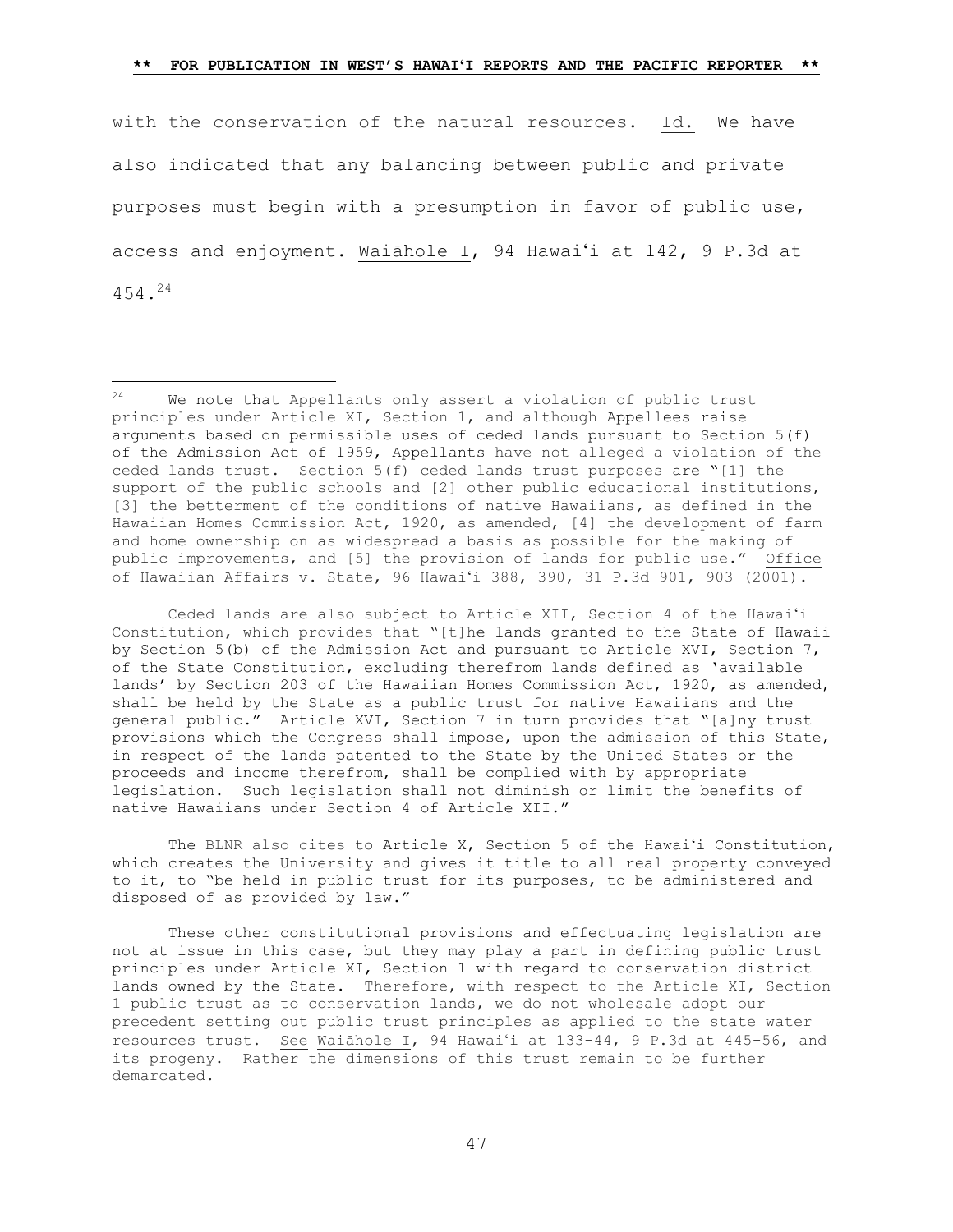In our de novo determination of whether these requirements of Article XI, Section 1 have been met, we consider relevant findings in the BLNR Decision and Order.<sup>25</sup>

With respect to the requirements of conservation and protection of public natural resources, the BLNR's finding that the TMT Project will not cause substantial adverse impact to geologic sites is not challenged. The TMT Project does not involve the irrevocable transfer of public land to a private party. The TMT is to be decommissioned at the end of its anticipated 50 year useful life or at the end of the lease,  $26$ whichever comes first, pursuant to the Decommissioning Plan, and the land must then be restored. The BLNR also imposed as conditions of the CDUP various measures that will help protect the land in the area, such as requiring compliance with all laws as well as representations made regarding measures designed to reduce the negative impact of the project, requiring funding of the re-naturalization of the closed access road on Puʻu Poliʻahu,

<sup>26</sup> The current General Lease expires on December 31, 2033.

<sup>25</sup> We do not address Justice Pollack's suggested analytical framework for addressing whether an agency is in compliance with its public trust obligations because, as he states, the BLNR has fulfilled its public trust obligations in any event. See Section IV of the Opinion of Pollack, J., Concurring in Part and Concurring in Judgment.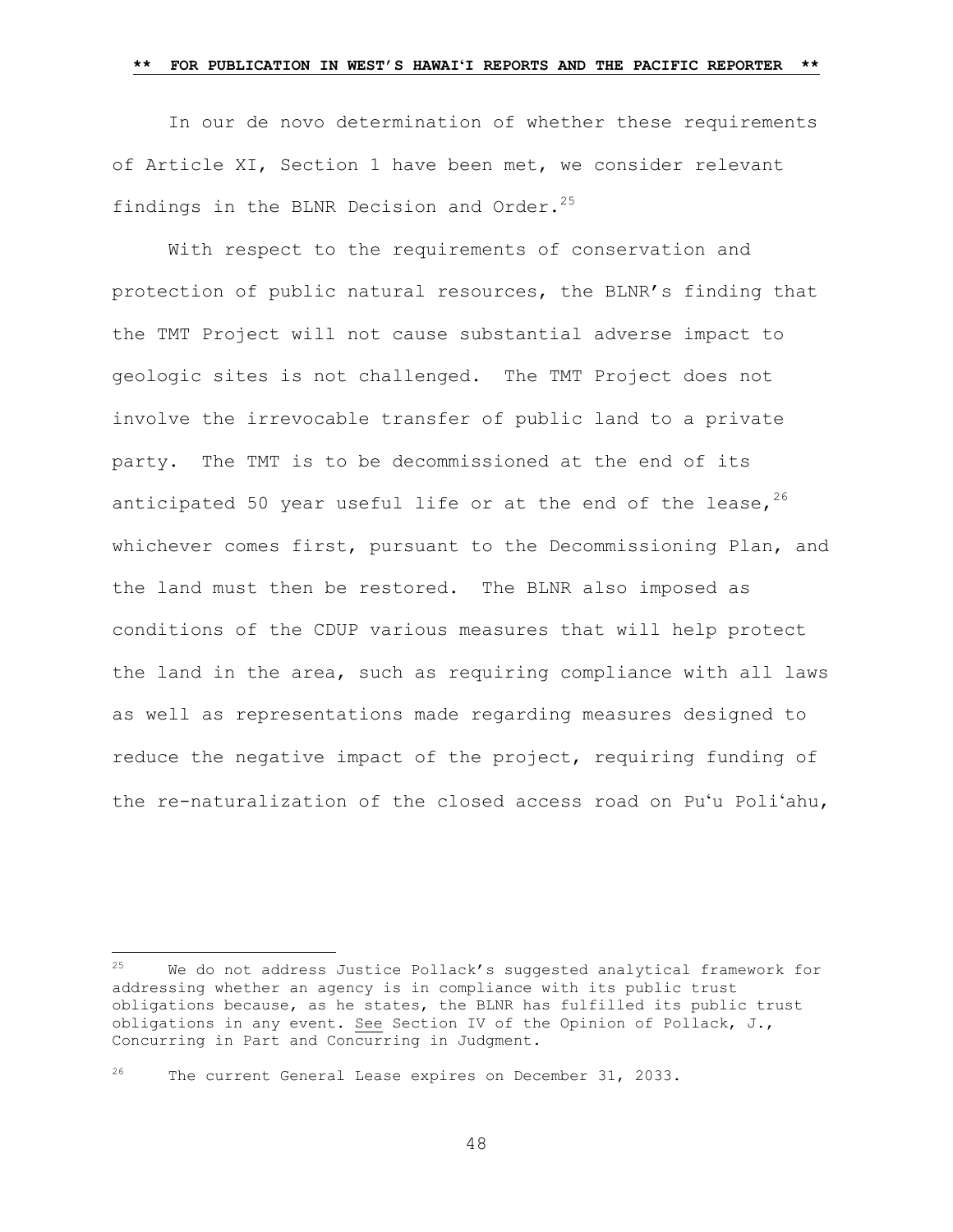and permanent decommissioning of three telescopes as soon as possible and two additional telescopes by December 31, 2033. $^{27}$ 

With respect to the development and utilization of the land consistent with its conservation and in furtherance of the selfsufficiency of the State, with a presumption in favor of public use, access, and enjoyment, Appellants point out that in Waiāhole I, we upheld the exercise of Native Hawaiian traditional and customary rights as a public trust purpose. Waiāhole I, 94 Hawaiʻi at 137, 9 P.3d at 449. Appellants assert that the use by Native Hawaiians of the land proposed to be used for TMT is a public use while use by TMT users is a private use.

As discussed earlier, however, there was no actual evidence of use of the TMT Observatory site and Access Way area by Native Hawaiian practitioners. Furthermore, in general, astronomy and Native Hawaiian uses on Mauna Kea have co-existed for many years and the TMT Project will not curtail or restrict Native Hawaiian uses. In addition, the TMT is an advanced world-class telescope designed to investigate and answer some of the most fundamental questions regarding our universe, including the formation of stars and galaxies after the Big Bang and how the universe evolved to its present form. Native Hawaiians will also be included in other direct benefits from the TMT. Use of the land

a<br>B

See the additional discussion in Section  $V(C)$  (2)(a) below regarding decommissioning, including funding for decommissioning.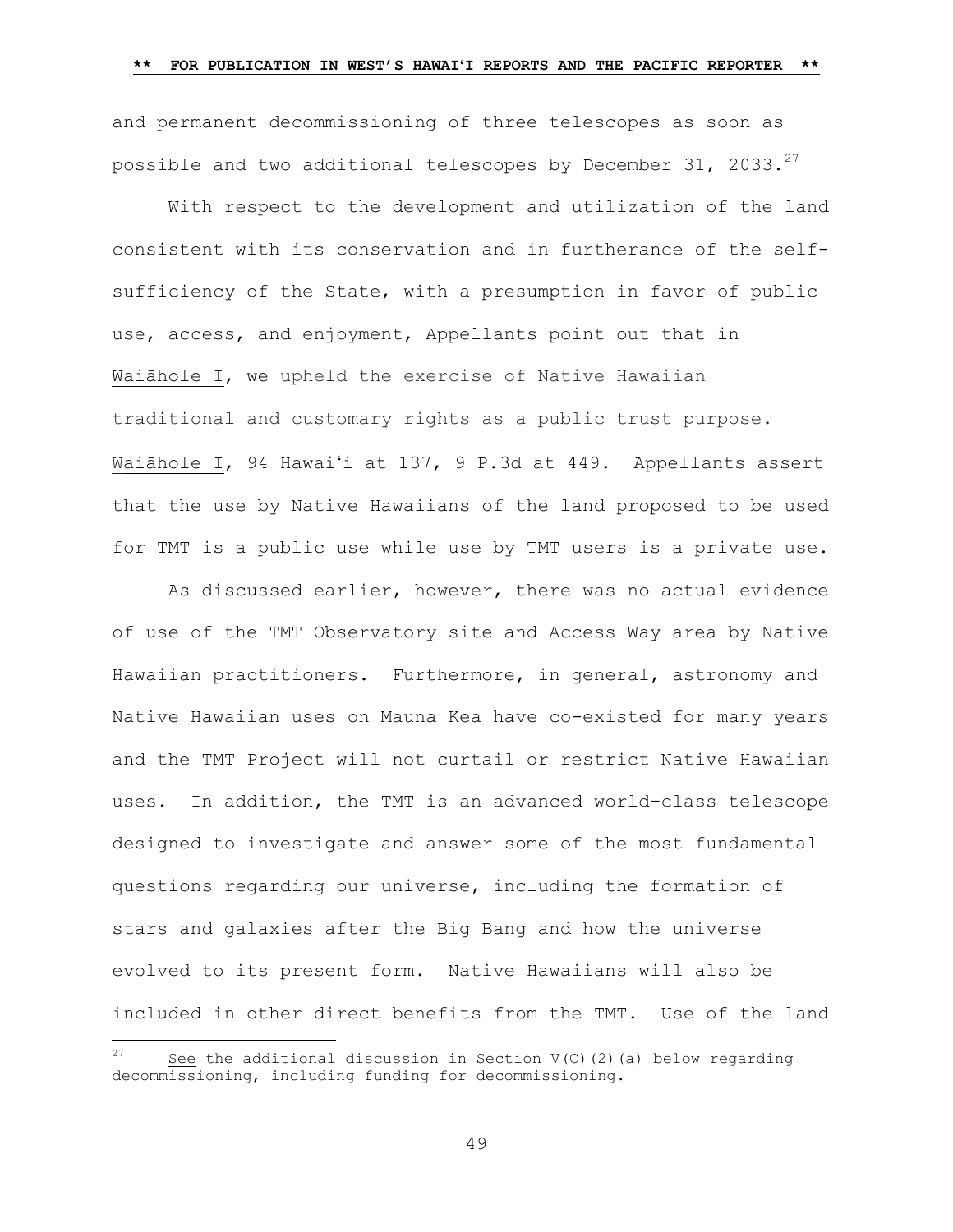by TMT will result in a substantial community benefits package, which has already provided over \$2.5 million for grants and scholarships for STEM education benefitting Hawaiʻi students. The package also includes an additional commitment to provide \$1 million annually for this program. The TMT Project will also result in a workforce pipeline program that will lead to a pool of local workers trained in science, engineering, and technical positions available for employment in well paid occupations. TIO will pay sublease rent to the University, the first telescope developer on Mauna Kea to do so, which will be used for the management of Mauna Kea through the Mauna Kea Special Management Fund, administered by OMKM. Thus, use of the land by TMT is consistent with conservation and in furtherance of the self-sufficiency of the State.

We therefore hold that the TMT comports with Article XI, Section 1 public trust principles and that the BLNR met its duties as trustee under the Article XI, Section 1 public land trust<sup>28</sup> through its Decision and Order.<sup>29</sup>

 $28$  We held in Mauna Kea I that an agency must perform its functions in a manner that fulfills the [State's affirmative obligations under the Hawai](https://1.next.westlaw.com/Link/Document/FullText?findType=Y&serNum=2037728538&pubNum=0004645&originatingDoc=Ib7310ae08c6c11e68bf9cabfb8a03530&refType=RP&fi=co_pp_sp_4645_262&originationContext=document&transitionType=DocumentItem&contextData=(sc.Search)#co_pp_sp_4645_262)ʻi [constitution. Mauna Kea I, 136 Hawai](https://1.next.westlaw.com/Link/Document/FullText?findType=Y&serNum=2037728538&pubNum=0004645&originatingDoc=Ib7310ae08c6c11e68bf9cabfb8a03530&refType=RP&fi=co_pp_sp_4645_262&originationContext=document&transitionType=DocumentItem&contextData=(sc.Search)#co_pp_sp_4645_262)ʻi at 414, 363 P.3d at 262 (Pollack, J., concurring, in which Wilson, J., joined, and McKenna, J., joined as to Part IV). In addition, "[t]he duties imposed upon the state are the duties of a trustee and not simply the duties of a good business manager." Waiāhole I, 94 Hawaiʻi at 143, 9 P.3d at 455 (citation omitted). Therefore, in performing its duties, the role of an agency is not merely to be a passive actor or a neutral umpire, and its duties are not fulfilled simply by providing a level playing field for the parties. [Mauna Kea I, 136 Hawai](https://1.next.westlaw.com/Link/Document/FullText?findType=Y&serNum=2037728538&pubNum=0004645&originatingDoc=Ib7310ae08c6c11e68bf9cabfb8a03530&refType=RP&fi=co_pp_sp_4645_262&originationContext=document&transitionType=DocumentItem&contextData=(sc.Search)#co_pp_sp_4645_262)ʻi at 414, 363 P.3d at (continued. . .)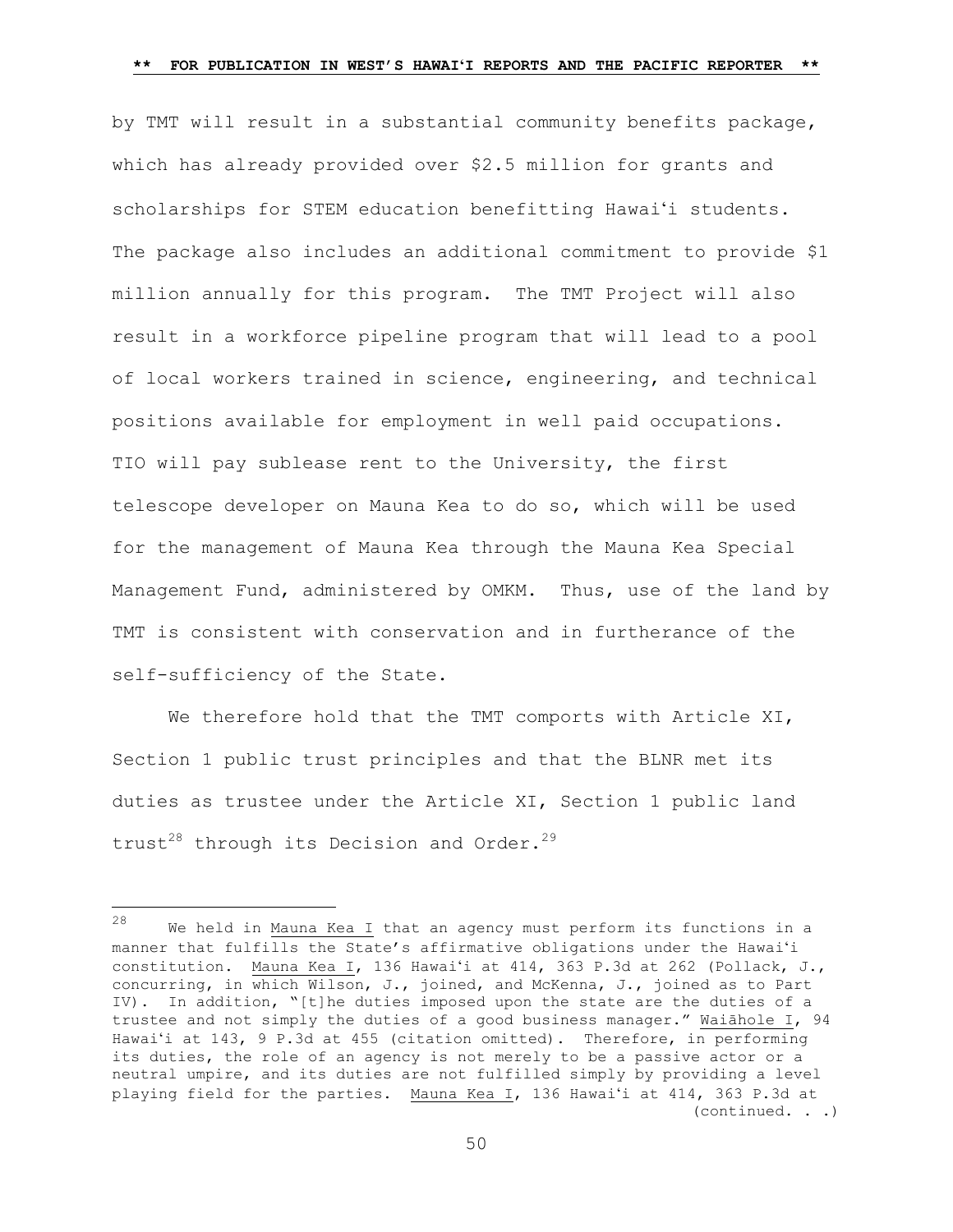## **2. Whether the conditions of HAR § 13-5-30(c) for issuance of a CDUP were satisfied.**

Pursuant to HAR  $$ 13-5-24$  (c)(4) (1994), "astronomy facilities under a management plan approved simultaneously with the [Board] permit" is a permissible land use in the resource subzone, within which the MKSR is situated. Before granting a CDUP for any proposed land use, however, the BLNR must consider the eight criteria of HAR § 13-5-30(c) in evaluating the merits of the specific proposed use. HAR § 13-5-30(c) provides:

> (c) In evaluating the merits of a proposed land use, the department or board shall apply the following criteria:

> > (1) The proposed land use is consistent with the purpose of the conservation district; (2) The proposed land use is consistent with the objectives of the subzone of the land on which the use will occur; (3) The proposed land use complies with provisions and guidelines contained in chapter 205A, HRS, entitled "Coastal Zone Management", where applicable; (4) The proposed land use will not cause substantial adverse impact to existing natural resources within the surrounding area, community, or region; (5) The proposed land use, including buildings, structures, and facilities, shall be compatible with

(continued. . .) [262](https://1.next.westlaw.com/Link/Document/FullText?findType=Y&serNum=2037728538&pubNum=0004645&originatingDoc=Ib7310ae08c6c11e68bf9cabfb8a03530&refType=RP&fi=co_pp_sp_4645_262&originationContext=document&transitionType=DocumentItem&contextData=(sc.Search)#co_pp_sp_4645_262) (Pollack, J., concurring, in which Wilson, J., joined, and McKenna, J., joined as to Part IV.)

a<br>B

 $29$  FOF 360 states that "TIO has already received substantial funds and will undertake additional fundraising efforts once a decision has been made as to the project approval." Although the BLNR addressed funding of decommissioning after completion, it is unclear whether other than an agreement from TIO to perform, the BLNR has adequately ensured that buildings or equipment will not be left behind and the areas used by TMT will be restored in the event full funding is not obtained for completion of construction or insufficient funds for decommissioning are available. Its duties as trustee require that it do so. The BLNR has discretion under Special Condition 43 to impose "[o]ther terms and conditions" on the CDUP. Therefore, the BLNR should ensure that the areas used by TMT will be restored to their natural states at no cost to the State, whether through requiring an appropriate performance bond or through imposing funding and/or other requirements.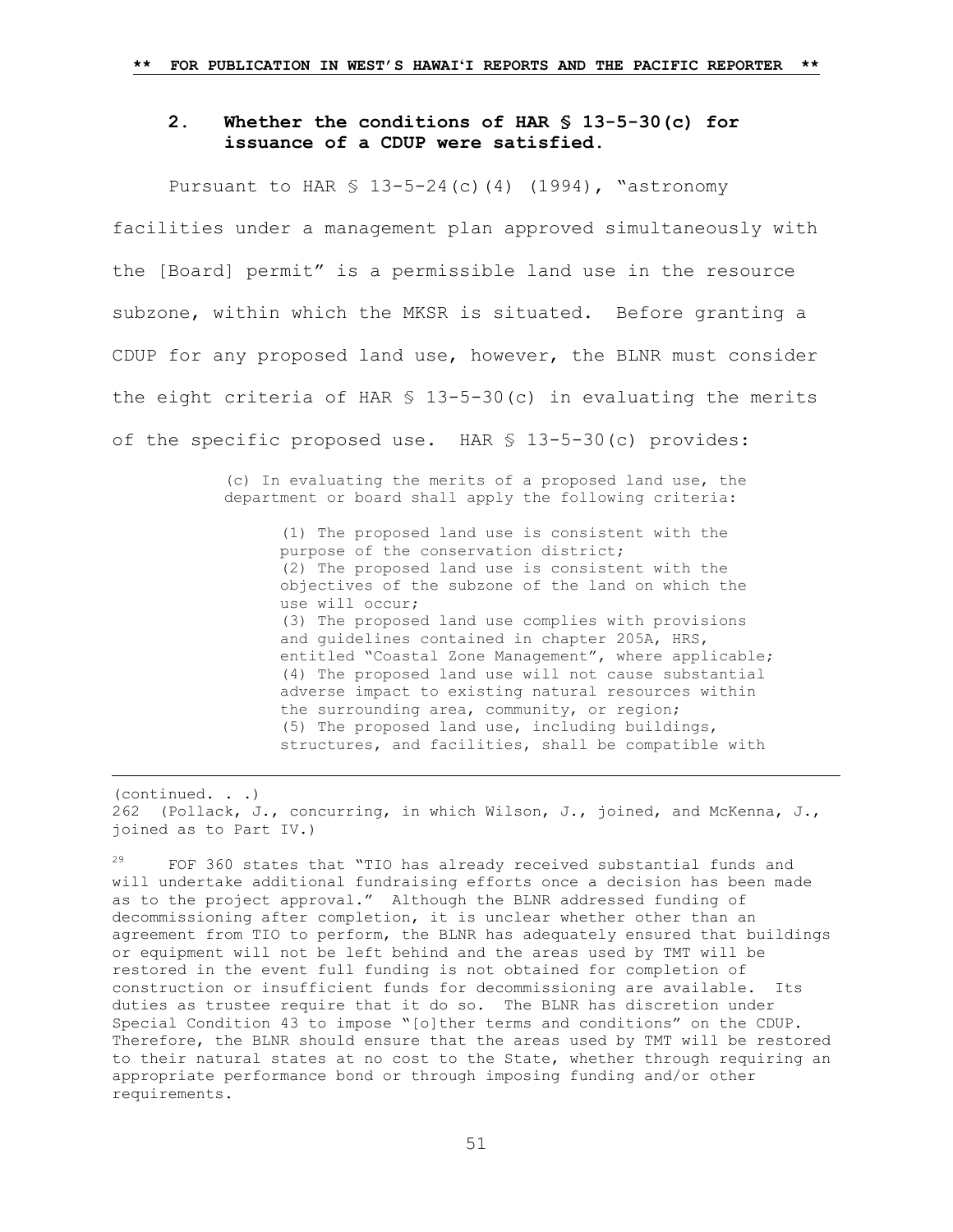the locality and surrounding areas, appropriate to the physical conditions and capabilities of the specific parcel or parcels; (6) The existing physical and environmental aspects of the land, such as natural beauty and open space characteristics, will be preserved or improved upon, whichever is applicable; (7) Subdivision of land will not be utilized to increase the intensity of land uses in the conservation district; and (8) The proposed land use will not be materially detrimental to the public health, safety, and welfare.

The applicant shall have the burden of demonstrating that a proposed land use is consistent with the above criteria.

The BLNR made extensive FOFs and COLs regarding each of the eight criteria. See BLNR Decision and Order, pp. 77 to 189, FOF 429-1040, pp. 213-37, COL 121-321. Appellants generally allege that the BLNR's findings in this regard are erroneous, but their generalized assertions relate only to subsections (4) through (6), as discussed below.

## **a. HAR § 13-5-30(c)(4)**

HAR § 13-5-30(c)(4) prohibits a "proposed land use" if it will "cause substantial adverse impact to existing natural resources within the surrounding area, community, or region." HAR § 13-5-2 (1994) defines "natural resources" to mean "resources such as plants, aquatic life and wildlife, cultural, historic, recreational, geologic, and archeological sites,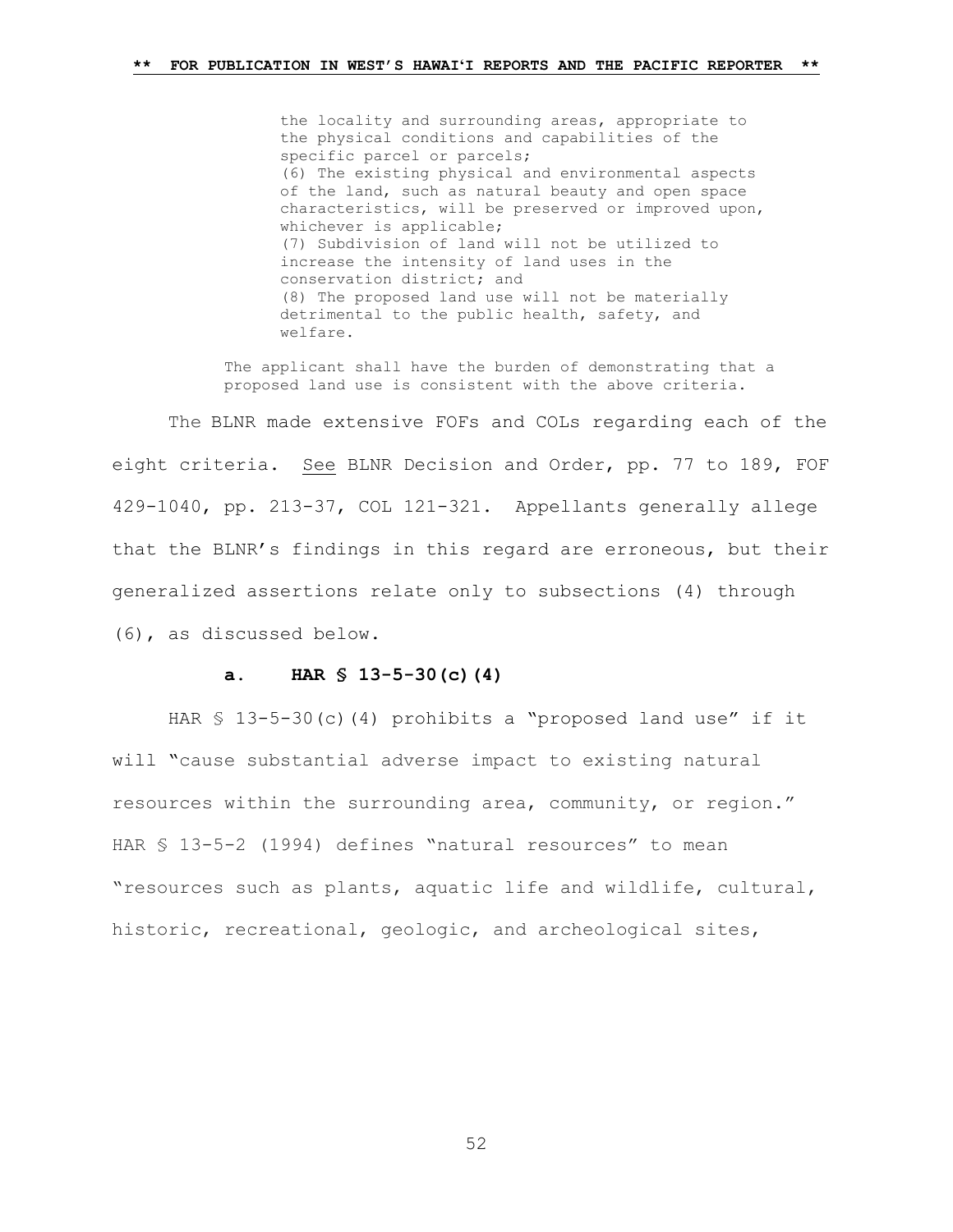scenic areas, ecologically significant areas, watersheds, and minerals."<sup>30</sup>

The BLNR concluded that the TMT Project will not cause substantial adverse impacts to existing natural resources within the surrounding area, community, or region. Appellants agree with the BLNR's conclusion that the cumulative effects of astronomical development and other uses in the summit area of Mauna Kea, even without the TMT, have already resulted in substantial, significant and adverse impacts, but challenge the BLNR's conclusion that, therefore, the impacts on natural resources within the Astronomy Precinct of the MKSR would be substantially the same even in the absence of the TMT Project.

Similar to the Advanced Technology Solar Telescope ("ATST") atop Haleakalā, Kilakila III, 138 Hawaiʻi at 402-05, 382 P.3d at 214-17, it is undisputed that even without the TMT, the

L,

 $30$  In Ka Pa'akai, we declined to define "cultural resources" stating, "'[c]ultural resources' is a broad category, of which native Hawaiian rights is only one subset. In other words, we do not suggest that the statutory term, 'cultural resources' is synonymous with the constitutional term, customary and traditional native Hawaiian rights." Ka Paʻakai, 94 Hawaiʻi at 47 n.27, 7 P.3d at 1084 n.27. Although not specifically asserted by Appellants as a point of error, the BLNR suggested in COL 203 that cultural practices are not cultural resources protected by HAR  $$ 13-5-30(c) (4)$ , stating "[u]nder the definition of 'Natural resource' in HAR § 13-5-2, cultural, historical, and archaeological 'sites' are 'natural resources'; but cultural practices are not necessarily." However, the DLNR had included Native Hawaiian "cultural practices" within its assessment of "natural resources," despite the University's incorrect position that "cultural practices" are not "natural resources." In addition, the BLNR's HAR § 13-5- 30(c)(4) analysis contains numerous references to its assessment of the impact of the TMT Project on cultural practices. See, e.g., COLs 198, 199, 205-10, 212, and 215. Therefore, any error in COL 203 is harmless.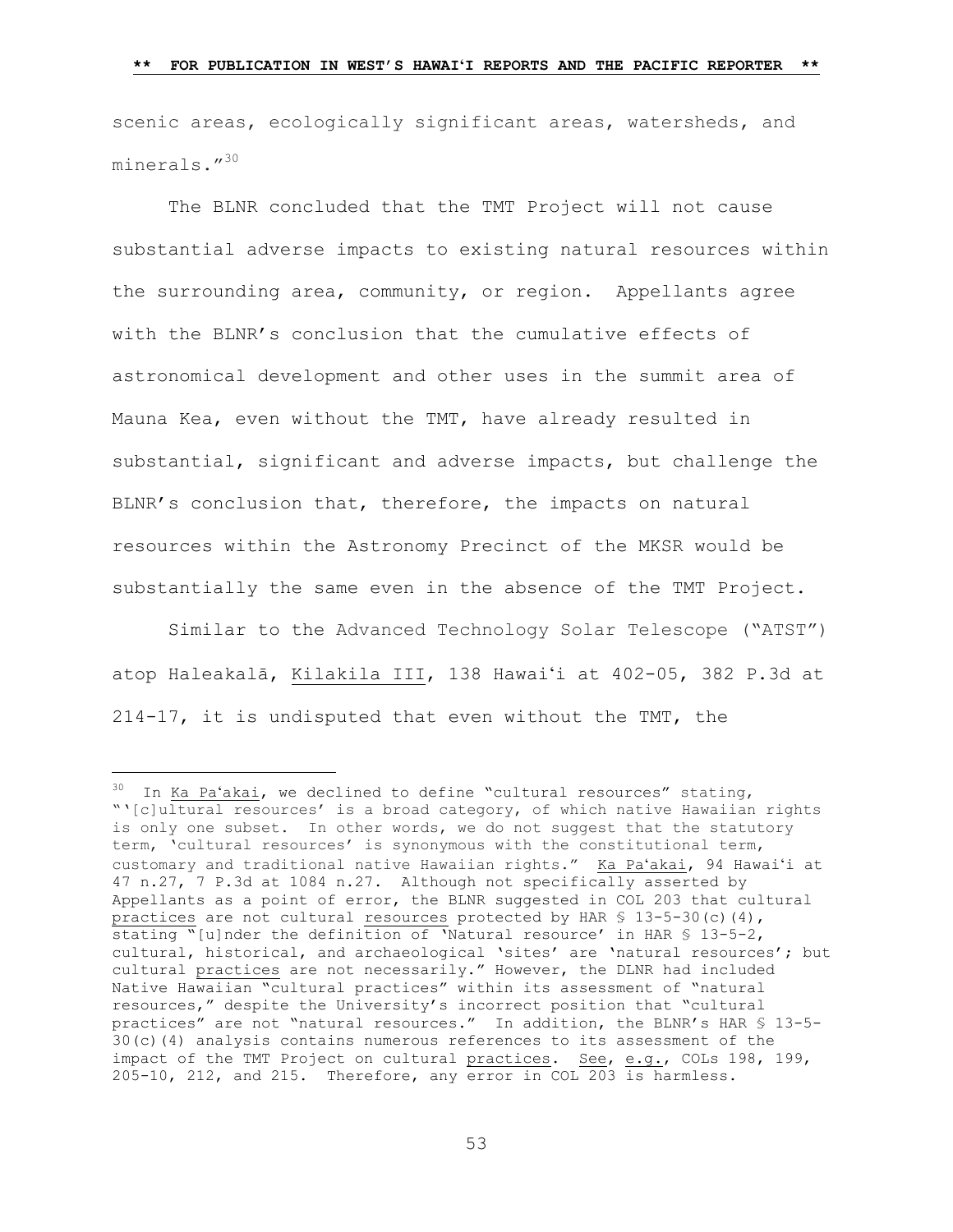cumulative effect of astronomical development and other uses in the summit area of Mauna Kea have resulted in impacts that are substantial, significant and adverse. We opined in Kilakila III, however, that the "BLNR does not have license to endlessly approve permits for construction in conservation districts, based purely on the rationale that every additional facility is purely incremental. It cannot be the case that the presence of one facility necessarily renders all additional facilities as an 'incremental' addition." Kilakila III, 138 Hawaiʻi at 404, 382 P.3d at 216.

As discussed earlier, there was no evidence of use of the TMT Observatory site and Access Way area for Native Hawaiian cultural practices. The BLNR asserts that in determining whether the TMT Project would have a substantial adverse impact on natural resources within the broader surrounding area, community, or region, as prohibited by HAR § 13-5-30(c)(4), it properly considered a host of measures designed to address environmental and cultural impacts of the TMT Project.<sup>31</sup> These

<sup>31</sup> In its FOF 522, the BLNR listed a number of measures designed to reduce or offset the negative impact of the TMT project, including: (1) site selection and infrastructure design to lessen the visual, cultural and environmental impact; (2) TMT Access Way design to reduce impact; (3) implementing a cultural and natural resources training program; (4) developing educational exhibits; (5) restoring Puʻu Poliʻahu; (6)providing a sense of place within the TMT facilities; (7) providing financial contributions to support cultural programs; (8) implementing specific cultural and community outreach efforts; (9) implementing cultural observance days; (10) continuing consultation with the State Historic Preservation Division and Kahu Kū Mauna Council regarding protocols for the relocation of (continued. . .)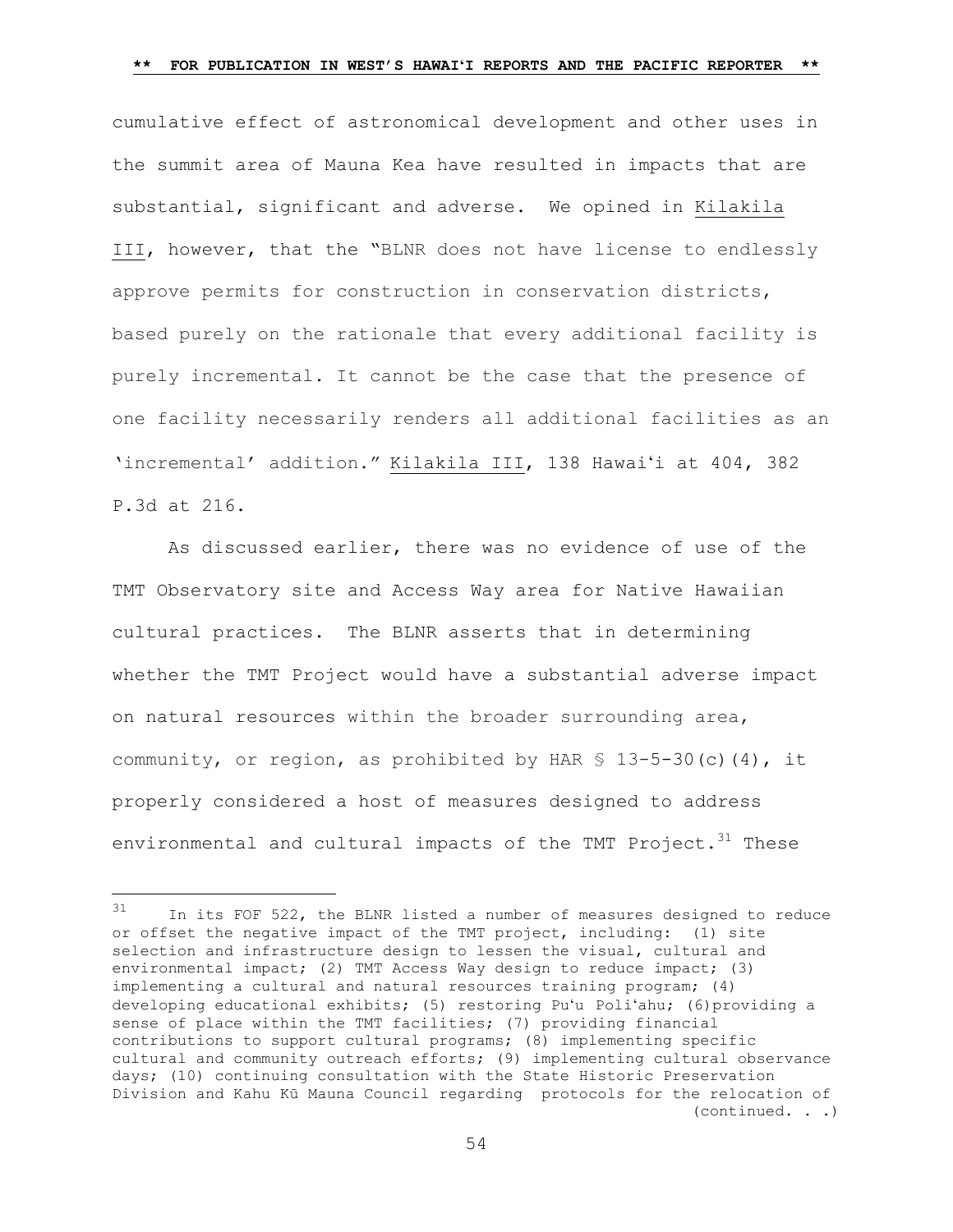measures included project level measures, as well as the University's commitment to decommissioning the CSO, Hōkū Keʻa, and the UKIRT telescopes by the time TMT is operational.

Appellants assert that these measures are insufficient and that, in any event, there is no commitment to restore the abandoned Poliʻahu Road and to decommission three telescopes. FOF 344 indicates, however, that TIO committed to restore the closed access road on Puʻu Poliʻahu in accordance with plans already approved by the DLNR. Also, the University committed to the decommissioning and restoration of the CSO, Hōkū Keʻa, and the UKIRT telescopes by the time TMT is operational. Moreover, Special Conditions 10 and 11 for the CDUP provide:

> 10. The University will decommission three telescopes permanently, as soon as reasonably possible, and no new observatories will be constructed on those sites. This commitment will be legally binding on the University and shall be included in any lease renewal or extension proposed by the University for Mauna Kea;

11. Notwithstanding any lease renewal or extension, consistent with the Decommissioning Plan, at least two additional facilities will be permanently decommissioned by December 31, 2033, including the Very Long Baseline Array antenna and at least one additional observatory.<sup>32</sup>

(continued. . .)

the modern shrine (11) working with OMKM to develop and implement a wēkiu bug habitat restoration study (12) developing and implementing an invasive species prevention and control program; and (13) continuing consultations with cultural practitioners.

<sup>32</sup> Although Special Condition 11 lacks the language included in Special Condition 10 specifying that it is a legally binding commitment, we interpret it and the other conditions included in the BLNR's Decision and Order to be similarly binding.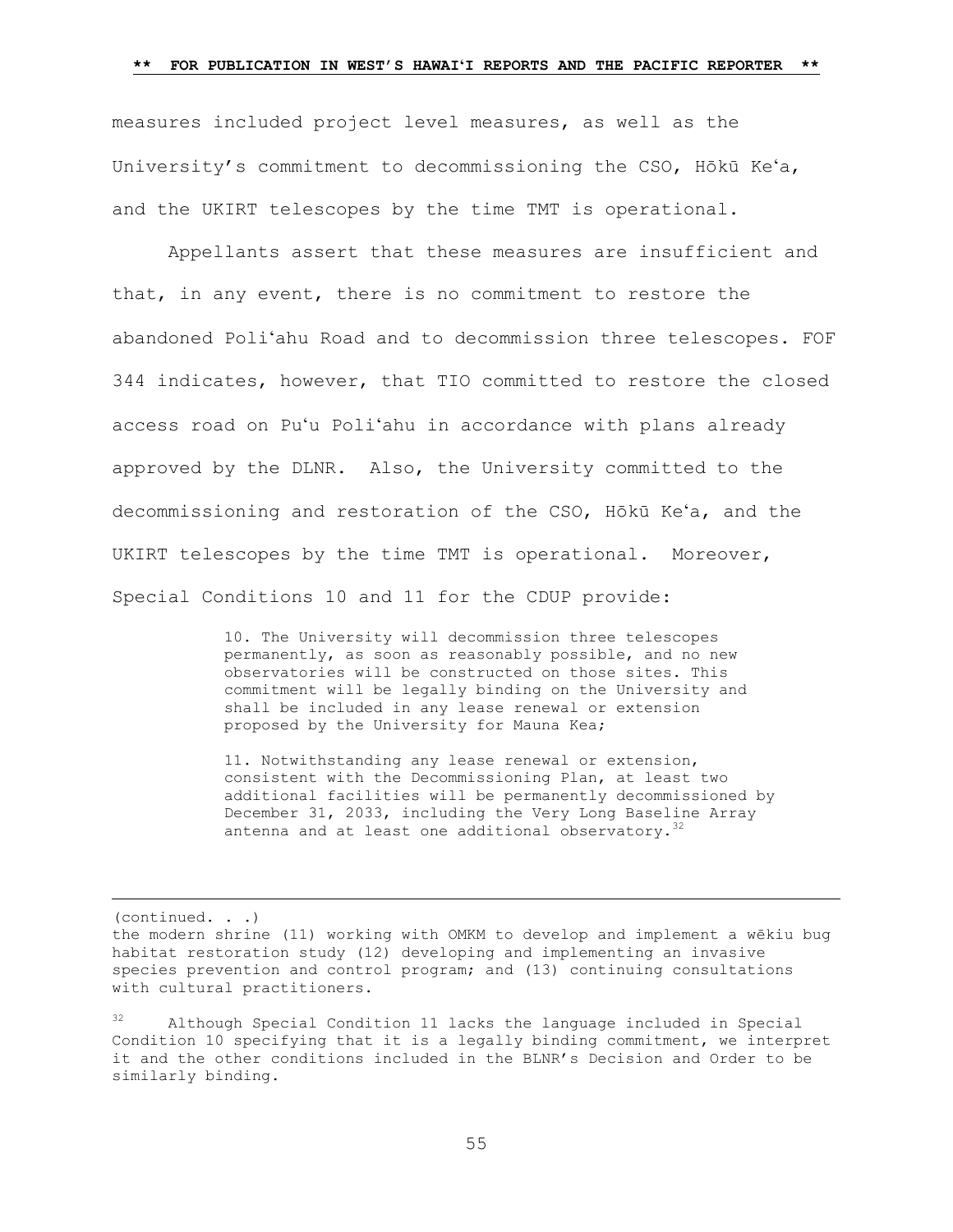With respect to the decommissioning commitment and requirement, the University owns four telescopes on Mauna Kea: UKIRT, JCMT, Hōkū Keʻa, and the University 2.2-meter Telescope. The University operates the University 2.2-meter Telescope and Hōkū Keʻa; UKIRT and JCMT are operated by other organizations. CSO and Hōkū Keʻa have already submitted their notices of intent to decommission. The University has also committed to decommission UKIRT by the time TMT becomes operational. In addition, Special Condition 11 requires that the Very Long Baseline Array antenna and at least one additional observatory be decommissioned by December 31, 2033.

With respect to funding for decommissioning, in January 2010, OMKM promulgated a Decommissioning Plan as a Sub-Plan of the Mauna Kea Comprehensive Management Plan. The Decommissioning Plan calls for all new telescopes and existing telescopes that renegotiate their subleases to develop decommissioning funding plans to provide assurances of funds to finance the removal of their facilities and restore sites when the time to decommission arrives. The CSO decommissioning will be performed under the Decommissioning Plan. TIO has also committed to decommissioning the TMT under the Decommissioning Plan. Its funding plan calls for depositing a million dollars per year, with adjustments for inflation, commencing upon observatory operation for the 50-year useful life of the TMT.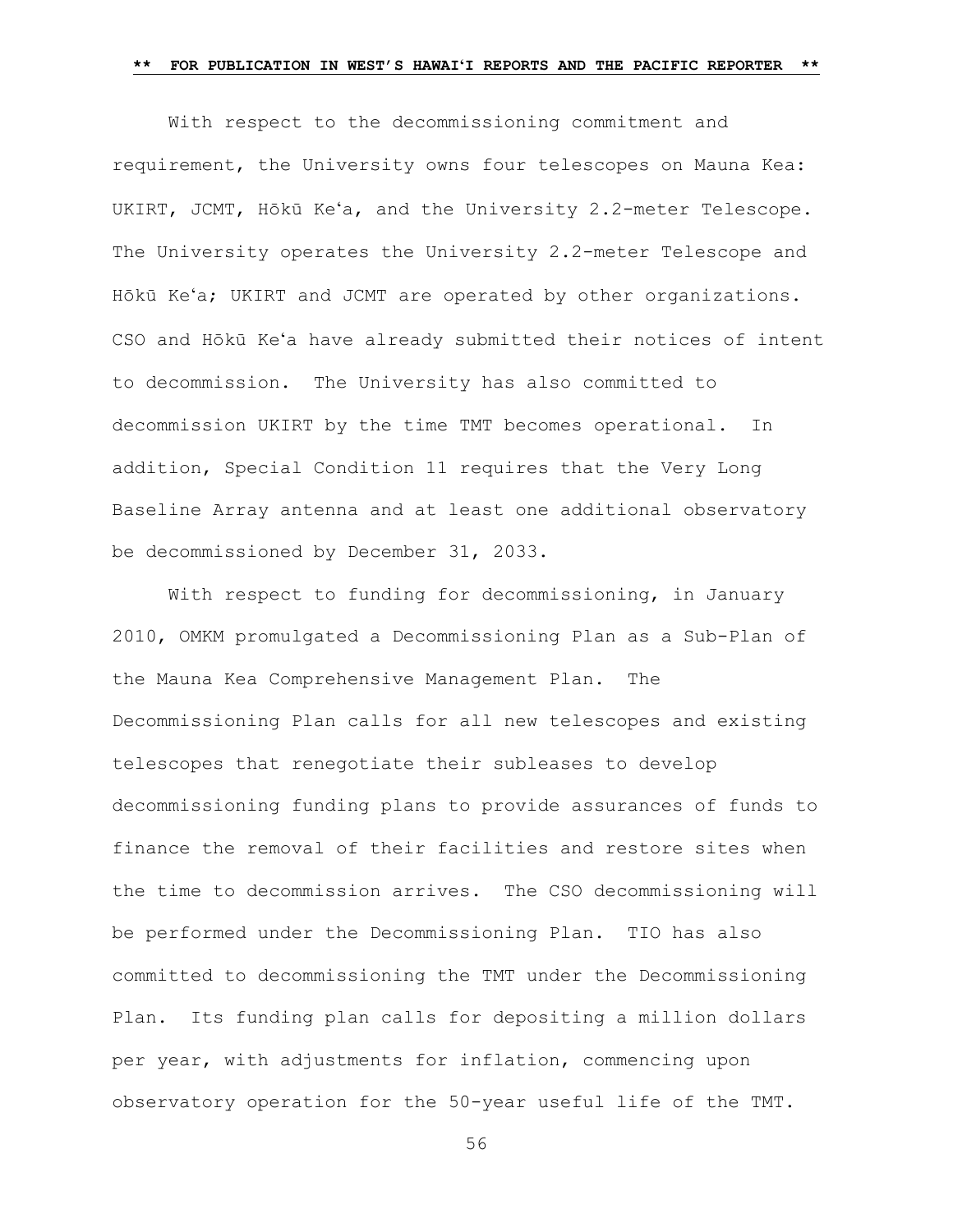The University is responsible for funding and executing the decommissioning of its own facilities. Before the transfer of ownership of the UKIRT and JCMT facilities to itself, the University secured \$2.5 million for each telescope from the United Kingdom to defray the anticipated costs of decommissioning those telescopes.

Thus, contrary to Appellants' assertion, there are commitments to restore the abandoned Poliʻahu Road and to decommission three telescopes by the time TMT is operational. There is also a requirement to decommission two additional telescopes by December 31, 2033, a commitment to not seek any additional telescope sites to replace the five telescopes that will be removed, and a plan for decommissioning other telescopes, including the TMT.

It was appropriate for the BLNR to consider these measures in its HAR § 13-5-30(c)(4) analysis. Kilakila III, 138 Hawaiʻi at 404-05, 382 P.3d at 216-17; Morimoto v. Bd. of Land & Natural Res., 107 Hawaiʻi 296, 303, 113 P.3d 172, 179 (2005).

The BLNR also recognized that "[t]he incremental nature of a project's impacts, standing alone, cannot endlessly justify development within an existing developed area[,]" but found that, "in this case, the TMT Project's compliance with all applicable rules, regulations, and requirements, the Master Plan, CMP, sub-plans, and the TMT Management Plan, along with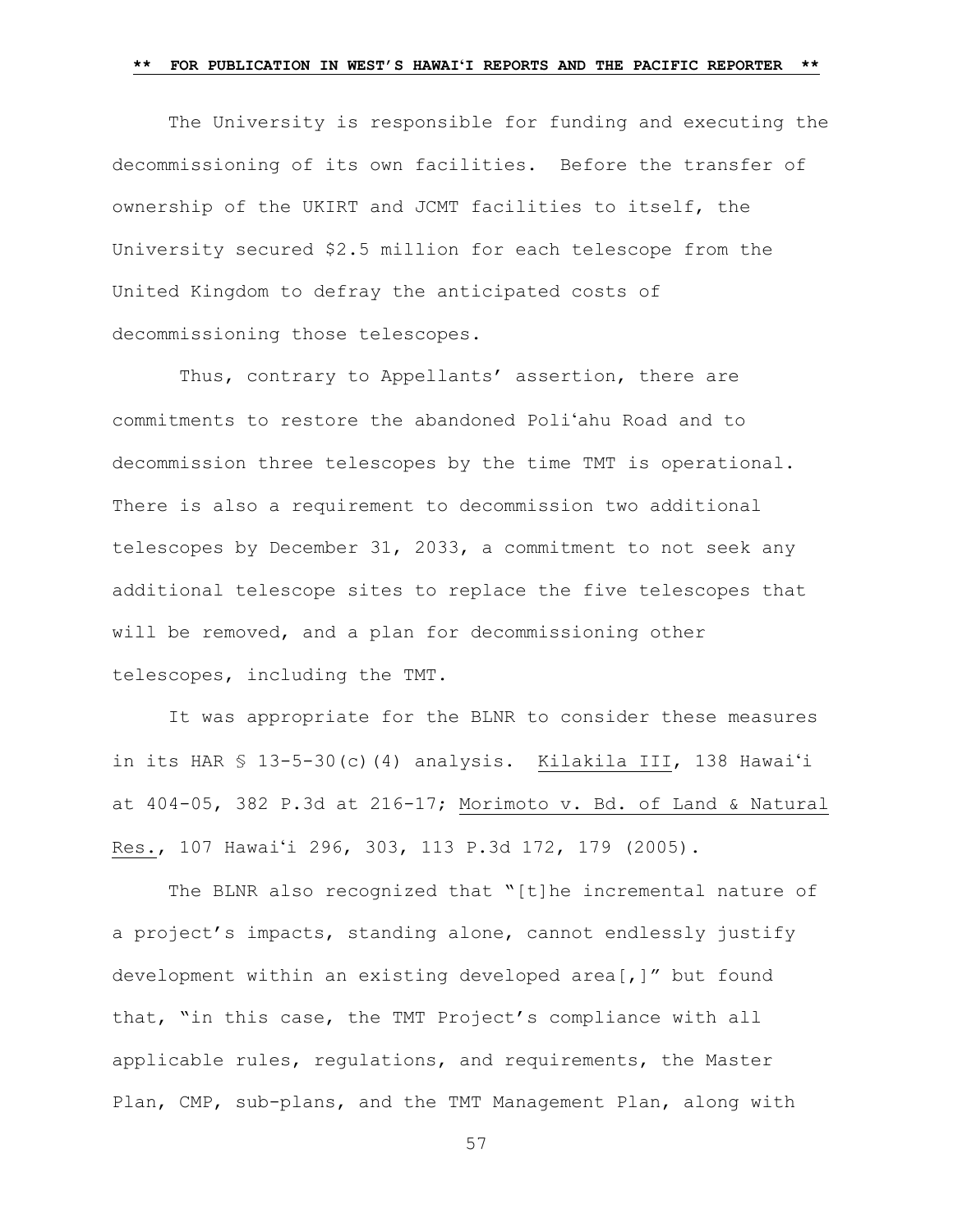the mitigation measures committed to in the TMT Final EIS, CDUA, and TMT Management Plan, demonstrate that the TMT Project will not cause substantial adverse impact to the existing natural resources within the surrounding area, community, or region under HAR  $\frac{1}{5}$  13-5-30(c)(4)." Because (1) the TMT will not cause substantial adverse impact to existing plants, aquatic life and wildlife, cultural, historic, and archaeological sites, minerals, recreational sites, geologic sites, scenic areas, ecologically significant areas, and watersheds, (2) mitigation measures of restoring the abandoned Poliʻahu Road and decommissioning five telescopes will be adopted, and (3) other measures to lessen the impacts of the TMT will be adopted, the BLNR did not clearly err in concluding that the TMT will not have a substantial adverse impact to existing natural resources within the surrounding area, community, or region, as prohibited by HAR  $$ 13-5-30(c)(4)$ .

### **b. HAR § 13-5-30(c)(5)**

HAR  $\leq 13-5-30$  (c) (5) required the BLNR to evaluate whether "[t]he proposed land use, including buildings, structures, and facilities, [is] compatible with the locality and surrounding areas and appropriate to the physical conditions and capabilities of the specific parcel or parcels." Appellants specifically challenge the BLNR's conclusion that TMT is "compatible with the locality and surrounding areas." In this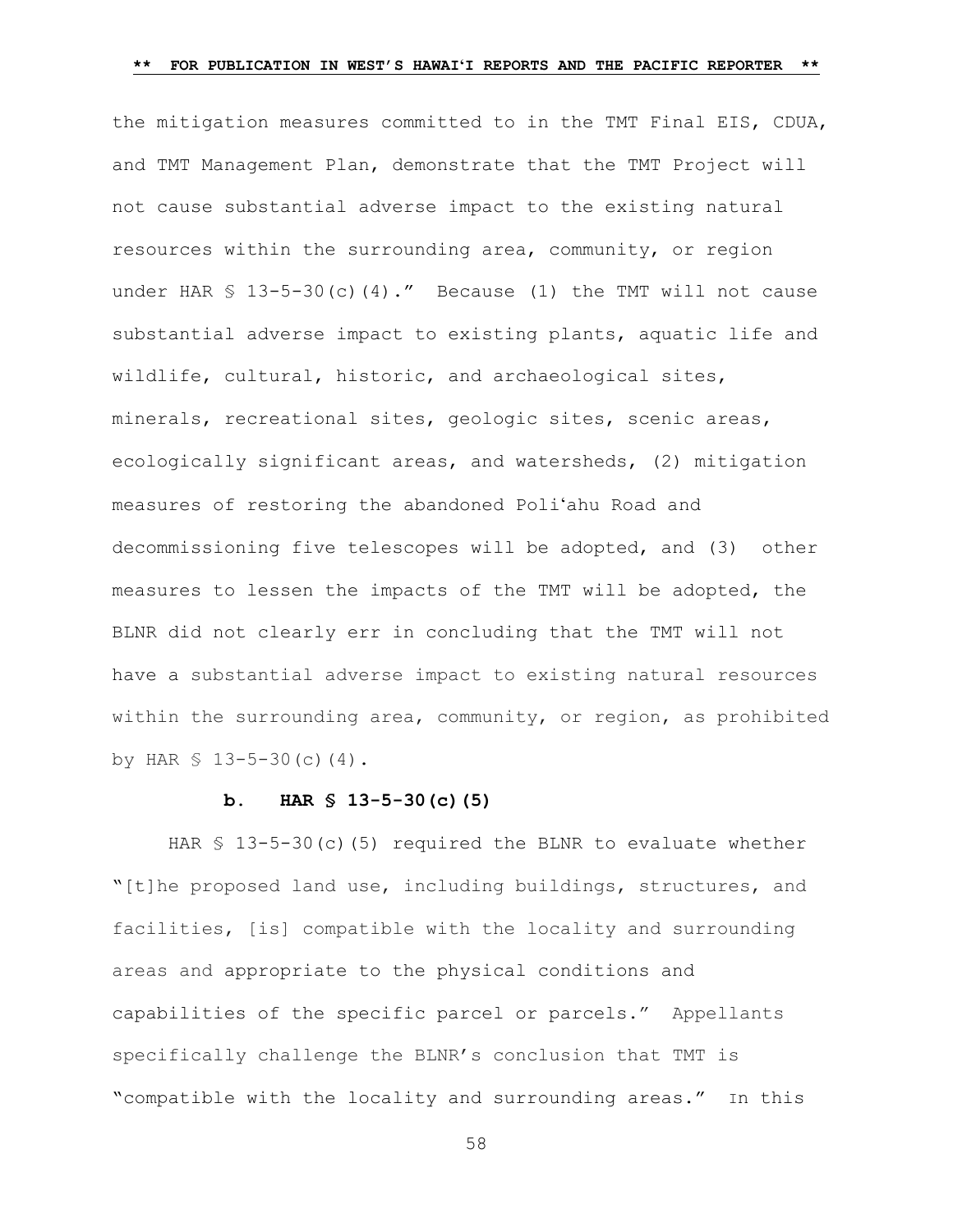case, the BLNR analyzed the TMT for purposes of HAR § 13-5- 30(c)(5) in the context of the 525-acre Astronomy Precinct of the MKSR. In Kilakila III, we affirmed the BLNR's analysis of the ATST project within the Haleakalā High Altitude Observatory ("HO") site, a single, highly developed 18.166-acre area within a much larger conservation district. Kilakila III, 138 Hawaiʻi at 405, 382 P.3d at 217. Appellants argue that the area evaluated for impacts for the ATST on Haleakalā differs significantly from the 525-acre Mauna Kea Astronomy Precinct, which encompasses an area including the summit and Northern Plateau areas of Mauna Kea.

There do not appear to be any clear criteria as to how to determine what should constitute the appropriate "locality and surrounding areas." Nonetheless, total deference to the BLNR's decision regarding the area to be evaluated would allow many of the HAR § 13-5-30(c) criteria to be circumvented through strategic delineation, and there accordingly must be a sound and rational basis for defining the relevant locale.

In this case, it is true that Astronomy Precinct is 525 acres, and much larger than the site evaluated in Kilakila III. Under the MKSR Master Plan, however, astronomy development is restricted to a defined 150-acre portion of the 525-acre Astronomy Precinct. The issue raised by Appellants regarding HAR § 13-5-30(c) is whether "[t]he proposed land use . . . [is]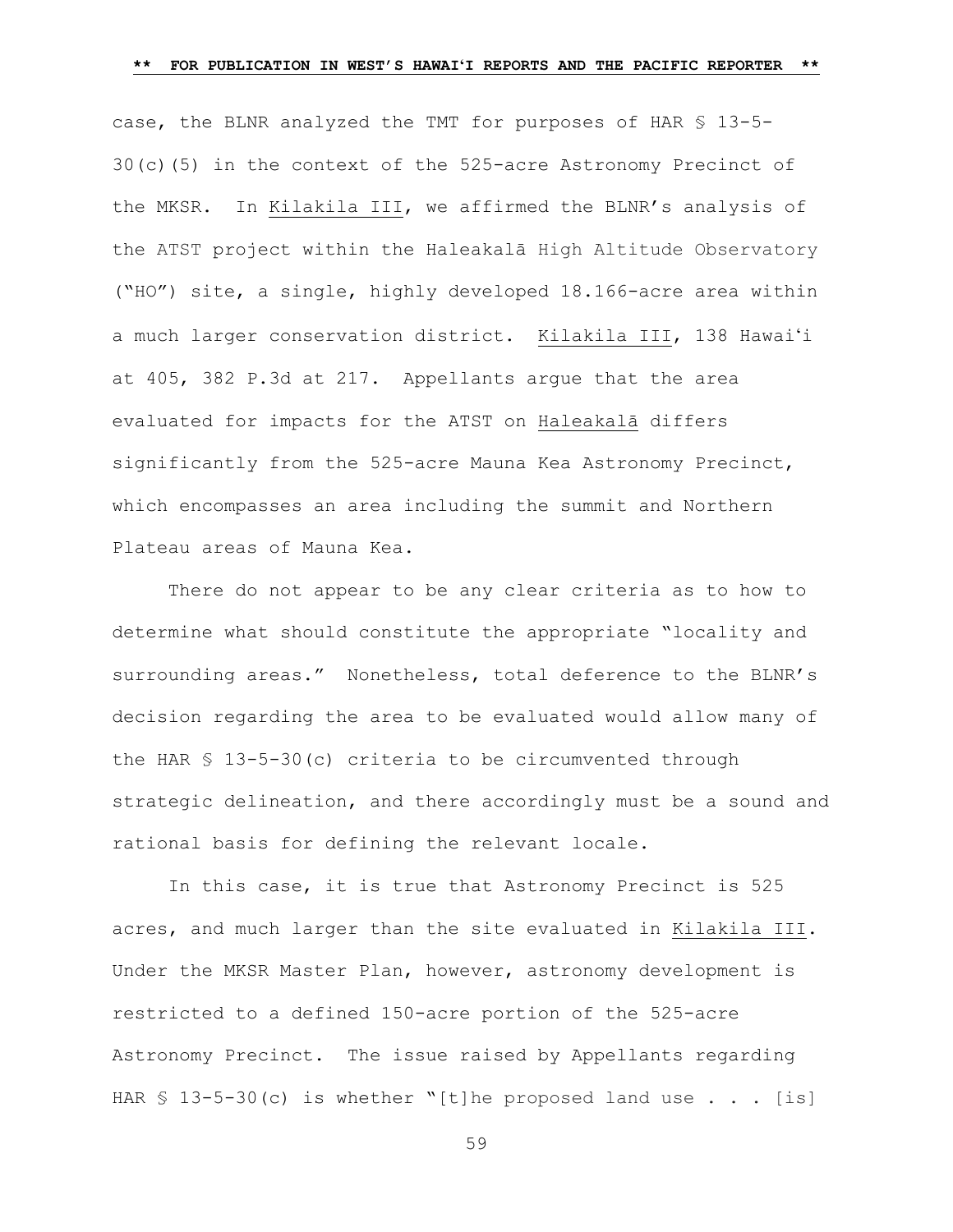compatible with the locality and surrounding areas. . . ." The BLNR noted that the proposed location of the TMT Project is a half mile from the summit area, in proximity to the eleven other previously developed facilities for astronomy within the Astronomy Project. Therefore, on these facts, we cannot say that the BLNR erred in concluding that the TMT Project is "compatible with the locality and surrounding areas."

### **c. HAR § 13-5-30(c)(6)**

HAR § 13-5-30(c)(6) (1994) provides: "The existing physical and environmental aspects of the land, such as natural beauty and open space characteristics, will be preserved or improved upon, whichever is applicable[.]"

Appellants allege this requirement was not met. The BLNR points out that, in Kilakila III, we upheld the BLNR's findings and conclusions with respect to  $$ 13-5-30(c)$  (6) on the grounds that:

> BLNR noted that "[t]he ATST will not enhance the natural beauty or open space characteristics of the HO site." However, because "[t]he HO site contains various astronomy facilities, including support buildings, roads and parking lots[,]" and "the proposed ATST is similar to existing facilities," BLNR concluded that "[t]he ATST will be consistent with and will preserve the existing physical and environmental aspects of the land. . . ." Additionally, BLNR considered numerous mitigation commitments in the CDUA, which were designed to mitigate impacts on biological resources. . . . Therefore, similar to its analysis of HAR  $$ 13-5-30(c) (4)$ , BLNR articulated with "reasonable clarity" why the ATST would preserve the existing physical and environmental aspects of the land.

They cite to Kilakila III, 138 Hawaiʻi at 407, 382 P.3d at 219.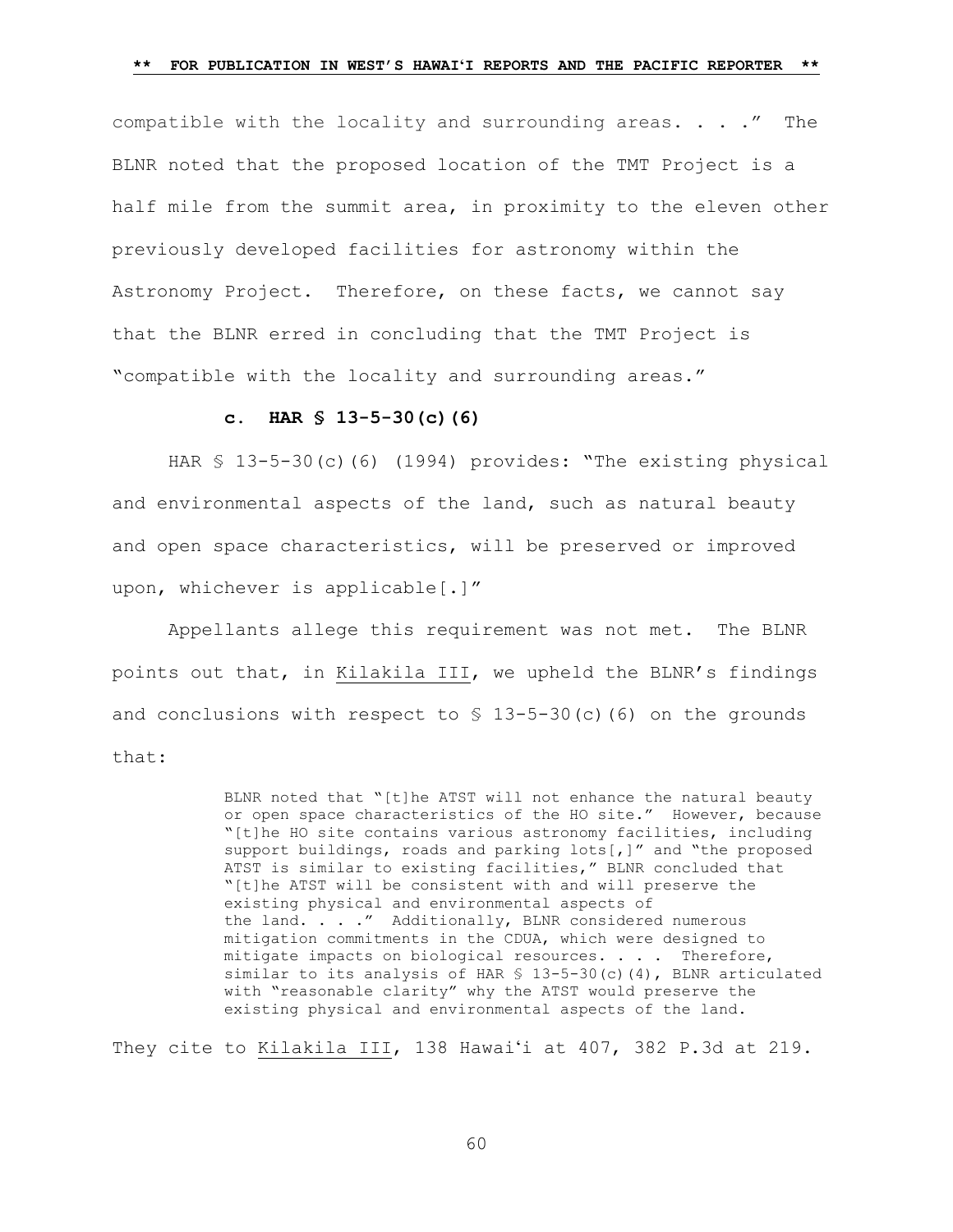The BLNR cites to various measures, including the removal of telescopes from the summit ridge, which will be taken to preserve the natural beauty and open space characteristics of the land. Furthermore, the University formally committed that this is the last new area of Mauna Kea where a telescope project would be sought. The BLNR's findings with respect to HAR § 13- 5-30(c)(6) are not clearly erroneous.

Therefore, Appellants' allegations based HAR § 13-5-30(c) are without merit.

#### **D. Other Procedural Issues**

## **1. Whether the original CDUA should have been stricken and a new CDUA required.**

MKAH Appellants argue the Hearing Officer erred when she denied their motion to strike the CDUA because TIO and TOC are different corporations. They assert the CDUA "should have been stricken and a new application submitted" because the CDUA had been brought by UHH on behalf of TOC, not on behalf of TIO.

The sections of the Hawaiʻi Administrative Rules cited by the MKAH Appellants do not support their position. HAR § 13-5- 31 (1994) does not explicitly state who may apply for a permit; rather, it requires the signature of the landowner. HAR § 13-5-31(a)(5). HAR § 13-5-31(b) then allows "the State of Hawaii or government entity with management control over the parcel" to sign as landowner when the CDUA pertains to state or public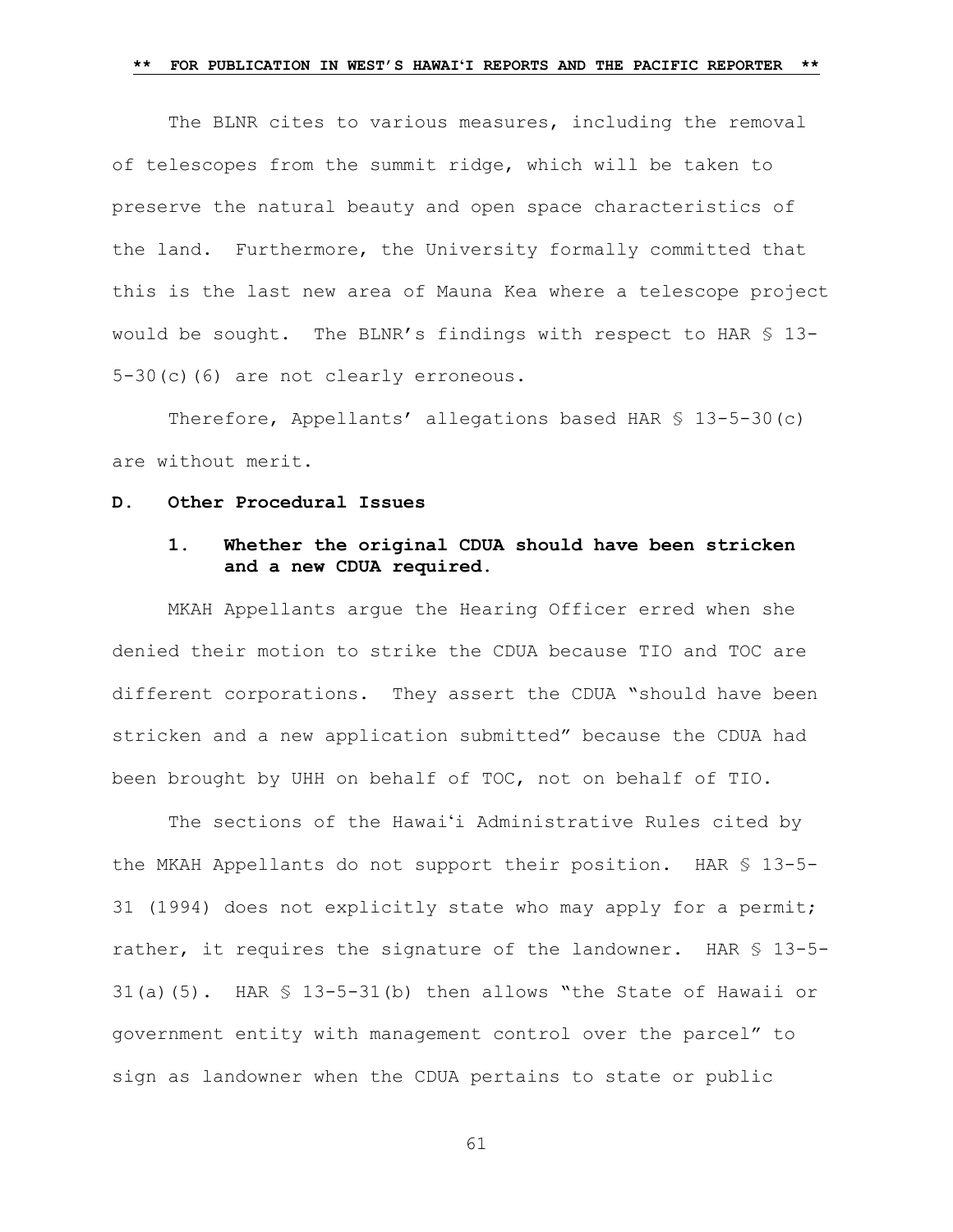land. The rules do not require the CDUA applicant to submit a new application after a change in developers. $^{33}$ 

Appellants assert they were not given an opportunity to comment on the actual entity for which the CDUP was ultimately intended. Appellants had ample opportunity during the contested case hearing, however, to comment on TIO, challenge its participation by opposing its admission as a party, and crossexamine its witnesses.

Therefore, this point of error is without merit.

## **2. What the nature of the proceeding was below, and whether there is an appropriate record on appeal.**

Appellant Temple of Lono asserts that the manner in which the proceedings were handled after remand makes it unclear whether this was a new contested case or a resumption of the prior contested case. It argues that if the remand was treated as initiation of a new contested case, then the process had to provide some means for people to qualify as parties by requesting a contested case, such as a public hearing, citing to HAR § 13-1-29 (2009). It further asserts that after remand, the BLNR stated that the contested case was being "resumed" but also stated that "no chapter 92 public meeting was required to "start up" the contested case. It asserts that, after remand, the

 $33$  If a proposed project has changed significantly, however, it appears an amended application would be required to comport with due process requirements of adequate notice and an opportunity to be heard on the actual project.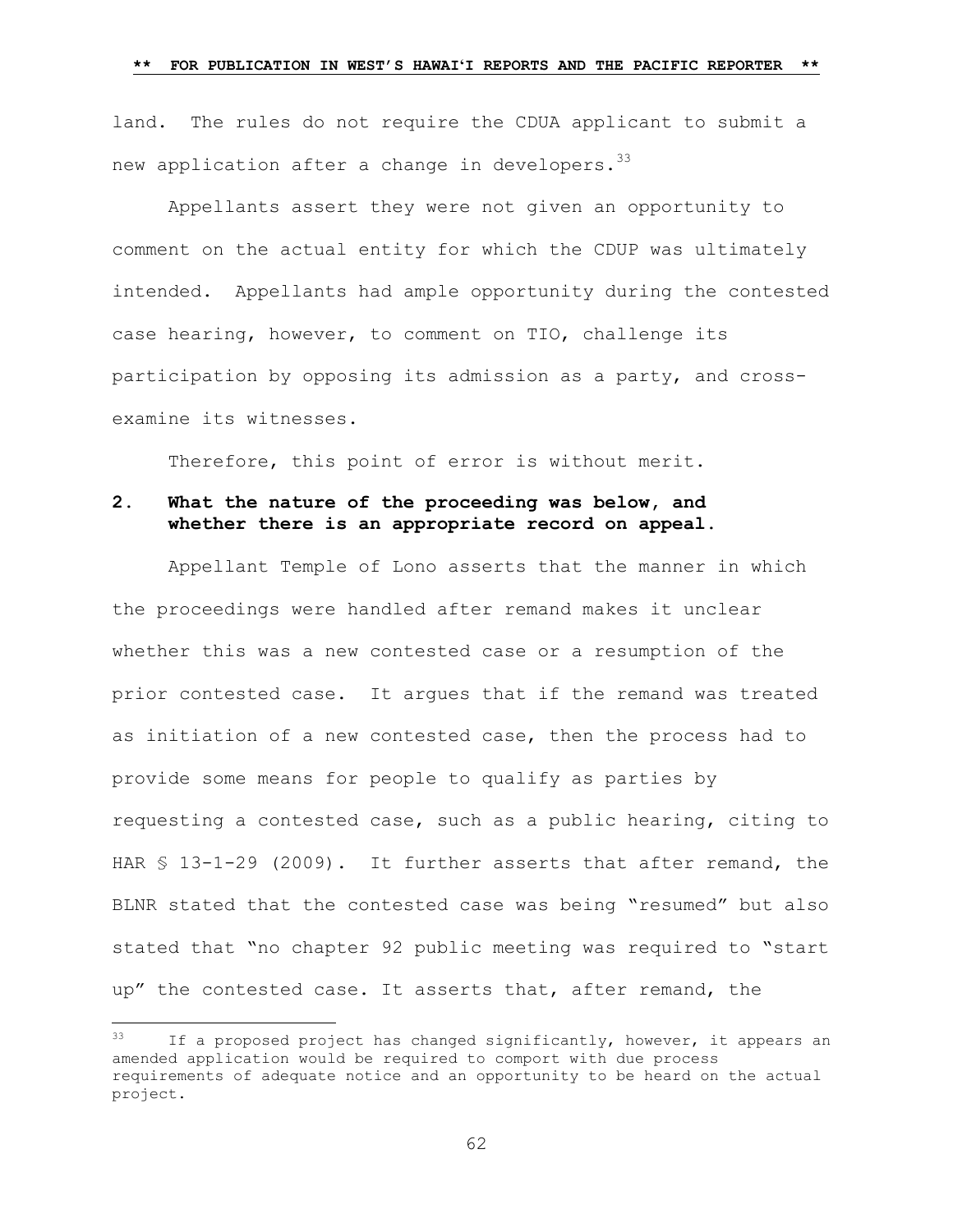proceeding "ended up as a hybrid recognized nowhere in the rules."

Appellant Temple of Lono appears to misapprehend the difference between a "contested case" and a "contested case hearing." "'Contested case' means a proceeding in which the legal rights, duties, or privileges of specific parties are required by law to be determined after an opportunity for agency hearing." HRS § 91-1 (1993 & Supp. 2017). In Mauna Kea I, we vacated the judgment that followed the first contested case hearing and remanded the case for a new hearing without dismissing the contested case itself. 136 Hawaiʻi at 399, 363 P.3d at 247. Thus, in the contested case hearing after remand, just as in a new trial after remand, a new record on appeal is created based on admitted evidence.

The Hearing Officer therefore appropriately included in the record on appeal filings from the contested case up until the point in time that the CDUA was originally approved. She then continued the proceeding from that point, with filings and evidence from the second contested case hearing. This point of error is therefore without merit.

## **3. Whether TIO and PUEO should have been admitted as parties.**

MKAH Appellants, Appellant Temple of Lono, and Appellant Fergerstrom assert the Hearing Officer and the BLNR erred by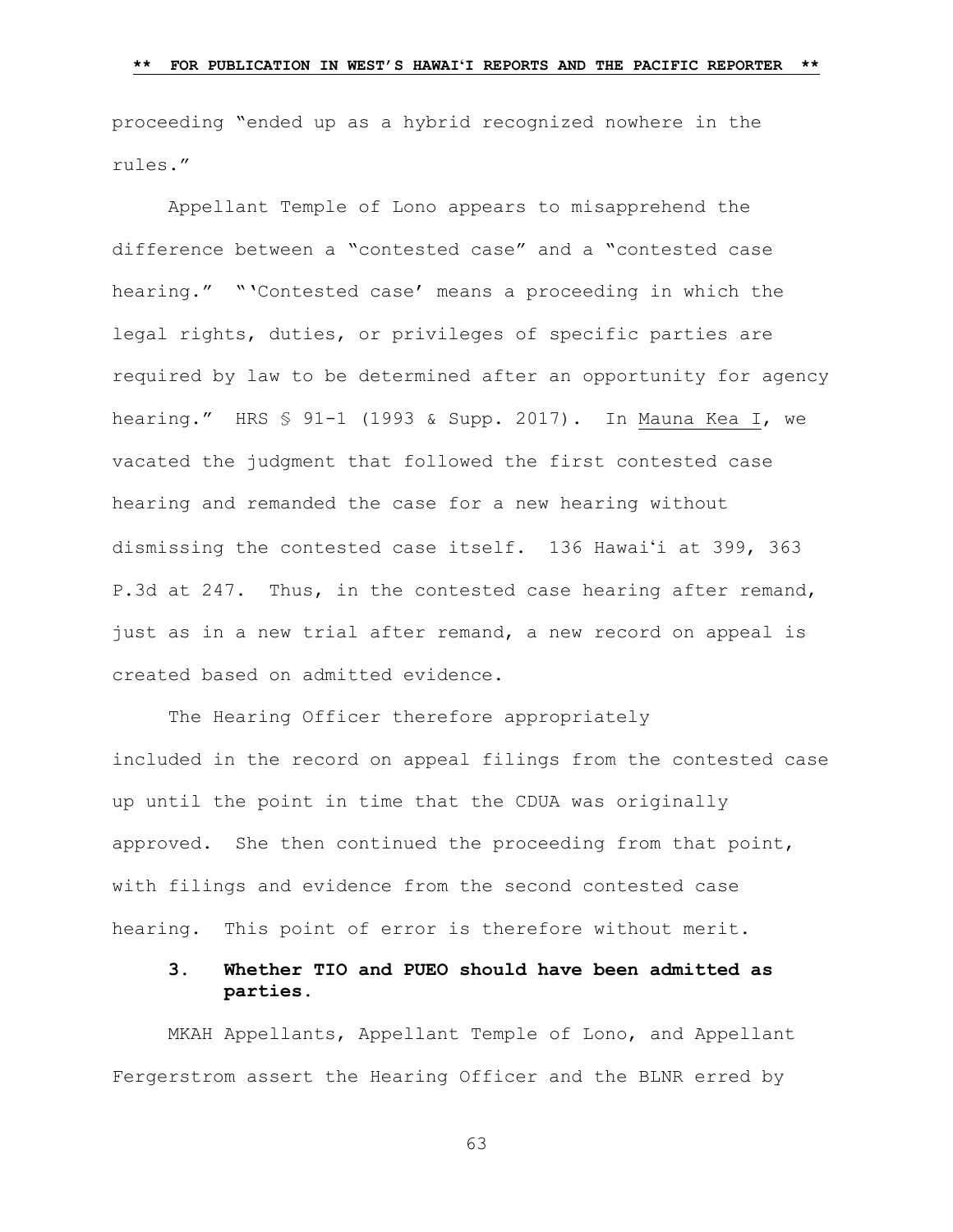admitting TIO and PUEO as parties to the contested case hearing after our remand in Mauna Kea I. They assert TIO and PUEO's motions to intervene were not timely because they were filed after our remand, five and a half years after the February 25, 2011 board meeting at which the BLNR approved the CDUA and ordered that a contested case hearing be held.

As discussed in the previous section, we remanded for a new "contested case hearing," and did not require initiation of a new "contested case." Admitting interested parties to participate for the new contested case hearing on remand was consistent with the due process concerns of Mauna Kea I. See id. Also, HAR § 13-1-31(a) (2009) requires the decision maker to determine the parties "within a reasonable time following the ten-day period following the board meeting." The "board meeting" in question is "the board meeting at which the subject matter of the request is scheduled for board disposition" identified in HAR § 13-1-29 (2009), which, in this case, was the February 25, 2011 board meeting.

HAR  $$ 13-1-31(b)$  and (c) (2009), however, do not support Appellants' assertion that TIO and PUEO's applications were untimely. Subsection (b) gave the Hearing Officer authority to admit parties based "upon timely application." Subsection (c) gave the Hearing Officer discretion to admit parties "who can show a substantial interest in the matter" so long as "the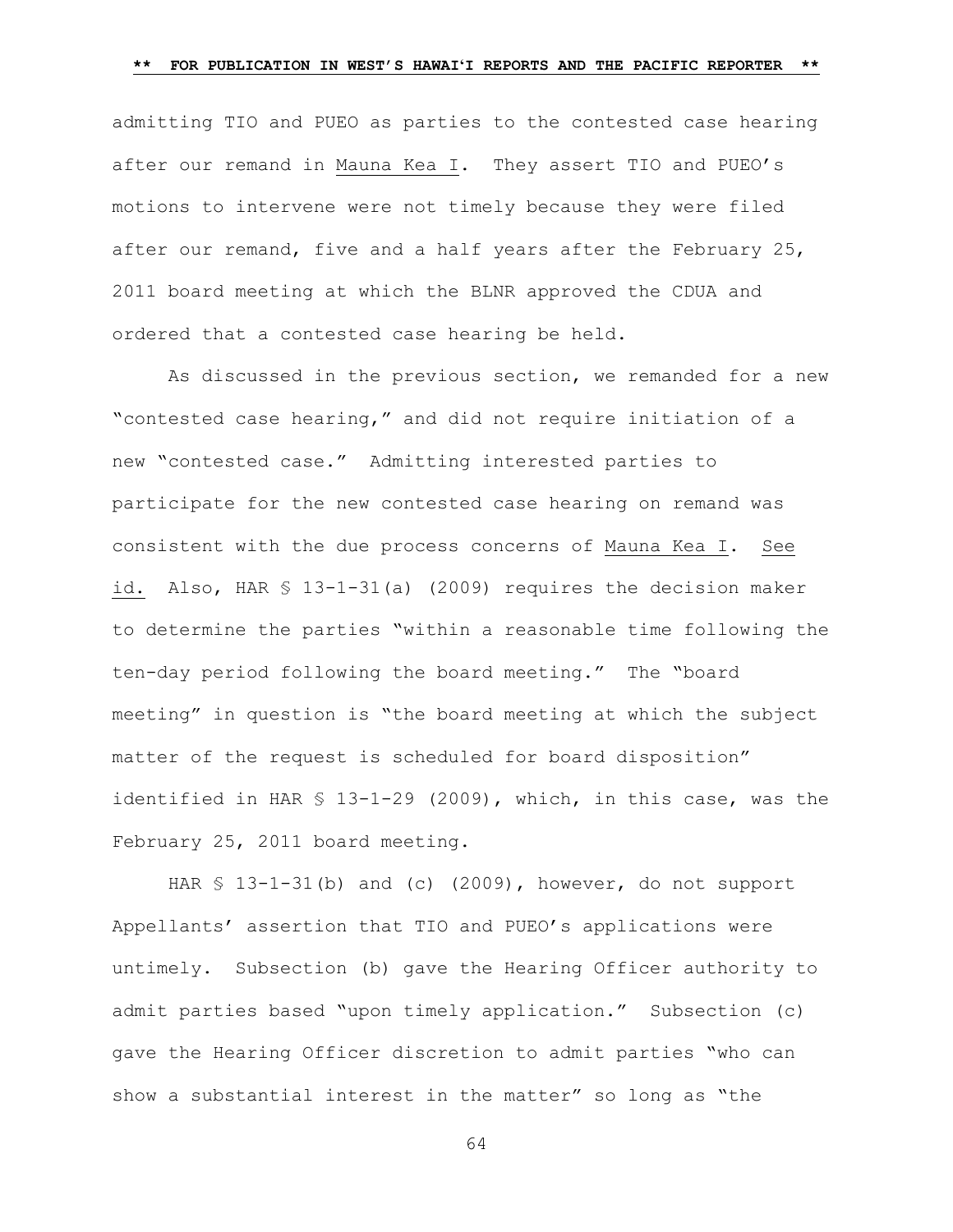requestor's participation [would] substantially assist the board in its decision making."

Although PUEO and TIO "were not admitted "at the 'same time' as the request for [the MKAH Appellants] on or about February 25, 2011 for a contested case hearing," there was no abuse of discretion or other error. Although HAR § 13-1-31(d) (2009) states, "All persons with similar interests seeking to be admitted as parties shall be considered at the same time so far as possible[,]" it does not preclude a later addition of parties.

Thus, the intervention of new parties after remand from this court was not erroneous.

# **4. Whether the Hearing Officer's scheduling of presentations by the parties violated Appellants' due process rights.**

This issue arises out of an August 23, 2016 procedural ruling by the Hearing Officer requiring all parties to simultaneously submit witness lists, their witnesses' written direct testimonies, exhibit lists, and exhibits, at a date to be set sometime in October 2016. Appellants argue that as the party seeking the CDUP, UHH had the burden of presenting a case sufficient to secure the BLNR's approval of the CDUA, citing to HAR § 13-1-35(k) (2009), which provides:

The party initiating the proceeding and, in the case of proceedings on alleged violations of law, the department, shall have the burden of proof, including the burden of producing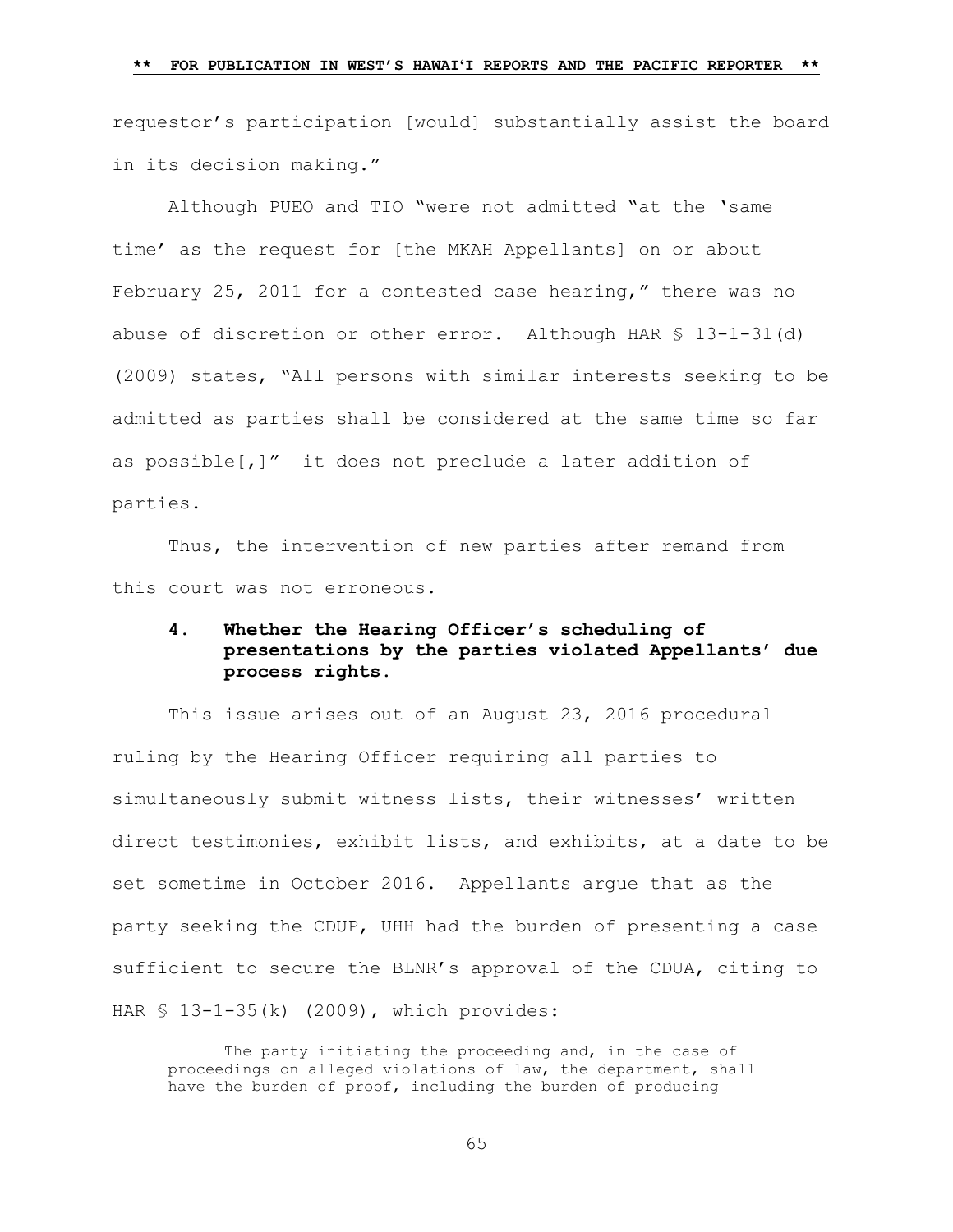evidence as well as the burden of persuasion. The quantum of proof shall be a preponderance of the evidence.

They assert that opponents have no burden of proof and should not have been required to put on their case simultaneously with UHH. They further assert that requiring them to prepare their case without seeing UHH's case violated their due process rights.

The Hearing Officer has discretion to determine hearing procedures pursuant to HAR  $$ 13-1-32(b)$  and (c) (2009), but it appears that there was an abuse of that discretion. As Appellants argue, UHH had the burden, and even if exhibit lists and exhibits were properly ordered to be simultaneously submitted, the opponents of granting a permit for construction of the TMT should not have been required to submit their testimonies simultaneously with UHH. Despite the Hearing Officer's initial deadline, however, Appellants were able to add new witnesses and exhibits throughout the evidentiary proceeding well past that deadline, and rebuttal witnesses were allowed upon a showing of good cause. Moreover, Appellants do not allege any actual prejudice due to the initial simultaneous submission requirement. Thus, Appellants were provided their due process right "to be heard at a meaningful time and in a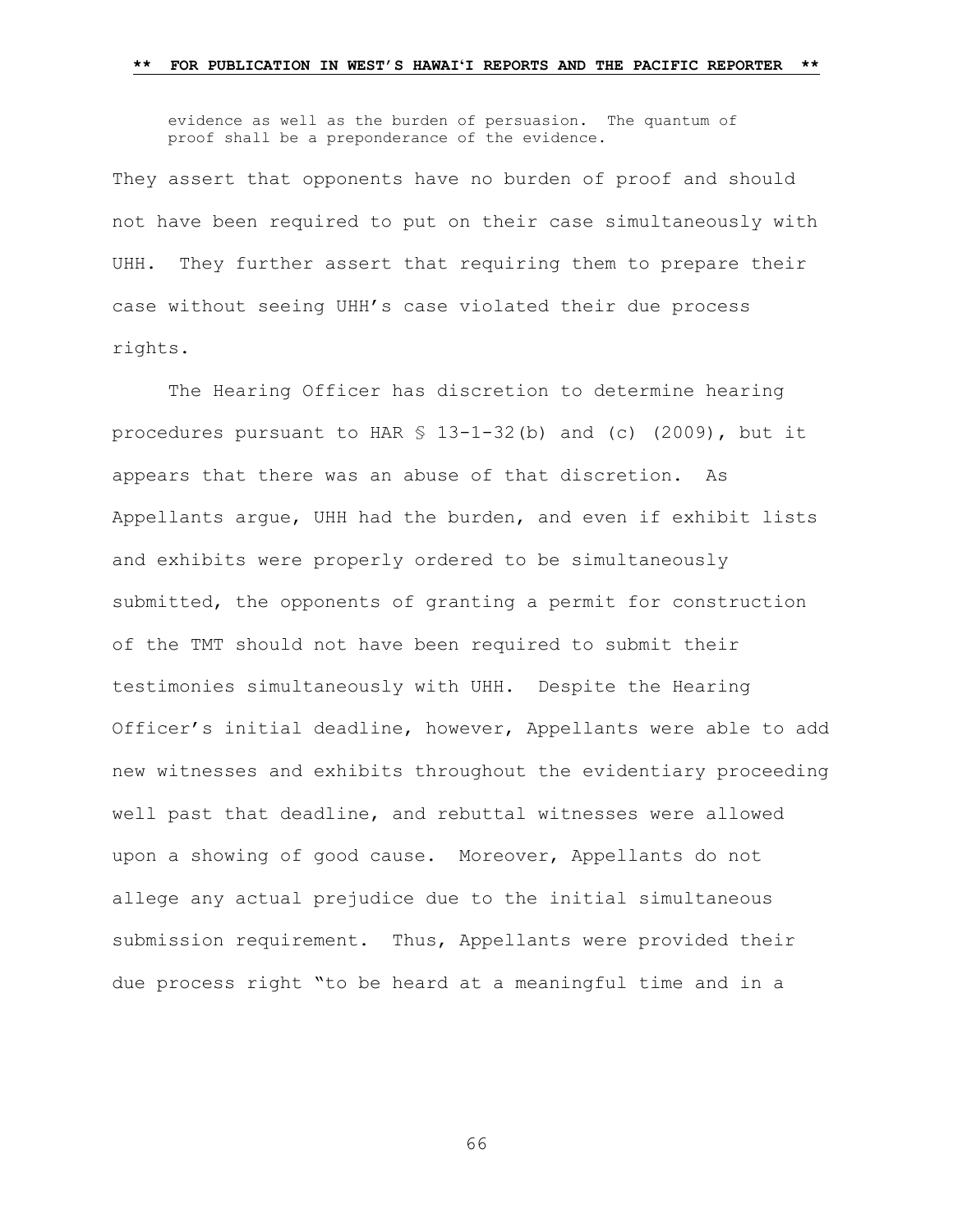meaningful manner[.]" Sandy Beach Def. Fund v. City Council, 70 Hawai'i 361, 378, 773 P.2d 250, 261 (1989) (citations omitted).  $^{34}$ 

## **5. Whether the Hearing Officer improperly failed to provide required rulings and explanations for thousands of proposed findings of fact.**

Appellant Temple of Lono asserts the Hearing Officer failed to comply with the requirement to provide a ruling on each of its proposed FOFs. It cites HRS § 91-12 (1993), which provides as below, with emphases added:

Decisions and orders. Every decision and order adverse to a party to the proceeding, rendered by an agency in a contested case, shall be in writing or stated in the record and shall be accompanied by separate findings of fact and conclusions of law. If any party to the proceeding has filed proposed findings of fact, the agency shall incorporate in its decision a ruling upon each proposed finding so presented. The agency shall notify the parties to the proceeding by delivering or mailing a certified copy of the decision and order and accompanying findings and conclusions within a reasonable time to each party or to the party's attorney of record.

The Hearing Officer's Proposed Findings of Fact,

Conclusions of Law, Decision and Order stated in the

Introduction section:

a<br>B

Any proposed finding of fact submitted by the parties which is not specifically incorporated is rejected for one or more of the following reasons:

 $34$  In Point of Error D(5), Appellant Temple of Lono asserts there was often significant time between the filing of its motions and issuance of rulings on those motions, and asserts eighteen motions were not decided or decided late. Of the eighteen motions, all but one were filed after the July 18, 2016 motions deadline, and the Hearing Officer eventually ruled on all motions. In Point of Error D(6), the Temple alleges that the Hearing Officer refused to provide "reasoned explanations" for her rulings. The record indicates that explanations were provided to the Temple for all of the rulings. Therefore, these points of error lack merit.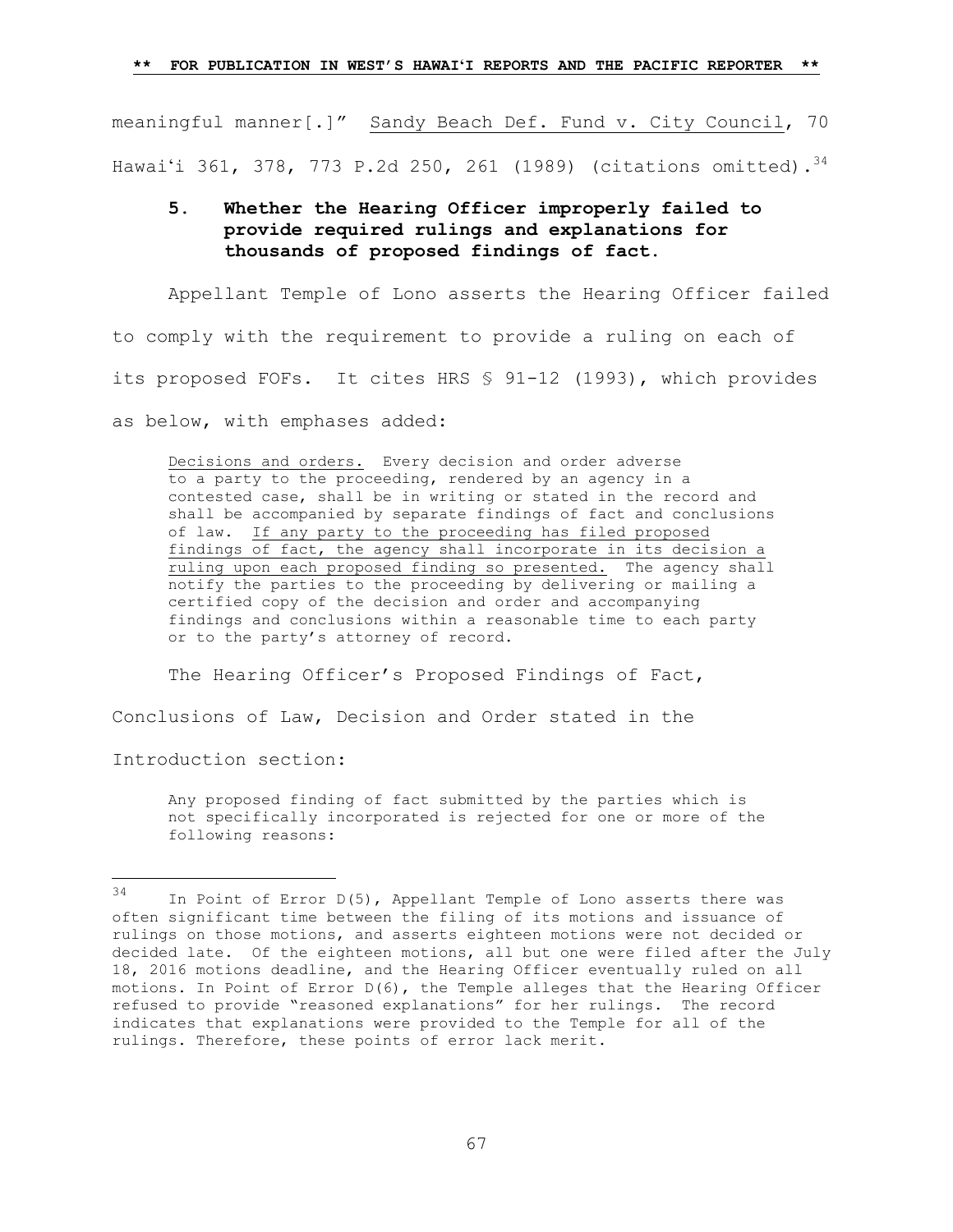-- They are repetitious or similar to the Hearing Officer's own findings of fact or conclusions of law or decision and order, and/or -- They are not supported by reliable and/or probative evidence, and/or

-- They are in whole or in part not supported by and/or are contrary to the facts or law, and/or

-- They are immaterial, superfluous, and/or irrelevant to the material facts, issues, and/or law of this case.

Appellant Temple of Lono alleges that without specific rulings on each proposed finding, a party is left to first search out which proposed findings the Hearing Officer rejected. It asserts that the proposing party must engage in pure speculation as to which of the above possible reasons or combination of reasons a proposed finding had been rejected, and that this process does not provide a meaningful opportunity to file exceptions.

In Mitchell v. BWK Joint Venture, 57 Haw. 535, 540-43, 560 P.2d 1292, 1296-97 (1977), we held that HRS § 91-12 was not violated when a board rejected wholesale a number of proposed findings "for the reason that these findings of fact had been disapproved by the board or were repetitious of testimony which was already in evidence". We also stated:

> The respondent offered 53 proposed findings, of which the Board accepted 20. It rejected the remaining proposed findings "because they are, in whole or in part, contrary to the facts or the law or because they are immaterial." Such a statement indicated the Board's ruling with respect to its adoption or rejection of all 53 of the proposed findings, and *we see no objection to including all 53 rulings in one sentence instead of 53 separate sentences*.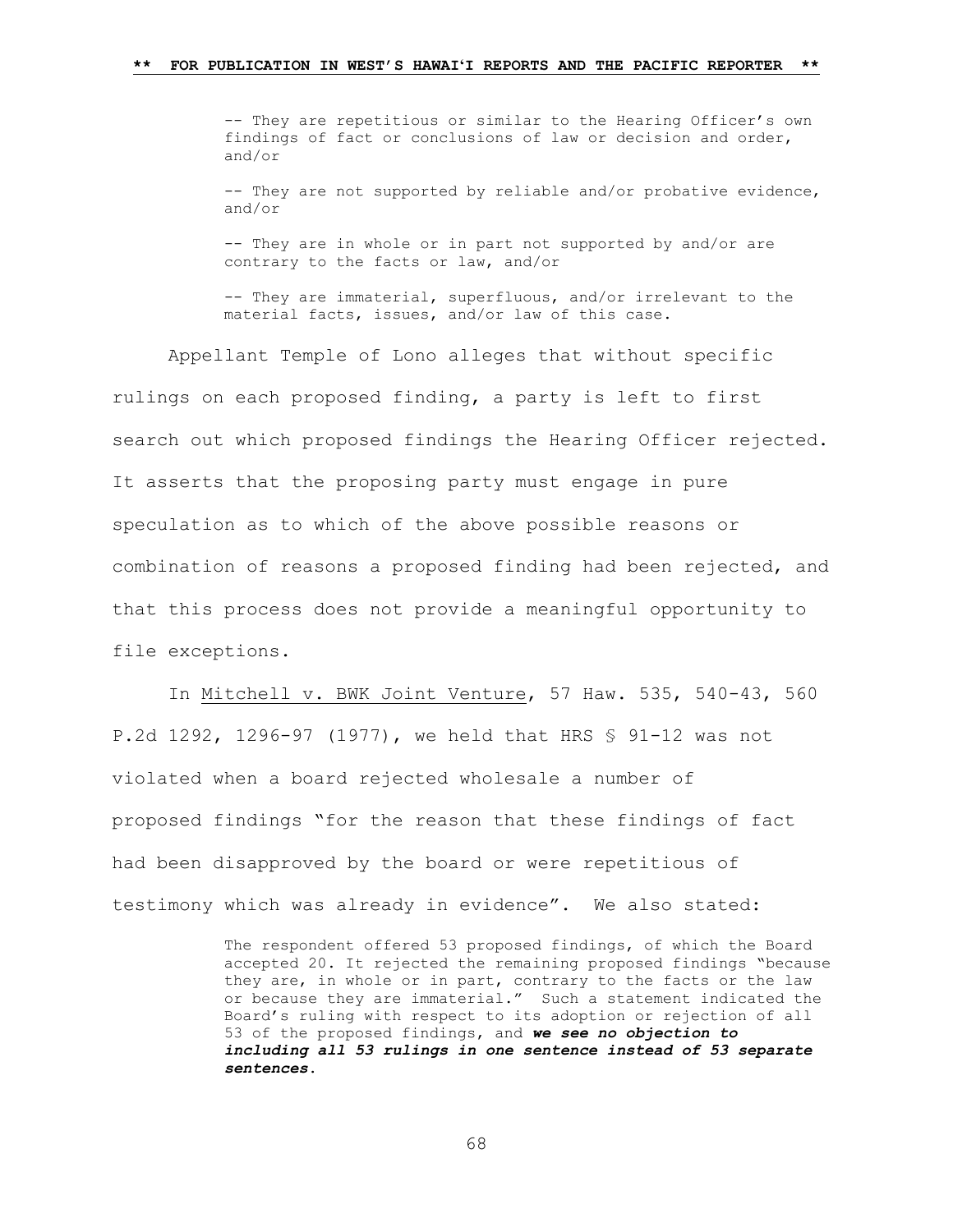Mitchell*,* 57 Haw. at 541-42, 560 P.2d at 1296-97(emphasis added). In Application of Hawaiian Tel. Co., we also stated that "[i]t is a settled rule in administrative law that a separate ruling on each proposed finding filed by a party is not indispensable.  $\ldots$  . All that is required is that the agency incorporate its findings in its decision." 54 Haw. 663, 668, 513 P.2d 1376, 1379 (1973) (citation omitted). Also, the ICA ruled in Outdoor Circle v. Harold K.L. Castle Tr. Estate, that where an agency "made and incorporated reasonably clear findings" and "[b]y choosing those, it impliedly rejected all others," the agency did not violate HRS § 91-12. 4 Haw. App. 633, 645, 675 P.2d 784, 792 (1983). The ICA also ruled in Survivors of Timothy Freitas, Dec. v. Pac. Contractors Co., that HRS § 91-12 does not require "a separate ruling on each proposed finding". 1 Haw. App. 77, 84, 613 P.2d 927, 932 (1980). To the extent the Hearing Officer did not adopt the Temple of Lono's proposed findings, they were impliedly rejected on the merits. Therefore, this point of error is also without merit.<sup>35</sup>

<sup>35</sup> Finally, in Point of Error  $D(8)$ , Appellant Temple of Lono asserts that because the new Hearing Officer knew that the BLNR had earlier approved the permit, there is a question of how the Hearing Officer "would be any less influenced by the premature approval of the permit than the hearing officer in the first proceeding." In Mauna Kea I, however, we ordered that the permit issued in the first proceeding be vacated and the matter remanded to the BLNR "so that a contested case hearing can be conducted before [the BLNR] or a new hearing officer, or for other proceedings consistent with this opinion." Mauna Kea I, 136 Hawaiʻi at 381, 399, 363 P.3d at 229, 247**.** The Hearing Officer was therefore required to read the court's opinion, which details the previous procedural history. If Appellant Temple of Lono's (continued. . .)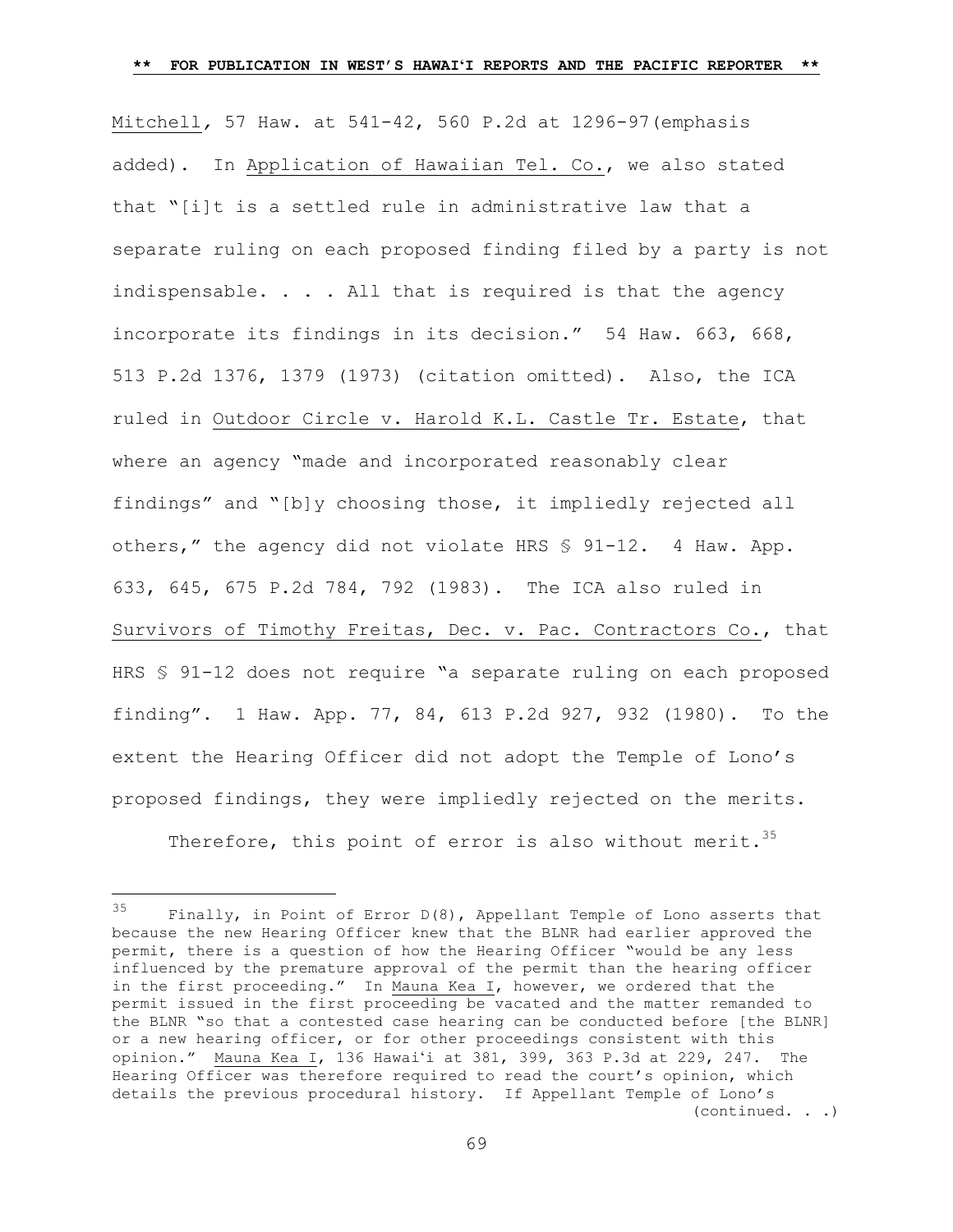## **VI. Conclusion**

Upon our careful review of the issues raised in these appeals as discussed above, we affirm the BLNR's September 27, 2017, Decision and Order authorizing issuance of a CDUP for the TMT.

Richard Naiwieha Wurdeman /s/ Mark E. Recktenwald for appellants Mauna Kea Anaina Hou,  $\frac{1}{s}$  /s/ Sabrina S. McKenna Kealoha Pisciotta, Clarence Kukauakahi /s/ Richard W. Pollack Ching, Flores-Case ʻOhana, Neves, and Kahea: The Hawaiian Environmental Alliance

Gary Z. Zamber for intervenor-appellants Temple of Lono, Mehana Kihoi, Joseph Kualiʻi Camara, Leinaʻala Sleightholm, Kalikolehua Kanaele, Tiffnie Kakalia, Brannon Kamahana Kealoha, Cindy Freitas, and William Freitas

Intervenor-appellant Harry Fergerstrom, pro se, on the briefs

- 
- 



- 
- Deborah J. Ward, Paul K. /s/ Jeannette H. Castagnetti

(continued. . .)

L,

position was correct, there could never be a new contested hearing after remand if an agency or hearing officer was aware of the prior ruling that had been set aside; decisions of judges are also sometimes vacated and remanded to them for further proceedings consistent with an appellate court's decision. Thus, this point of error is also without merit.